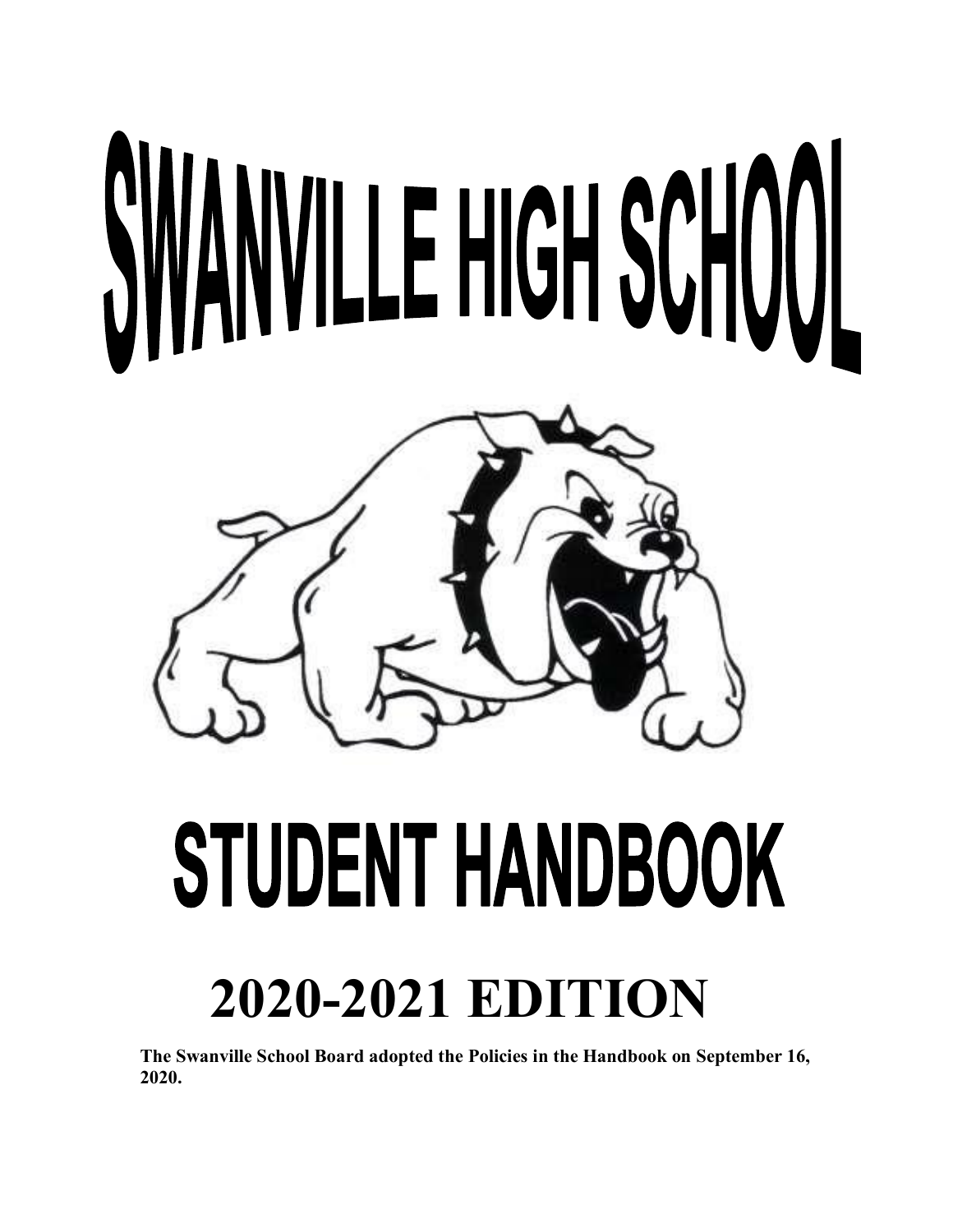#### BULLDOG GUIDE STUDENT HANDBOOK<br>TABLE OF CONTENTS

| TABLE OF CONTENTS |  |
|-------------------|--|
|                   |  |
|                   |  |
|                   |  |
|                   |  |
|                   |  |
|                   |  |
|                   |  |
|                   |  |
|                   |  |

#### **I. PROGRAM OF STUDIES**

#### **II. STUDENT SERVICES**

#### **III. GENERAL INFORMATION**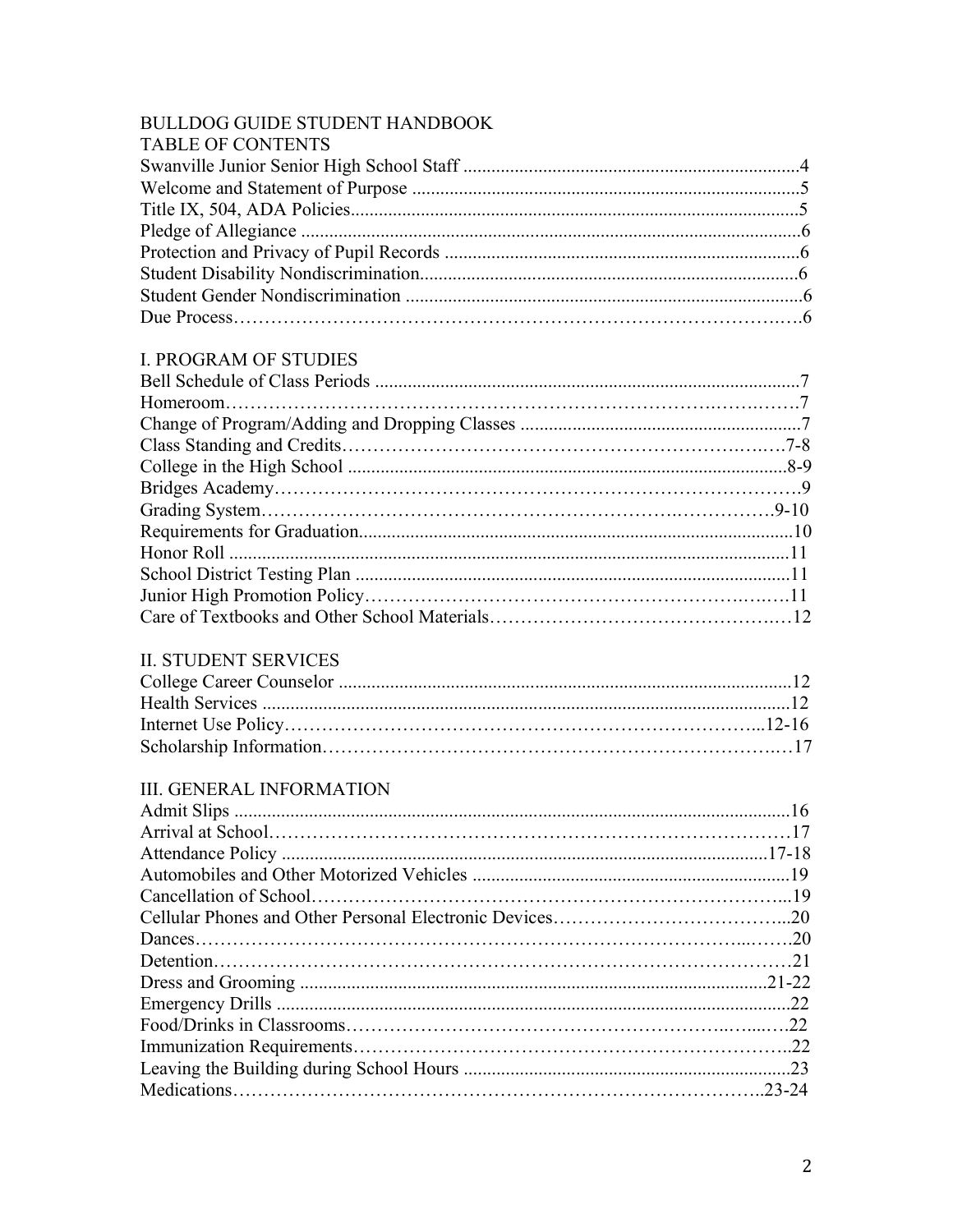#### IV. EXTRA-CURRICULAR PROGRAM

|--|--|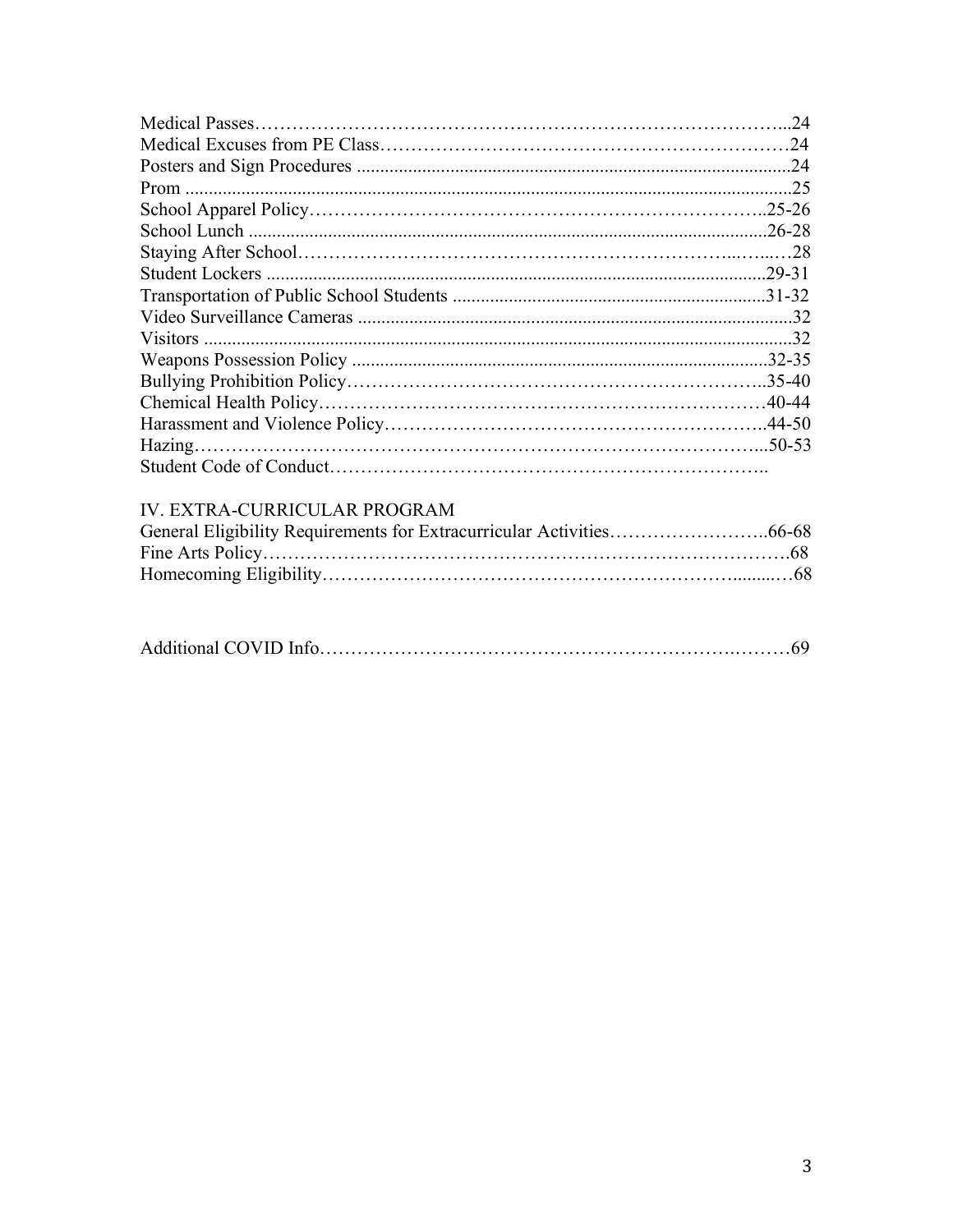#### HIGH SCHOOL STAFF

|                    |                        | Superintendent Mr. Eugene Harthan gharthan@swanville.k12.mn.us  | 320-547-5101 |
|--------------------|------------------------|-----------------------------------------------------------------|--------------|
|                    |                        | 7-12 Principal Mrs. Sheryl Johnson sjohnson@swanville.k12.mn.us | 320-547-5104 |
| Art                |                        |                                                                 |              |
|                    | Ms. Osberg             | kosberg(a)swanville.k12.mn.us                                   | 320-547-5108 |
| English            |                        |                                                                 |              |
|                    | Ms. Frie               | $c$ frie $@s$ wanville.k12.mn.us                                | 320-547-5119 |
|                    | Mrs. Herold-Funk       | sheroldfunk@swanville.k12.mn.us                                 | 320-547-5115 |
|                    | <b>Industrial Tech</b> |                                                                 |              |
|                    | Mr. Rieffer            | jrieffer@swanville.k12.mn.us                                    | 320-547-5109 |
| Mathematics        |                        |                                                                 |              |
|                    | Mrs. Hasse             | $1$ hasse $@s$ wanville.k12.mn.us                               | 320-547-5120 |
|                    | Mrs. Peterson          | $s$ peterson@swanville.k12.mn.us                                | 320-547-5116 |
| Music              |                        |                                                                 |              |
|                    | Mrs. Lyon              | blyon@swanville.k12.mn.us                                       | 320-547-5122 |
| Physical Education |                        |                                                                 |              |
|                    | Mr. Brever             | cbrever@swanville.k12.mn.us                                     | 320-547-5113 |
| Science            |                        |                                                                 |              |
|                    | Mr. Lee                | jlee@swanville.k12.mn.us                                        | 320-547-5110 |
|                    | Mr. Rieffer            | jrieffer@swanville.k12.mn.us                                    | 320-547-5109 |
|                    | Mr. McKinley           | pmckinley@swanville.k12.mn.us                                   | 320-547-5109 |
|                    | <b>Social Studies</b>  |                                                                 |              |
|                    | Mr. Bzdok              | tbzdok@swanville.k12.mn.us                                      | 320-547-5121 |
|                    | Mrs. Czech             | pczech@swanville.k12.mn.us                                      | 320-547-5117 |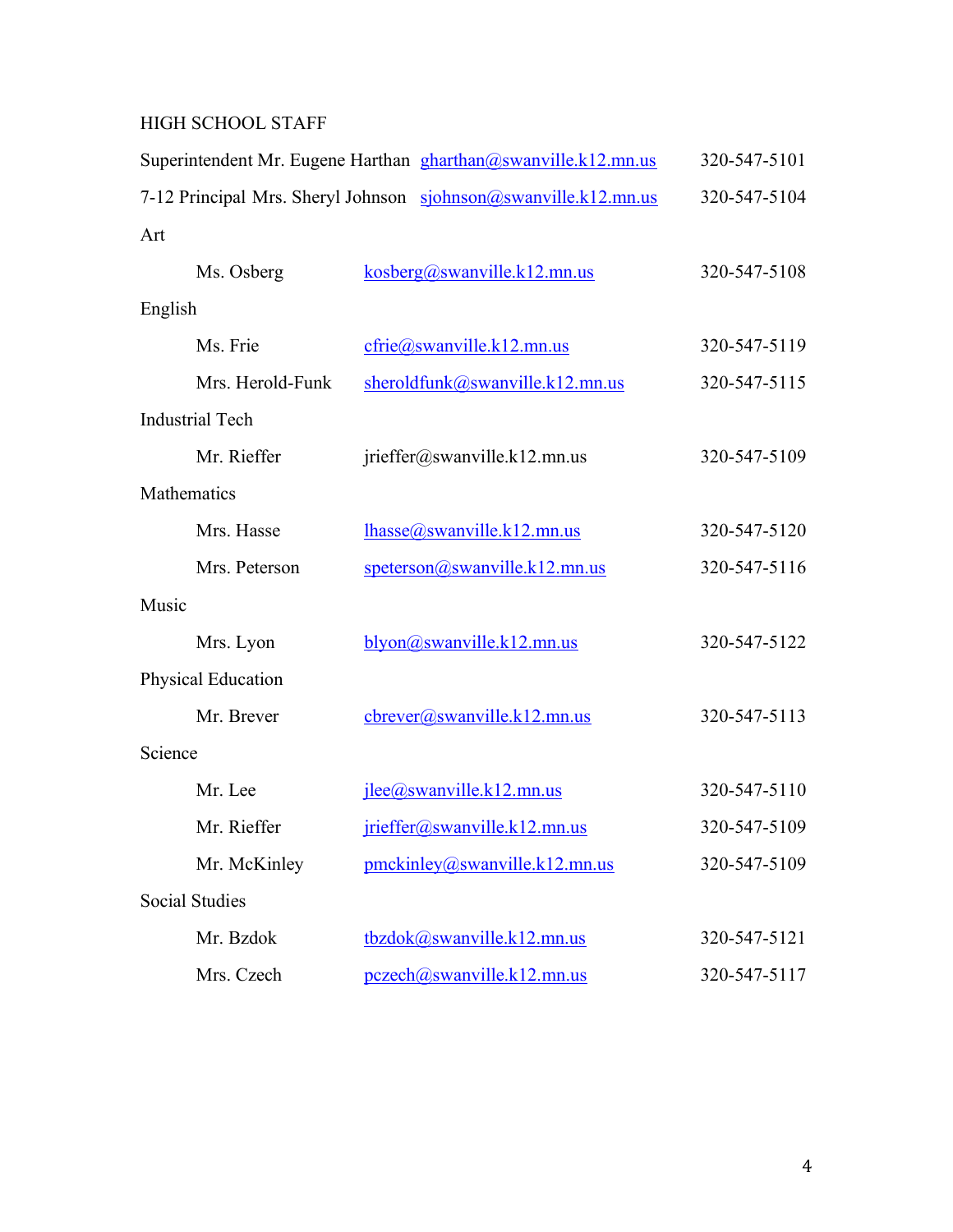|                     | Board of Education            |
|---------------------|-------------------------------|
| Kathy Beckman       | kbeckman@swanville.k12.mn.us  |
| Tom Beseman         | tbeseman@centralbi.com        |
| Molly Gerads        | mgerads@swanville.k12.mn.us   |
| Chris Kircher       | ckircher@swanville.k12.mn.us  |
| <b>Bill Johnson</b> | bjohnson@swanville.k12.mn.us  |
| Luke Peterson       | lpeterson@swanville,k12.mn.us |

Welcome to Swanville High School! The curriculum and activities programs here have been designed to challenge students of all interests and abilities. We hope that you take advantage of the opportunities that are available to you and that the year will be both rewarding and enjoyable. Attending classes and taking an active role in school is your business for the next nine months, please make good use of your time and you will benefit and succeed. This booklet provides information for you to use to be successful. It tells you what is expected of you and what services and opportunities the school offers you. We hope that you strive to do your best and have a successful school year.

#### **Mission Statement: To provide a meaningful education through a safe and caring environment.**

**Vision: To provide in partnership with parents and community, a quality education so that all students are able to reach their full potential with a caring, secure environment.** 

#### *BASIC VALUES*

All students and staff of our school will be expected to adhere to the following basic values:

- **1. Learning takes precedence over every other activity in this school.**
- **2. Don't interfere with anyone's education, including your own.**
- **3. Respect property; yours, the school's, and others.**
- **4. Treat everyone in the building with respect and courtesy.**

#### *TITLE IX, 504, ADA, NONDISCRIMINATION POLICIES*

Copies of these policies and names of the coordinators are posted on the bulletin board by the high school media center, in the high school and elementary workrooms, and are available in the main office.

#### *ACCESS TO SCHOOL DISTRICT POLICIES*

Copies of all school district policies may be obtained from the school district office. Summaries of important school district policies that effect high school students and parents/guardians are included in this handbook. This handbook was approved at the September 16th Board of Education Meeting. This handbook may be changed or amended at any time during the school year. Changes will be posted in the building Main Office.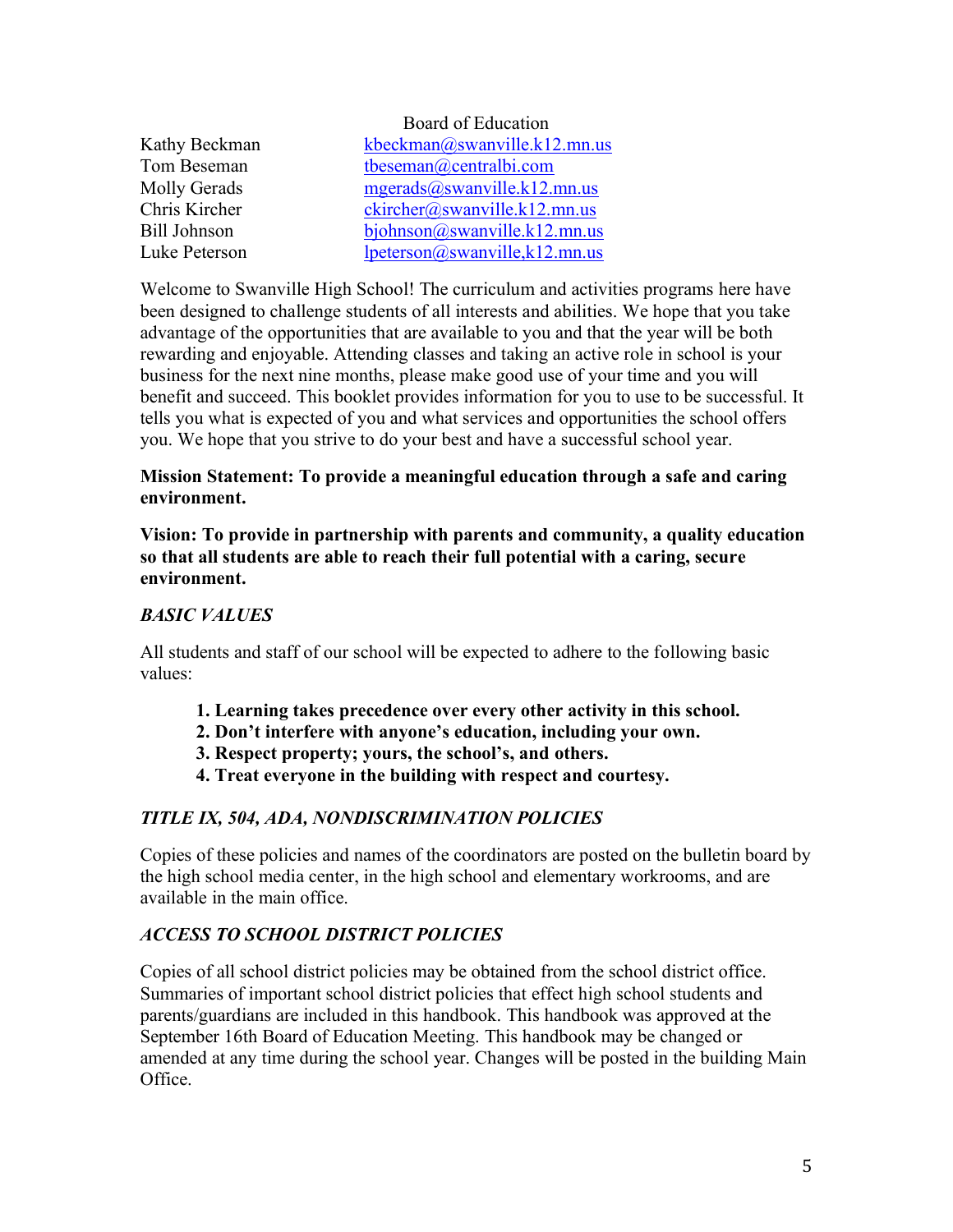#### *PLEDGE OF ALLEGIANCE*

Minnesota State statute provides that all public school students shall recite the Pledge of Allegiance of the United States of America one or more times each week. At Swanville High School we will do the Pledge once each week. Any student or staff may decline in the recitation of the Pledge and each student and staff member is directed to respect that person's right to make that choice.

#### *PROTECTION AND PRIVACY OF PUPIL RECORDS*

The school district recognizes its responsibility in regard to the collection, maintenance and dissemination of pupil records and the protection of the privacy rights of students as provided in federal law and state statutes. The procedures and policies regarding the protection and privacy of parents and students are adopted by the school district, pursuant to the requirements of 20 U.S.C. §1232g, et seq., (Family Educational Rights and Privacy Act) 34 C.F.R. Part 99 and consistent with the requirements of the Minnesota Government Data Practices Act, Minn. Stat. Ch. 13 and Minn. Rules Pts. 1205.0100 to 1205.2000.

The school will maintain records on all students. Information included in these records may not be released without written parental consent except under two circumstances.

- 1. A transcript of student records will be forwarded to another school when a student transfers.
- 2. A transcript will be sent when a student applies for admission or scholarship to a post-secondary institution. Parents and students may view these records upon giving written request to the office.

#### *STUDENT DISABILITY NONDISCRIMINATION*

The purpose of this policy is to protect disabled students from discrimination on the basis of disability and to identify and evaluate learners who, within the intent of Section 504 of the Rehabilitation Act of 1973, need special services, accommodations, or programs in order that such learners may receive a free appropriate public education.

#### *STUDENT GENDER NONDISCRIMINATION*

The purpose of this policy is to provide equal educational opportunity for all students and to prohibit discrimination on the basis of gender. The school district provides equal educational opportunity for all students, and does not unlawfully discriminate on the basis of gender. No student will be excluded from participation in, denied the benefits of, or otherwise subjected to discrimination under any educational program or activity operated by the school district on the basis of gender.

#### *DUE PROCESS*

Swanville Public School will not deny due process or equal protection of the law to any public-school pupil involved in a dismissal proceeding, which may result in suspension, exclusion, or expulsion as prescribed in the Minnesota Pupil Fair Dismissal Act of 1974.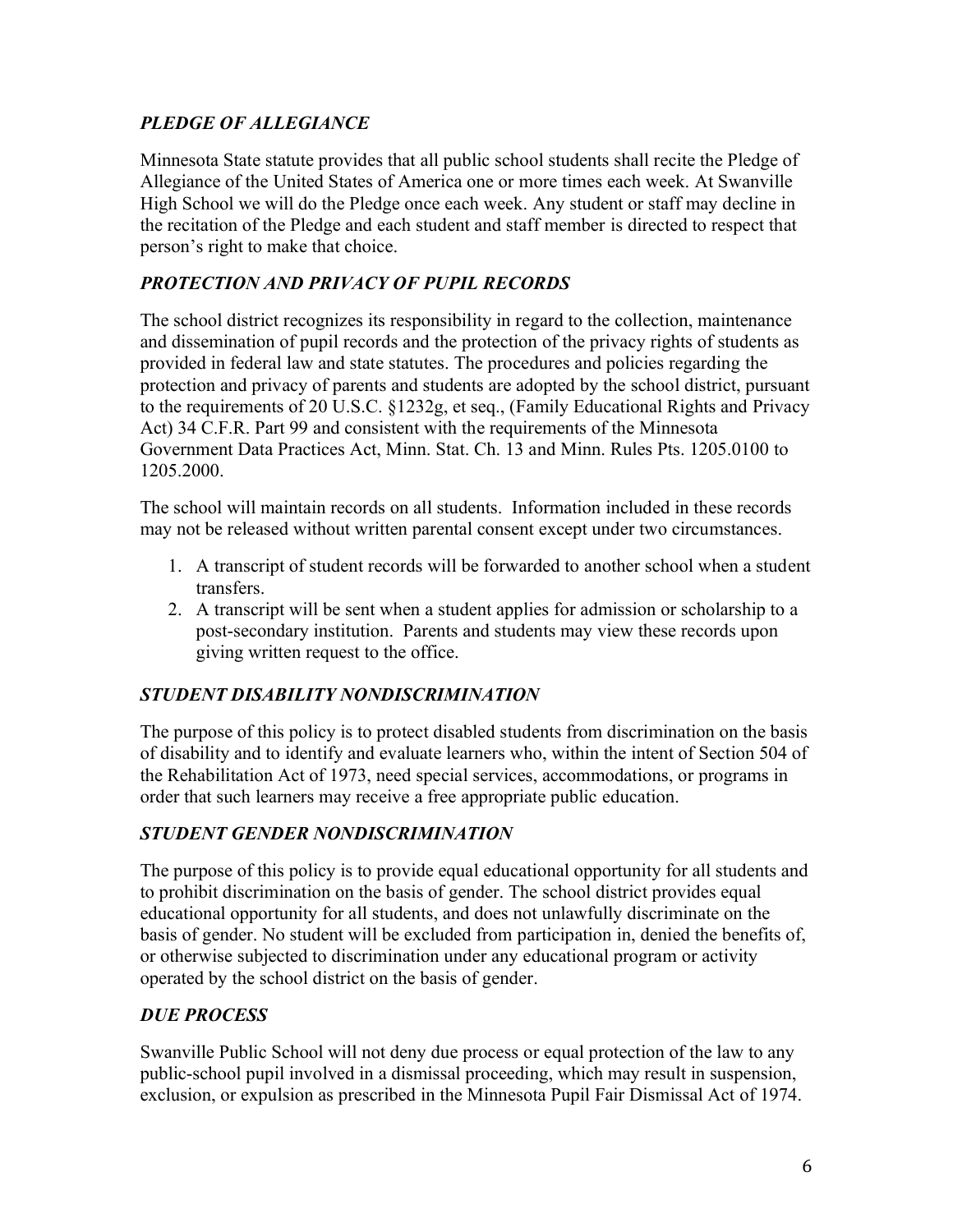#### **I. PROGRAM OF STUDIES**

#### *BELL SCHEDULE FOR CLASS PERIODS*

*Period 1 8:15-9:03 Period 2 9:07-9:55 Period 3 9:59-10:47 Period 4 10:51-11:39 Period 5 and Lunch 11:40-1:01 Classes will be split and will either be on first or second lunch. Period 6 1:05-1:53 Period 7 1:57-2:48 Classes will be dismissed by bells a minute apart to avoid large groups in the halls at once.* 

#### *HOMEROOM*

*Homerooms will meet as needed and decided by staff and administration.*

*Homeroom Assignments for 2020/21 are as follows:*

 *th Grade Mrs. Hasse th Grade Mr. Bzdok th Grade Mrs. Czech th Grade Mrs. Peterson and Mr. McKinley th Grade Mr. Lee and Ms. Osberg th Grade Ms. Frie and Mr. Rieffer*

#### *CHANGE OF PROGRAM AND ADDING AND DROPPING CLASSES*

Any changes in your programs must be made during the first week of each quarter and all changes must be made in the Administrative office. Adding or dropping a course requires a parent, all teachers involved, and an administrative signature. All students are to be registered for seven classes, unless approved by administration. If a course is dropped after the first full week of the respective quarter, it will appear as a failure on your record.

#### *CLASS STANDING AND CREDITS*

Starting with the 2017/18 school year High School students may earn 26 credits their freshman year and 26 credits each year thereafter. *For the 2019 school year this changed to 28 credits per year. Graduating class 2021 will need 108 credits, 2022 will need 110 credits and 2023 and on will need 112 credits.* Credits and grades are awarded at the end of every quarter.

*Beginning with the 2019/20 school year, students must attain 24 credits (which still leaves them 4 credits short) before their sophomore year or they will be classified as freshmen.*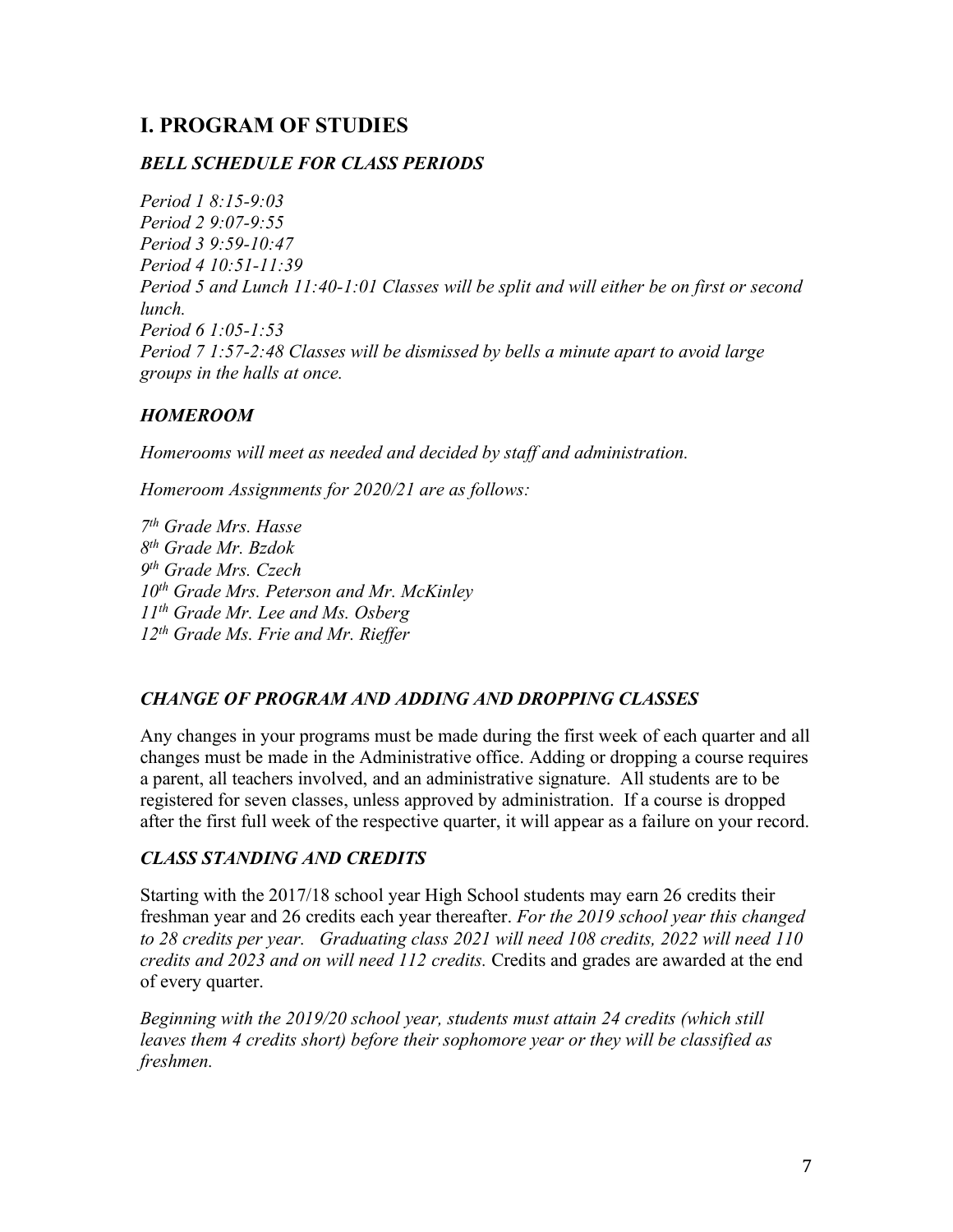*Students must attain 50 credits (which still leaves them 4 credits short) before their junior year or they will be classified as sophomores.* 

*Students must attain 76 credits (which still leaves them 4 credits short) before their senior year or they will be classified as juniors.*

*Students may be short one credit (100 credits) going into their 4th quarter and still participate in senior activities and graduation. Seniors entering 4 th quarter may be only one credit short in any one core credit area and still participate in graduation. In order to graduate on time, the following credits should be completed by the end of each quarter:*

*Sophomore year*

| Quarter 1   | Quarter 2 | Quarter 3 | Quarter 4 |
|-------------|-----------|-----------|-----------|
| 33          | 40        | 47        | 54        |
| Junior Year |           |           |           |
| Quarter 1   | Quarter 2 | Quarter 3 | Quarter 4 |
| 59          | 66        | 73        | 80        |
| Senior Year |           |           |           |
| Quarter 1   | Quarter 2 | Quarter 3 | Quarter 4 |
| 87          | 94        | 101       | 108       |

**Class standing is determined by the number of credits successfully completed and NOT by the length of time that you have been in school.** 

#### *COLLEGE IN THE HIGH SCHOOL/ITV*

Students at SHS may register for College Credits by taking ITV courses and/or online courses. These courses are college level and as such the expectations are that the student will handle the academic work accordingly. College courses may only be dropped the first week of the semester. After that if a student were to drop they would receive a W on their college transcript, which may affect them in the future. Students must meet the following requirements to be placed into ITV Courses.

• *Take the Accuplacer assessment. A minimum score of 237 in reading is needed for placement in any college course. A score of 250 or higher in the Reading portion is required for placement into Composition 1 and 2. A score of 265 or higher in the Next Generation Quantitative Reasoning, Algebra and Stats portion of the test is necessary for Beginning College Algebra placement. A score of 250 or higher is needed in the Next Generation Advanced Algebra, or a math ACT score of 22 for placement in College Algebra math courses.*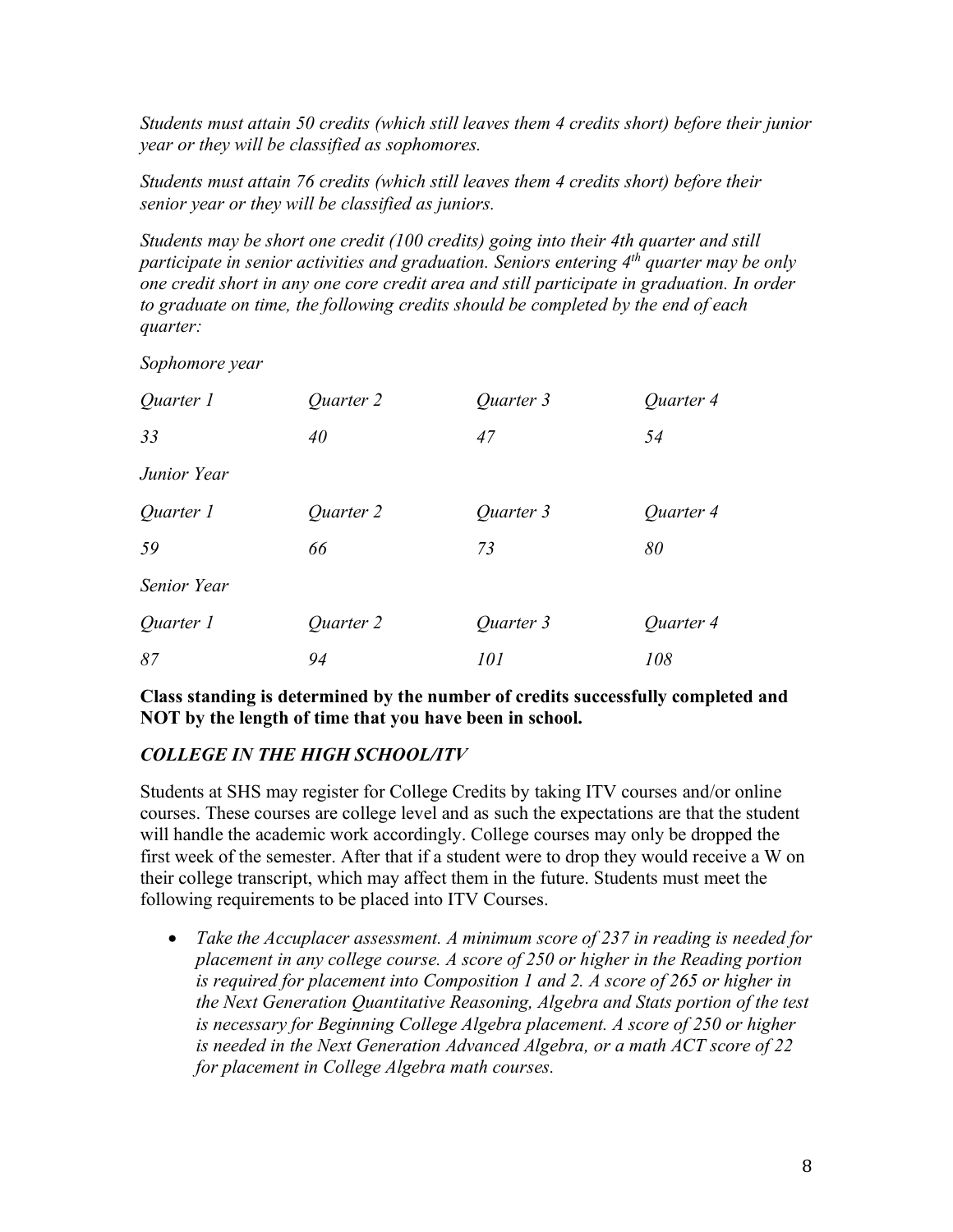Students that do not have class in session that day must either be in the library or sign out in the office to go home. Students must have parent permission to leave. *This privilege may be taken away if used inappropriately.* 

*For the 20/21 School year Accuplacer requirements have been waived. Students must have a 3.0 cumulative gpa as a junior and a 2.5 as a senior in order to take college credit courses. Students wishing to take Spanish 1 or 2 must have a 3.0 gpa or higher to enroll. They must be in good standing.* 

#### *BRIDGES ACADEMY*

Students may earn a Bridges Academy Certificate by taking the following classes in Industrial Tech. This may be taken over the course of their high school career.

Classes include: Basic Woods, Advanced Woods, Cabinetry, Carpentry/CAD. Upon successful completion students will receive a certificate and will also earn a green Honor Cord to be worn at Graduation. More information is available from Mrs. Johnson.

#### *GRADING SYSTEM*

Grades are issued to all students and their parents at the end of each quarter. All report cards are sent home with students. Teachers post students' assignments and test results on Infinite Campus. Parents may obtain a password from the school to log in and monitor their student's progress. The grading scale for all high school classes is as follows:

A 93% A-  $90\%$ B+ 87% B 83% B- 80%  $C+ 77\%$  $C$  73%  $C - 70%$ D+ 67% D 63% D-60%

#### *WEIGHTED GRADE POLICY*

Swanville High School has a weighted grading system. The purpose of this policy is to encourage students to take harder classes and to reward those that do take them. The following courses will be weighted: Intro to College Algebra, Chemistry, and all college courses.

The list of courses that are weighted will be reviewed periodically.

Conditions of the policy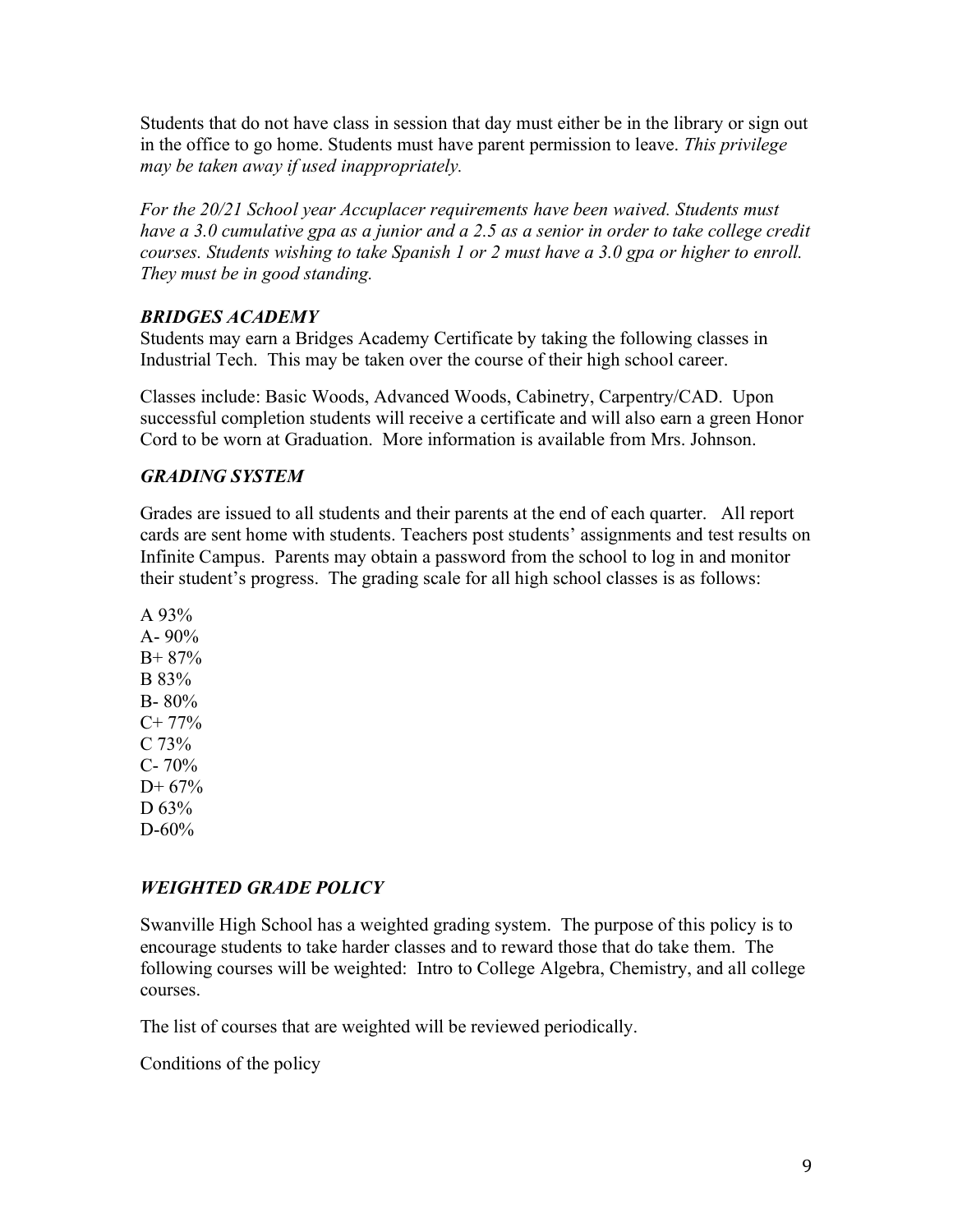1. Grades will be weighted at the end of each quarter, if available. Many college courses only grade at semester. Once received, transcripts will be adjusted accordingly.

2. Students will receive report cards with their regular teacher grades. However, when the grades are placed on the transcript Infinite Campus will automatically add .333 to the GPA.

A request may be made that a course be considered for weighting by providing evidence such as the course description, course syllabus, and/or samples of the student's work in that course. Each course will be reviewed and considered by the review committee on a case-by-case basis.

#### *REQUIREMENTS FOR HIGH SCHOOL GRADUATION*

Each student must complete *108* quarter credits in order to graduate, which must include passing all the core classes listed below. Each student must complete *100* quarter credits by the end of the third quarter in order to participate in graduation ceremonies. Seniors entering 4<sup>th</sup> quarter may be only one credit short and still participate in graduation.

**Grade 9** - English (4 credits), Math (4 credits), Civics (4 credits), Physical Science (4 credits), Physical Education/Health (4 credits)

**Grade 10** - English (4 credits), American History (4 credits), Biology (4 credits), Math (4 credits)

**Grade 11 -** English (4 credits), World History/World Geography (4 credits)

**Grade 12** - English (4 credits), Social Problems (2 credits) Economics (2 credits)

12 quarters of math and also of science must be satisfactorily completed during grades 9 - 12 (12 credits per subject). One full year of a combination of physics and or/chemistry must be completed. In addition, 1 full year (4 credits) must be completed in the area of fine arts. Classes that meet this requirement are band, art, and media. The remaining credits are elective and may be selected from other courses offered. *Students must register for 7 credits per quarter.*

Students may earn quarter credits toward graduation by being a Teacher's Assistant (TA). Students must be passing all classes in order to continue their TA status. Any student that is down more than 2 credits may not be a TA. Junior and senior students may be a TA for a full year. A student who serves as a TA will be graded on a pass/fail basis.For the  $1<sup>st</sup>$  and  $4<sup>th</sup>$  quarters, the student must write a paper on their experiences as a TA. For the  $2<sup>nd</sup>$  and  $3<sup>rd</sup>$  quarters, the student must meet with their supervising teacher.

*The local School Board of Swanville requires the equivalent of one full year of Physical Education during grades 9-12 to meet graduation requirements. Students may substitute one season of participating in varsity sports for one semester of physical education.*

*The class of 2021 and forward are required to pass the Civics test given by the state of MN.*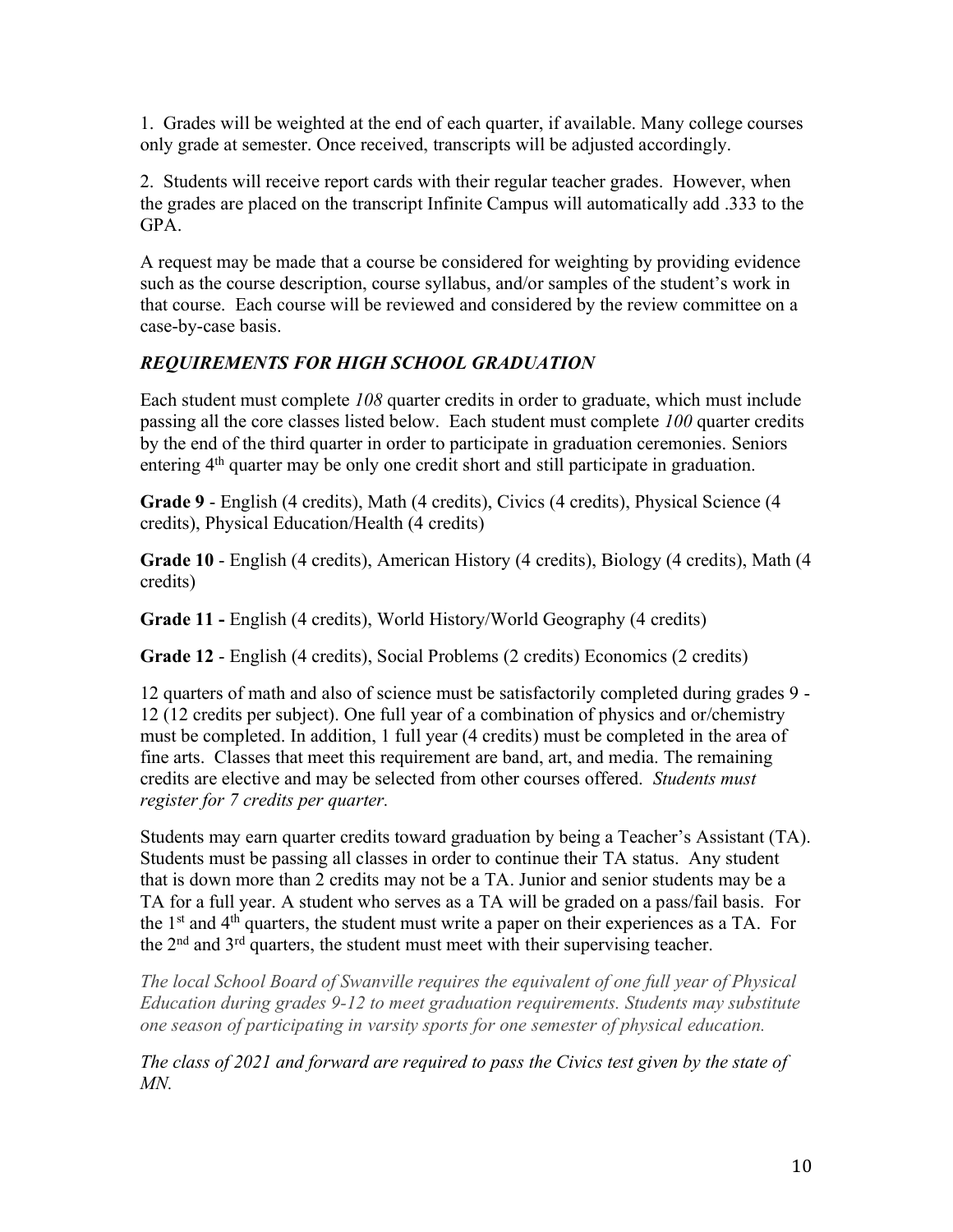The Salutatorian and Valedictorian will be selected based on GPA after the end of second quarter. This is done so that students that may be in college credit classes have an equal opportunity as many times the grades for college credit classes are not submitted until the end of semesters. All Honor Roll placement and standing for seniors will be based on grades at the end of second quarter.

#### *HONOR ROLL*

Students who receive a B average or better based on their grade point average (GPA) of all classes will receive special recognition. The GPA is computed by assigning a number to each letter grade as follows:

| $A = 4.00$     | $C = 2.00$ |
|----------------|------------|
| $A = 3.67$     | $C = 1.67$ |
| $B+=3.33$      | $D+=1.33$  |
| $B = 3.00$     | $D = 1.00$ |
| $B=2.67$       | $D = .667$ |
| $C_{+} = 2.33$ | $F = 0.0$  |

A numerical average of 3.667 must be achieved in order to be included on the A Honor Roll, and a 3.000 for the B Honor Roll.

#### *SCHOOL DISTRICT TESTING PLAN*

It is the policy of the school district to implement procedures for testing, test security, reporting, and documentation, notification to students and parents and student record keeping in accordance with Minnesota law.

#### *JUNIOR HIGH PROMOTION POLICY*

In junior high (grades 7 and 8) promotion is based on the number of classes passed in the basic skills areas of science, social studies, math and language arts. A student takes four of these classes each grading period (9 weeks) for a total of 16 basic skills classes for the year.

*By the end of the school year, if a student has either failed three (3) quarters in any two areas (6 credits) of the sixteen (16) basic skills classes listed above OR fails 3 or more core classes in any quarter, he or she will be retained.* By attending summer school, with permission of the administration, the student may be allowed to move on to the next grade level.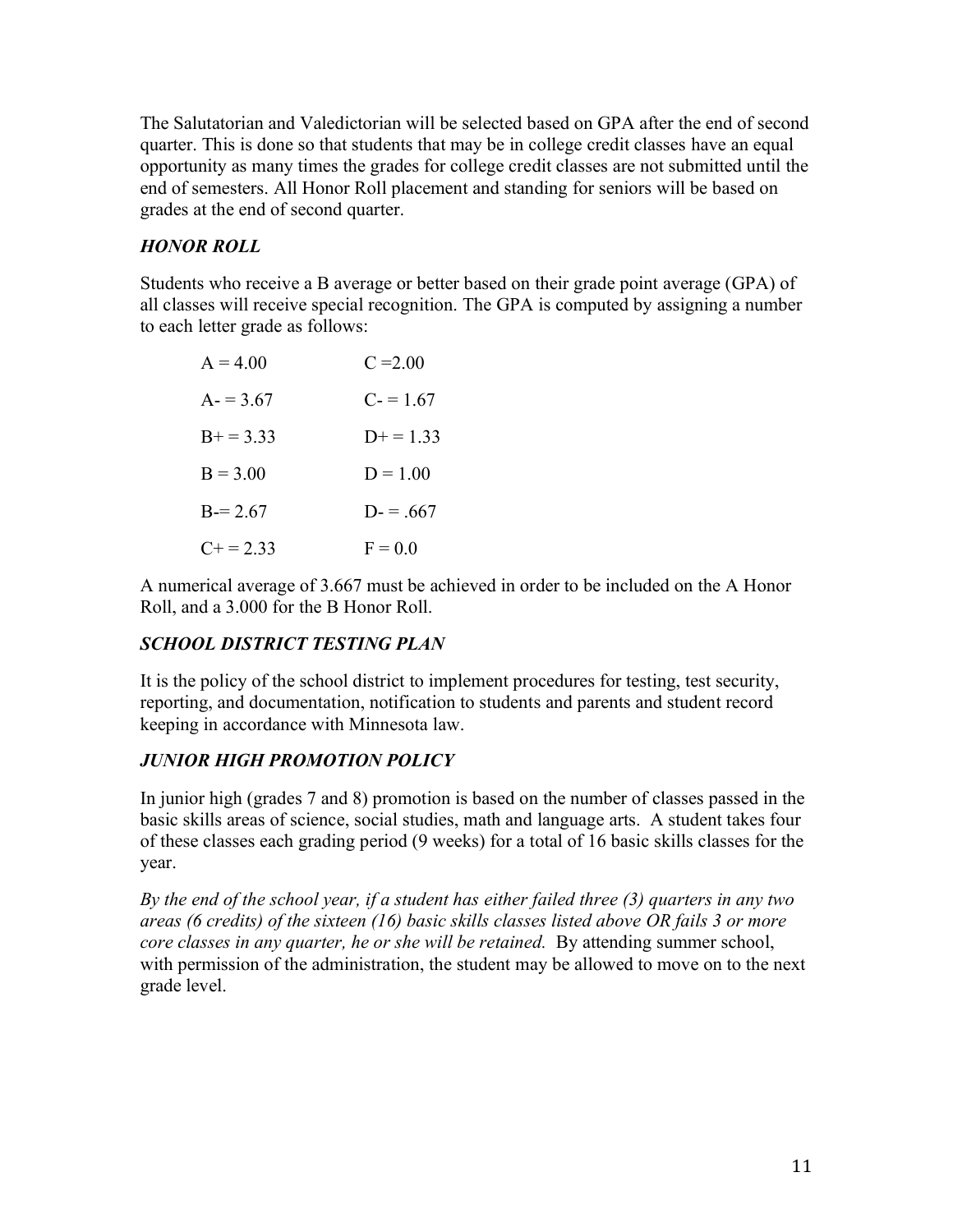#### *CARE OF TEXTBOOKS AND OTHER SCHOOL MATERIALS*

Students are responsible for their assigned textbooks and will be required to pay for damages to the textbooks resulting from other than normal use. DO NOT let your books lie around in the hall, etc. during the noon hour or overnight. Various kinds of school owned materials might also be issued to you for your use. Students are also responsible for the care of these materials and should return them in good condition. If loss, theft, or damage beyond normal wear does occur, you will be required to pay all or part of the cost of replacement. This includes all library materials.

#### **II. STUDENT SERVICES**

#### *COLLEGE/CAREER COUNSELOR*

The primary purpose of the counselor is to help students with the following:

- 1. To help with the selection of school subjects and plan a program of study.
- 2. To obtain information pertaining to colleges.
- 3. To obtain information on specific vocations, and apprenticeship opportunities.
- 4. To obtain information pertaining to Armed Forces.
- 5. To make application for college entrance examination.
- 6. To obtain information on scholarship and loans for post high school education.
- 7. To obtain help in the interpretation of standardized test results.
- 8. To assist students in participating in Post-Secondary Option Programs.

We have a staff person from the MN Workforce Center here once a week who works with students in grades 9-12 on career planning and building their career portfolio.

#### *HEALTH SERVICE – SCHOOL NURSE*

If you are sick or hurt during the school day, please come to the office. If you get sick during class, please inform the teacher if time allows, but just get up and leave the room if it is a real emergency. It is not acceptable to stay in the restroom until you are better **or to go home without reporting to the office. The nurse may approve an excused absence when leaving if the student sees the nurse and she determines the student needs to leave. The nurse will be here Monday through Thursday until 12:15.**  Students should have someone in the office call parents or guardians regarding leaving school. *If you have COVID symptoms, please contact the nurse or the office and we will make arrangements and let you know the next steps. Further information and our mask policy are all located on our district website.* 

#### *INTERNET USE POLICY*

#### **Swanville Schools Technology Usage Policy**

Technology Mission Statement

The mission of the Swanville School district is to provide an educational environment that allows each student to reach his or her full potential. As a district we realize the role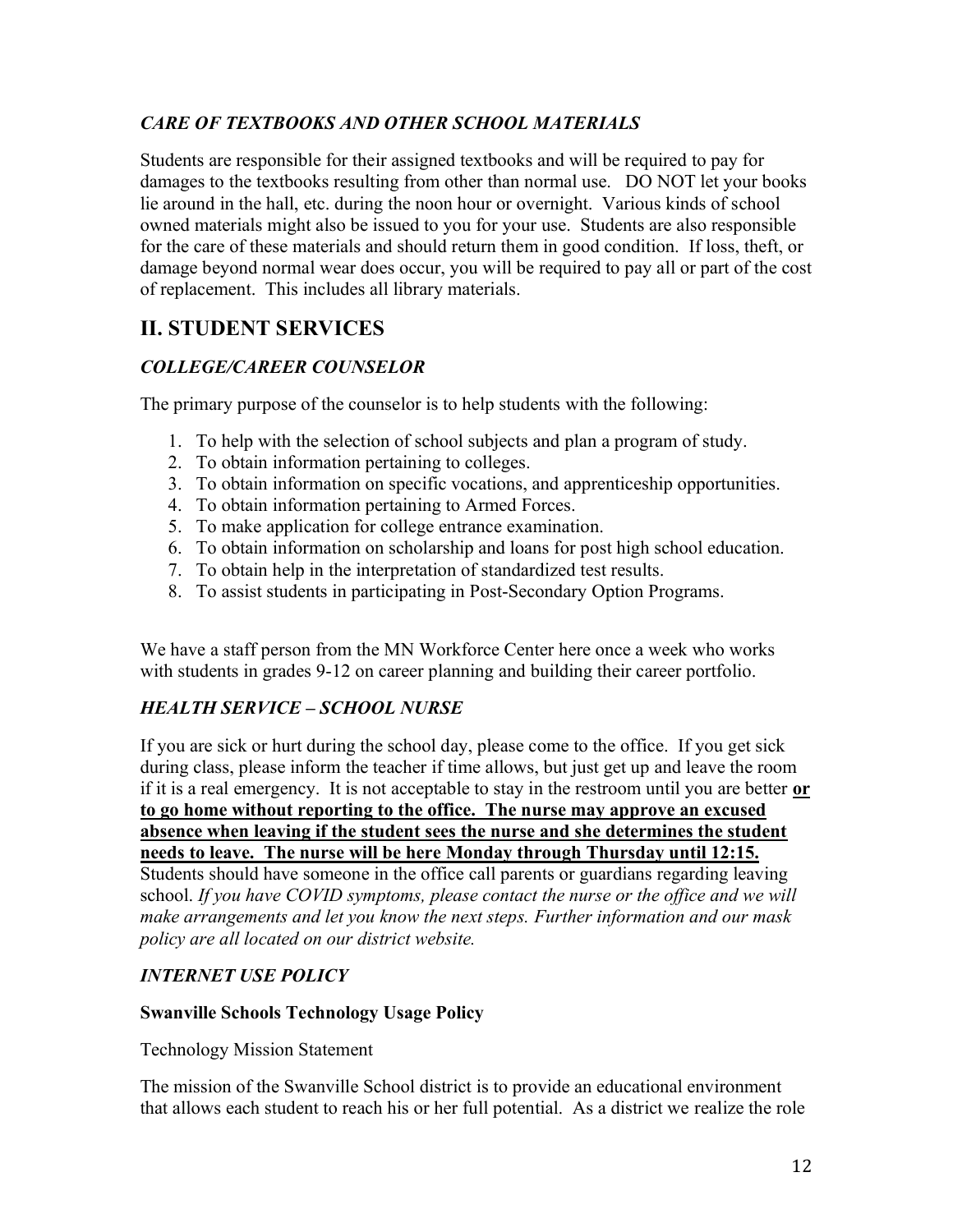technology plays and will continue to play in this area. For this reason, we will support the use of a school wide network and any associated technologies.

To ensure that students receive a quality education and that employees are able to work in a professional and intellectually challenging environment Swanville provides and will maintain a variety of technology resources and will provide access to them under the guidelines of this policy.

The primary goal of the technology environment is to support the educational and instructional endeavors of students and employees of the Swanville School District. Use of any and all technology resources is a **privilege and not a right**. These privileges may be removed temporarily or on a permanent basis for users that do not follow these guidelines. There may also be other consequences for said student resulting from their decision to not follow these guidelines. The decision of the technology coordinator and administration is final.

Access:

A. The use of all Swanville School technology resources is a privilege, not a right and inappropriate or suspected inappropriate use will result in a cancellation of those privileges pending investigation.

B. Individuals may use only accounts, files, software and technology resources that are assigned to him or her.

C. Individuals may not attempt to log in to the network by using another person's account and/or password or allow someone to use his/her password to access the network.

D. Individuals must take all reasonable precautions to prevent unauthorized access to accounts and data.

E. Individuals identified as a security risk may be denied access.

F. Individuals must not attempt to disrupt; any computer services or data by spreading viruses.

G. Individuals must not attempt to modify technology resources, utilities and configurations or change the restrictions associated with his/her accounts, or attempt to breach any technology resources security system, either with or without malicious intent.

#### Privacy:

A. To maintain network integrity and to ensure that the network is being used responsibly, the Technology Coordinator reserves the right to review files and network communications.

B. Users should be aware that the technology staff routinely monitors and performs maintenance on file servers, workstations, the Internet, user accounts.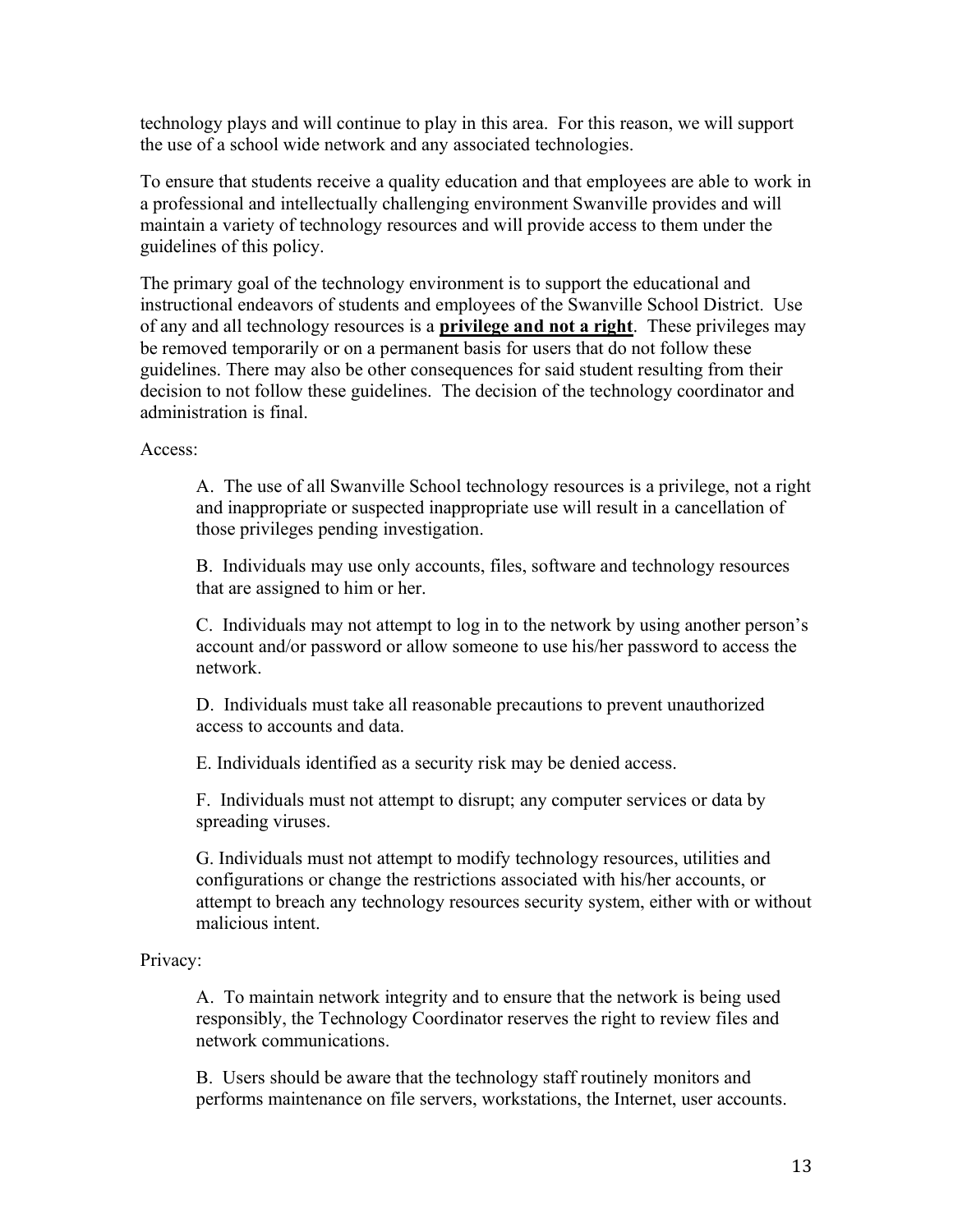During these procedures it may be necessary to review e-mail and or files stored on the network.

C. Users are to avoid storing personal and/or private information on the district's technology resources. This includes items such as music files.

Copyright:

A. Illegal copies of software may not be created or used on school equipment. Any questions should be directed to the Technology Coordinator.

B. All students will be instructed on copyright policies and procedures.

C. Users should not purchase software without consulting the technology staff.

Electronic Mail:

A. The Swanville School District provides access to electronic mail for all employees, and also for students in grades 3-12. Students will be provided with a Google Account for email and documents. These accounts will be disabled six weeks after graduation or immediately if the student leaves the district. It may be a good idea to use this account solely for education purposes and to have a personal email account for personal needs. Students should be responsible users of this resource.

B. Personal use of electronic mail is permitted as long as it does not violate school policy and/or adversely affect others or the speed of the network. Swanville schools e-mail accounts may not be used for personal or political gain, nor for attempting or successfully sending anonymous messages.

C. Any students using email inappropriately will lose their access to their account, and may face further consequences including:

- 1. Removal from the network except for certain applications
- 2. Removal from the class and potential loss of credit

Internet:

A. The intent of Swanville Schools is to provide access to resources available via the Internet with the understanding that faculty and students will access and use information that is appropriate to the curriculum.

B. Teachers will screen all Internet resources to be used in the classroom.

C. Students will gain access to the Internet by providing written permission from their parents.

Internet Filtering: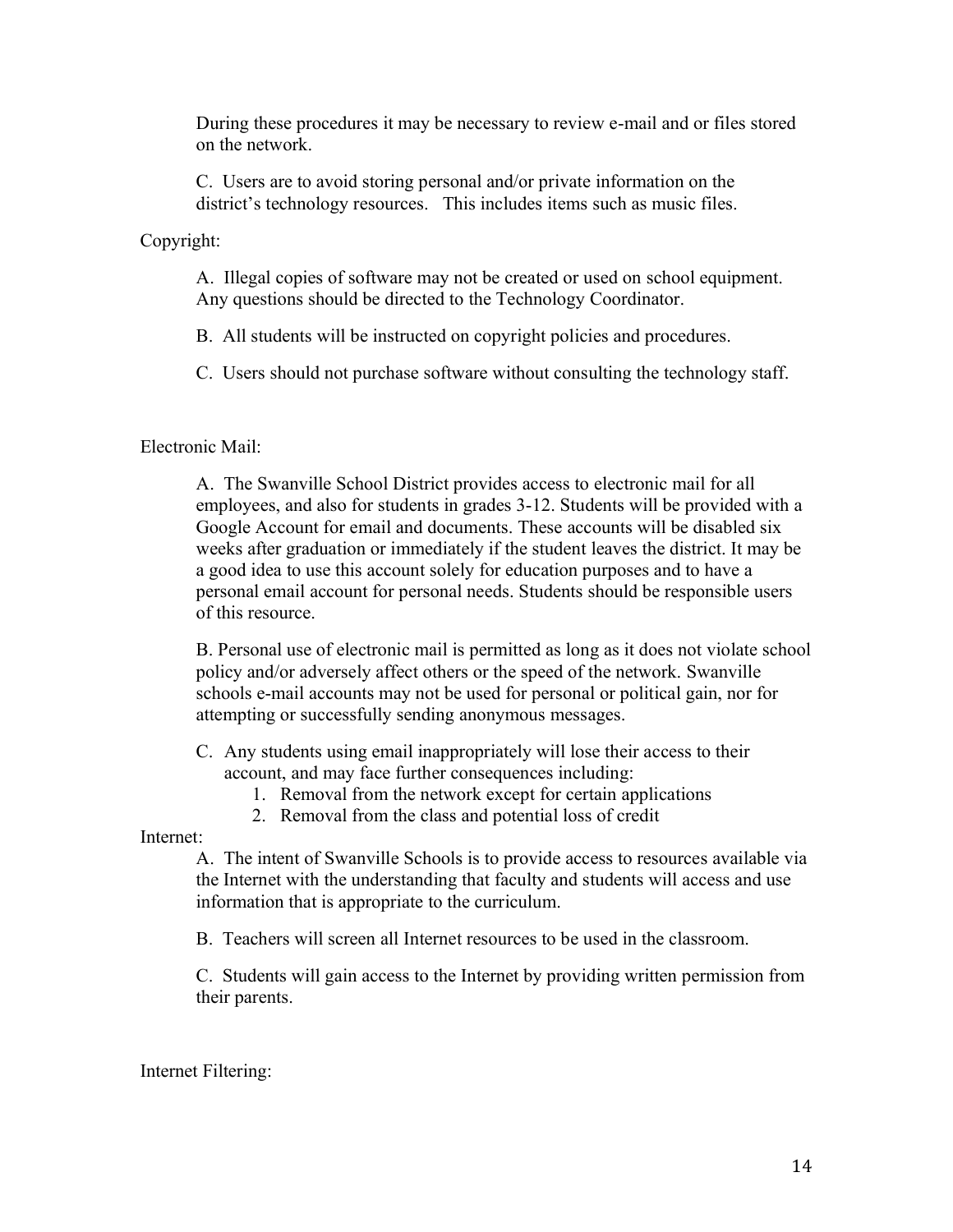A. Internet access for all users is filtered, through one central point, by URL and IP address.

B. Internet searches are filtered by keyword.

C. URLs and IP addresses may be added to or deleted from the filtered list by the district office.

D. Although we do have filtering in place, realize that students and staff may still access inappropriate sites. It is up to the user to make good decisions about sites.

Examples of Inappropriate use of resources:

A. Using another user's password or attempting to discover what another user's password is;

B. Sharing your own password;

C. Downloading, installing, or copying software of any kind onto a workstation, network drive; or other device

D. Harassing, insulting or attacking others via technology resources;

E. Damaging computers, computer systems or computer networks;

F. Intentionally wasting limited resources such as disk space and printing capacity. This includes printing things for use other than school purposes;

G. Accessing inappropriate web sites (Violence, any illegal activities, satanic, sexual, etc.);

H. Sending, displaying, downloading or saving offensive messages or pictures;

I. Participating in on-line chat rooms without the permission/supervision of a staff member;

J. Posting false, damaging or personal information about other people, the school or other organizations;

K. Violating copyright laws;

L. Use of technology resources to create illegal materials;

Any questions about technology usage should be directed to the technology coordinator or to the administration.

Consequences for abusing technology resources:

#### *Printing*

Unauthorized personal printouts and excessive printing: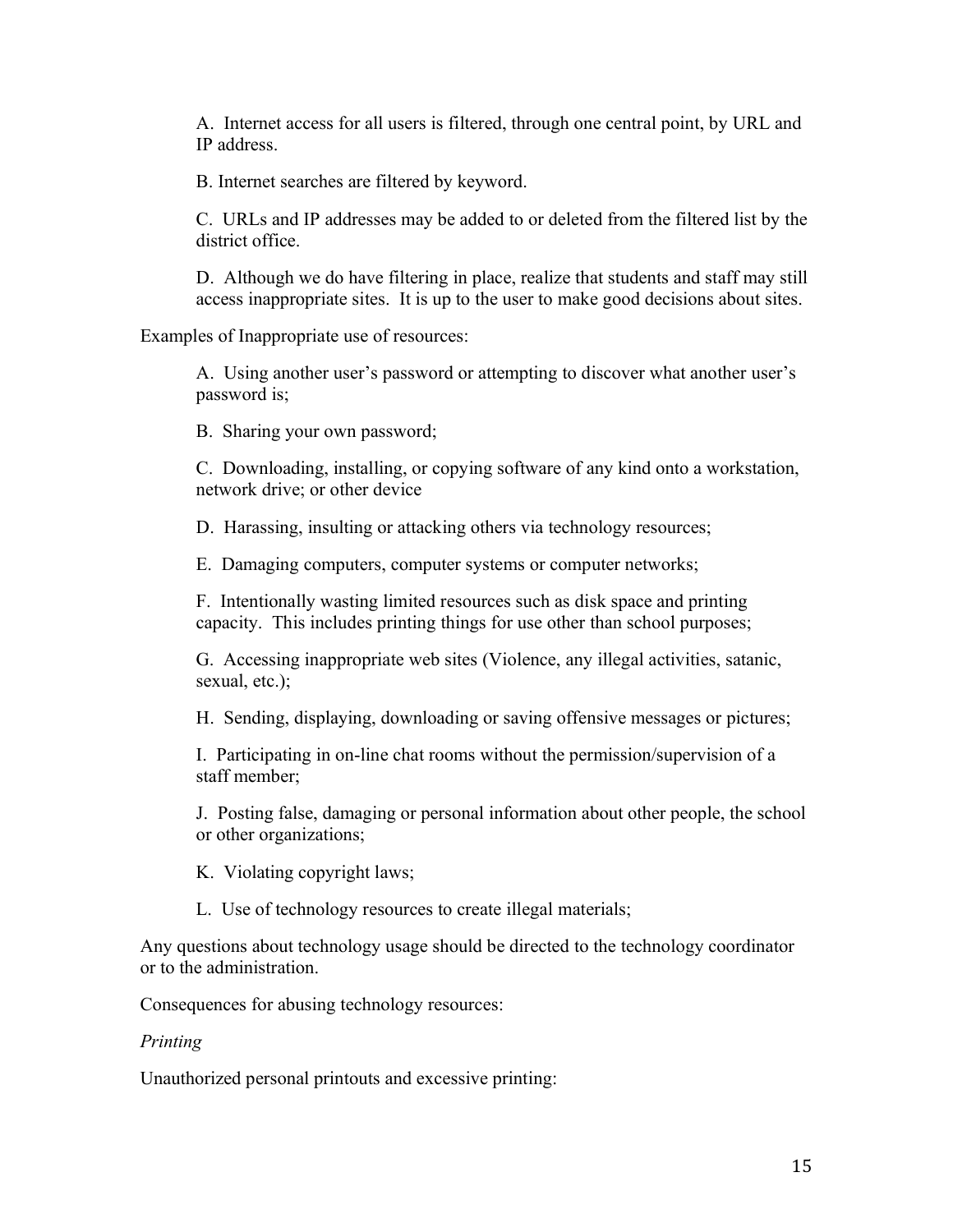1<sup>st</sup> offense - loss of computer privileges for 1 week and pay for copies at 10 cents per page 2<sup>nd</sup> offense - loss of computer privileges for 2 weeks and pay for copies at 10 cents per page *Inappropriate Logins* Students who use / attempt to use other user login names and/or passwords:

1 st offense - loss of computer privileges for 2 weeks

2<sup>nd</sup> offense - loss of computer privileges for 4 weeks

3<sup>rd</sup> offense - loss of computer privileges for 8 weeks

Inappropriate Internet/Computer Activities

Students who play games or unauthorized use of audio, video or image files/sites:

1 st offense - loss of Internet privileges for 1 week

2<sup>nd</sup> offense - loss of Internet privileges for 2 weeks

3<sup>rd</sup> offense - loss of Internet privileges for 4 weeks

Students who install / attempt to install applications from any source:

1 st offense - loss of computer privileges for 4 weeks

2<sup>nd</sup> offense - loss of computer privileges for 8 weeks

3 rd offense- loss of network access

Students defacing or using computer equipment in a destructive manner:

1 st offense - loss of computer privileges for 4 weeks

2<sup>nd</sup> offense - loss of computer privileges for 8 weeks

3<sup>rd</sup> offense- loss of network access

If equipment is damaged, a replacement or repair fine will result.

In many classes, the use of computers is part of daily class works so loss of network privileges is not something that should be taken lightly. Policies are in place for a reason and though we are understanding of the hardship this may place both on students and teachers, it is ultimately the student's responsibility to use resources properly so the above scenario does not take place.

#### Reporting Procedures

A discipline form will be sent home stating why and how long the student has lost their privileges.

A copy will be filed in the student's records. Guardians may also receive a phone call.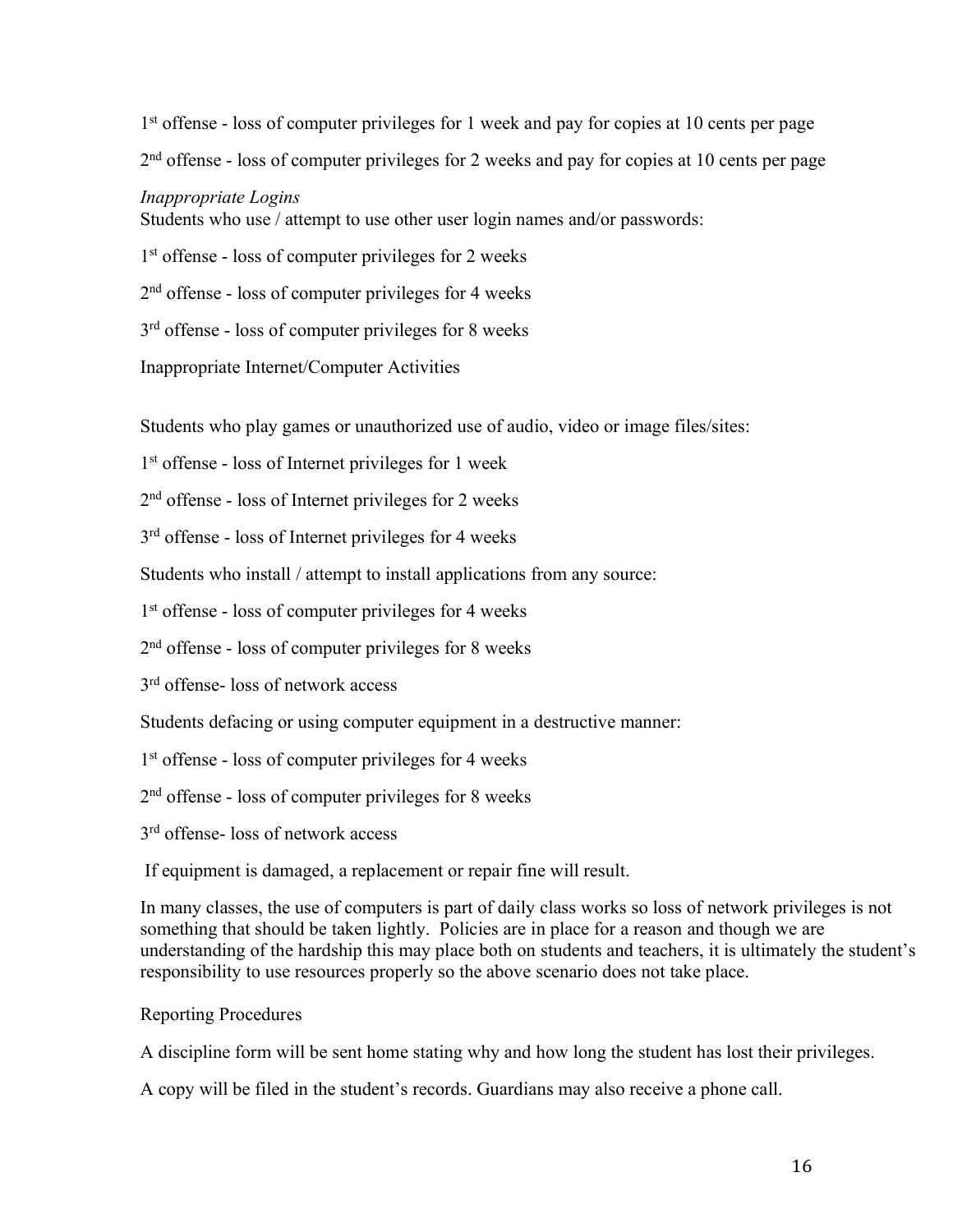#### *SCHOLARSHIP INFORMATION*

Our high school has many scholarships available to students through a variety of resources. Working with staff, students may obtain information regarding applications for scholarships as available. All scholarships are considered through an application process.

#### *III. GENERAL INFORMATION*

#### *ADMIT SLIPS*

A student who has been absent from school must, upon his/her return, bring a written note signed by one of his/her parents/guardians. This written excuse must show the exact time of the absence and the reason. The parent/guardian can also call the school to report the student's absence. A student needing an admit slip should report to the office before the warning bell. Students who do not have a written attendance excuse will be marked unexcused and will be required to bring a note.

#### *ARRIVAL AT SCHOOL*

Once students arrive at school, whether via the bus or by car they are considered to be in attendance and may not leave the grounds without permission.

#### *ATTENDANCE LAW*

According to Minnesota State Law a student is "continuing truant" if they are absent from instruction in a school without a valid excuse in a single school year for seven or more class periods, in any one given period. Truancy will result in disciplinary action. Student(s) who are truant from class more than 15 minutes will be counted as absent for that hour. The student(s) will have to make up 2 hours of detention. This includes leaving the school without permission*.* 

#### *ATTENDANCE POLICY*

The school board believes that regular school attendance is directly related to success in academic work, benefits students socially, provides opportunities for important communications between teachers and students and establishes regular habits of dependability important to the future of the student. The purpose of this policy is to encourage regular school attendance. It is intended to be positive and not punitive. This policy also recognizes that class attendance is a joint responsibility to be shared by the student, parent or guardian, teacher and administrators.

To earn a credit in a quarter course at Swanville High School a student must satisfactorily complete all course work and tests as assigned. When students are absent, they will have two days for each day gone to make up work. The missed work is due every two days consecutively based on the number of days absent. This is also subject to individual teacher expectations.

There will be a limit of five (5) counted absences per quarter in a class, a limit of 10 per year per class. School sponsored activities will not count toward the total of five counted absences. After the third counted absence, a letter will be sent to the parent/guardian. If a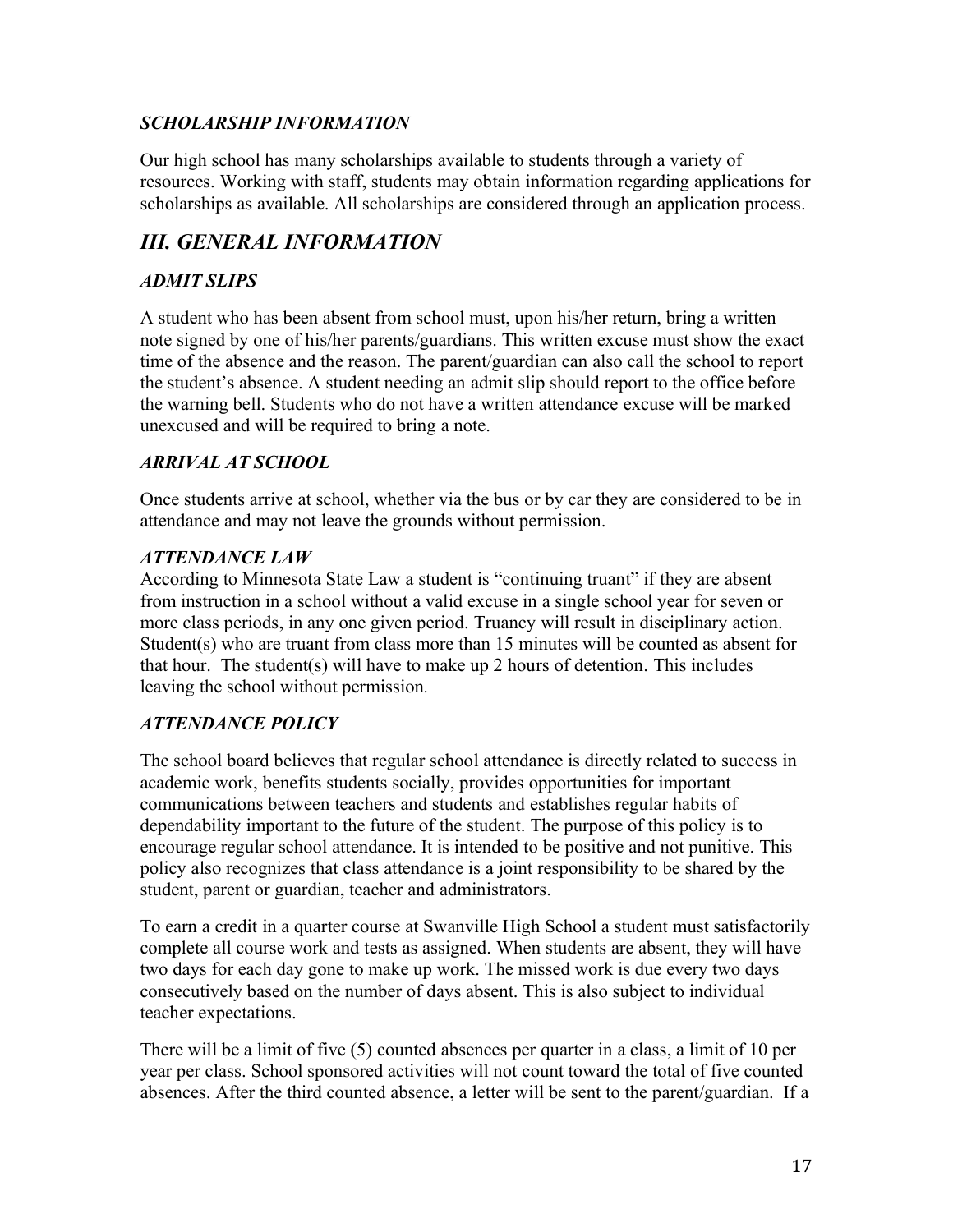student is absent from a class more than five (5) counted times in a quarter, detention will be assigned, one-hour detention for every hour missed.

*With the COVID 19 pandemic absences will be looked at by administration and the nurse. This will be on a case by case basis. If students are in quarantine due to COVID, but still feeling well enough to work from home, they will be noted as WH in Infinite Campus and there will be no absence.* 

The following absences are non-counted toward the above absence limit:

- 1. Family emergency
- 2. Funeral
- 3. Physical emergencies such as fire and flood
- 4. Medically verified illness
- 5. Medically verified appointments (doctor, dentist, court appointments)
- 6. Special religion services, events, mission trips
- 7. In-school suspension or out of school suspension
- 8. School related absences
- 9. Pre-approved college visits (only students in grades 11 and 12).

10. Absence related to a documented disability, with accommodations provided in writing in a 504 or IEP plan.

Medically verified illnesses or appointments are ones that have written proof, which includes time and date of appointment, and signature of doctor, dentist, or court official. Students should be in school as much as possible, try and schedule appointments for beginning or end of day, students should return to school as soon as possible after appointments and be in attendance prior to appointment, leaving enough time for driving. This proof must be given to office within 5 school days of absence.

The following absences are counted toward the above absence limit:

- 1. Needed at home
- 2. Illness not verified by physician
- 3. Appointments (haircuts, senior pictures, etc.)
- 4. Family activities (example: hunting, fishing, shopping, etc.)
- 5. Working during the school day

6. Family vacations (unless pre-approved, in writing at least three days before vacation, up to10 days)

7. All other parent approved absences.

If a family plans on taking a family vacation for more than five consecutive days, they can request, in writing, pre-approval at least three days before vacation. With this preapproval of up to ten days, detention will not be assigned, and these will be considered non-counted days. Each student has a limit or cap of 7 counted days for the school year. Detention will be assigned after the 10 days.

When the student knows he/she is going to be absent the student must provide the office with advance notification from parent/guardian stating the reason for the absence. Also,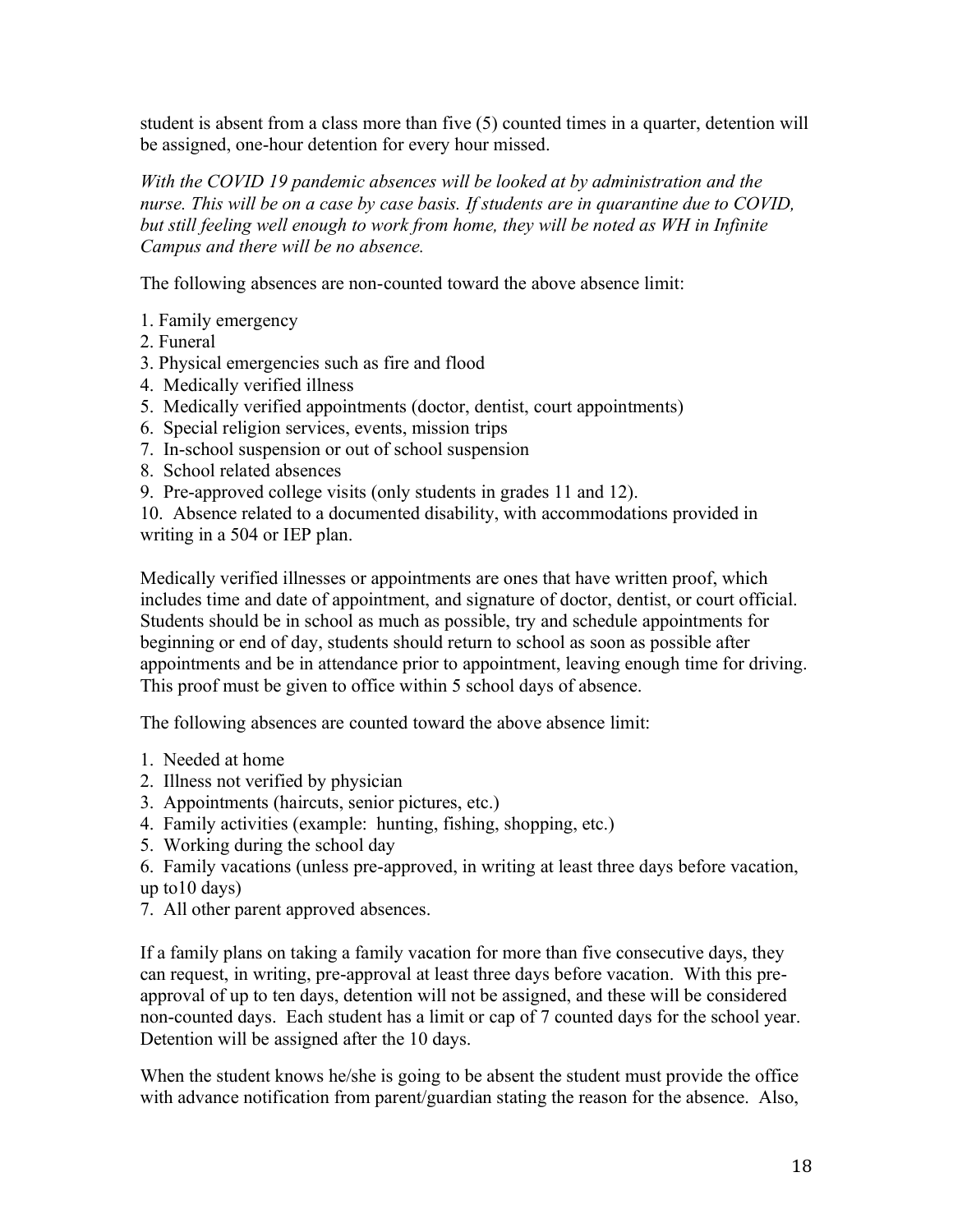an advance make-up form must be picked up and filled out by all teachers and signed by parent/guardian.

The first three (3) tardies in one class will be equal to one (1) counted absence, and each tardy thereafter is a counted absence. A student is tardy when he or she appears beyond the scheduled time that class begins (unless the student has a pass from a teacher). Being out of class for more than 15 minutes is considered an absence.

Students must be present for a minimum of three class periods in order to participate in events. The exception to this would be for attendance at a funeral.

The responsibility for attendance is with the student and the parents. Attendance concerns related to the student's disability (as verified by the 504 or IEP team and building principal/administrator and/or superintendent) will be addressed in the 504 or IEP plan on a case-by-case basis. Parents with concerns should contact the building principal for possible referrals.

#### *AUTOMOBILES AND OTHER MOTORIZED VEHICLES*

Safe and courteous driving is expected of every student driver. Students finding it necessary to drive to school should drive very carefully, especially around the school building. **NO STUDENT MAY USE HIS/HER CAR DURING THE SCHOOL DAY AND OTHER STUDENTS ARE NOT TO BE PASSENGERS IN ANY VEHICLE DURING THE SCHOOL DAY**. This includes noon hour. Violators of this regulation will be subject to disciplinary action. The above rules also apply to motorcycles. Students who drive to school will be required to park their vehicles in the student parking lot off the west end of the gymnasium. Any cars improperly parked may be towed away at the owner's expense. All students who drive to school will be required to display a parking pass sticker in their left rear window. This is being done to attempt to ensure safety while at school. All vehicles must display one. You will be required to provide make, model and license number when picking up your sticker(s).

#### *CANCELLATION OF SCHOOL*

Cancellation of school takes place only during circumstances such as extreme weather, equipment failure, or public crisis. The school board and administrators are aware of the hardship that can be caused by an abrupt cancellation. Therefore, school will not be canceled unless a significant safety risk has been created by unusual circumstances. The same conditions may also necessitate a delayed starting time or early dismissal. School closing, delayed starting time or early dismissal will be announced over the following radio stations: KLTF - Little Falls, KEYL - Long Prairie, KASM - Albany, WCCO - Minneapolis. Reports in the morning will be between 6:30 and 7:30 a.m. If no report is heard, it can be assumed that school will be in session. Also, calls will go out using Infinite Campus. Please check your account to make sure that all numbers and emails that you wish to have alerted are checked. PLEASE DO NOT CALL THE SCHOOL. Telephone lines must be kept open for emergencies.

#### *CELLULAR TELEPHONES AND OTHER PERSONAL ELECTRONIC DEVICES*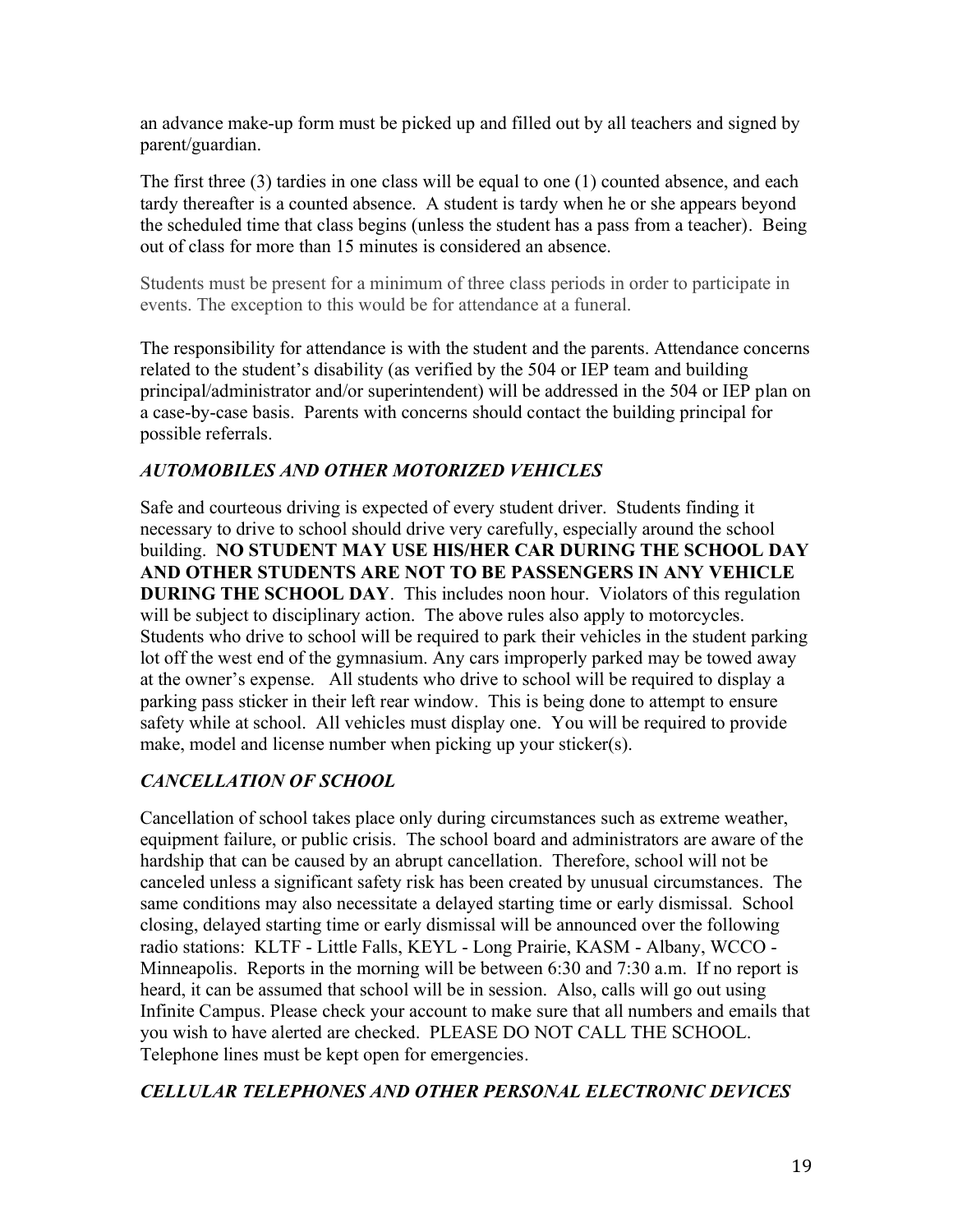Personal Electronic Devices for the purpose of this policy consist of: cell phones, mp3 players, iPods of all sorts and personal gaming devices. The use of Electronic Devices during the school day is a privilege.

The use of Electronic Devices is *allowed on a case by case basis in individual classroom* and noon hour. No EDs will be permitted in after school detention or during any time of In-School Suspension*.* No EDs will be allowed in Physical Education classes.

During testing or if the teacher feels it is necessary as part of the day to day running of class, individual teachers may ask for other accommodations such as moving all EDs to the teacher's desk.

Administration reserves the right to inspect student's ED(s) and the device(s) may be confiscated if being used inappropriately. Examples would be: inappropriate texting, inappropriate websites, etc.

Students must follow the school network policy regarding content and appropriate use.

Students are responsible for their own devices. If it is brought to school, the school cannot guarantee its safety.

Consequences: The ED going off during class, using the ED during class without permission or refusal to turn the ED over to a staff member upon his/her request or inappropriate use etc. will be subject to the following consequences:

First Offense: The student and/or parent can pick up the ED at the end of the day. The ED will be labeled and put in the safe in the main office.

Second Offense: The student will lose the ED for three days and will also be given one hour of detention, which is to be served following the detention policy. The student may take it home for the night as long as he/she returns it the next morning.

Subsequent Offenses: A conference with the parents will be scheduled. At that point consequences will be determined as well as potential consequences for any future violations.

Headphones are not to be worn during class and passing. A teacher may allow students to use headphones while doing homework and classroom work at their discretion.

#### *DANCES*

Swanville dances are for Swanville students and their guests only. Guests must be signed up in the office prior to the dance. Once students have entered any dance, they may not leave unless they do not plan to return. Students will not be admitted to on campus dances after specified time.

#### *DETENTION*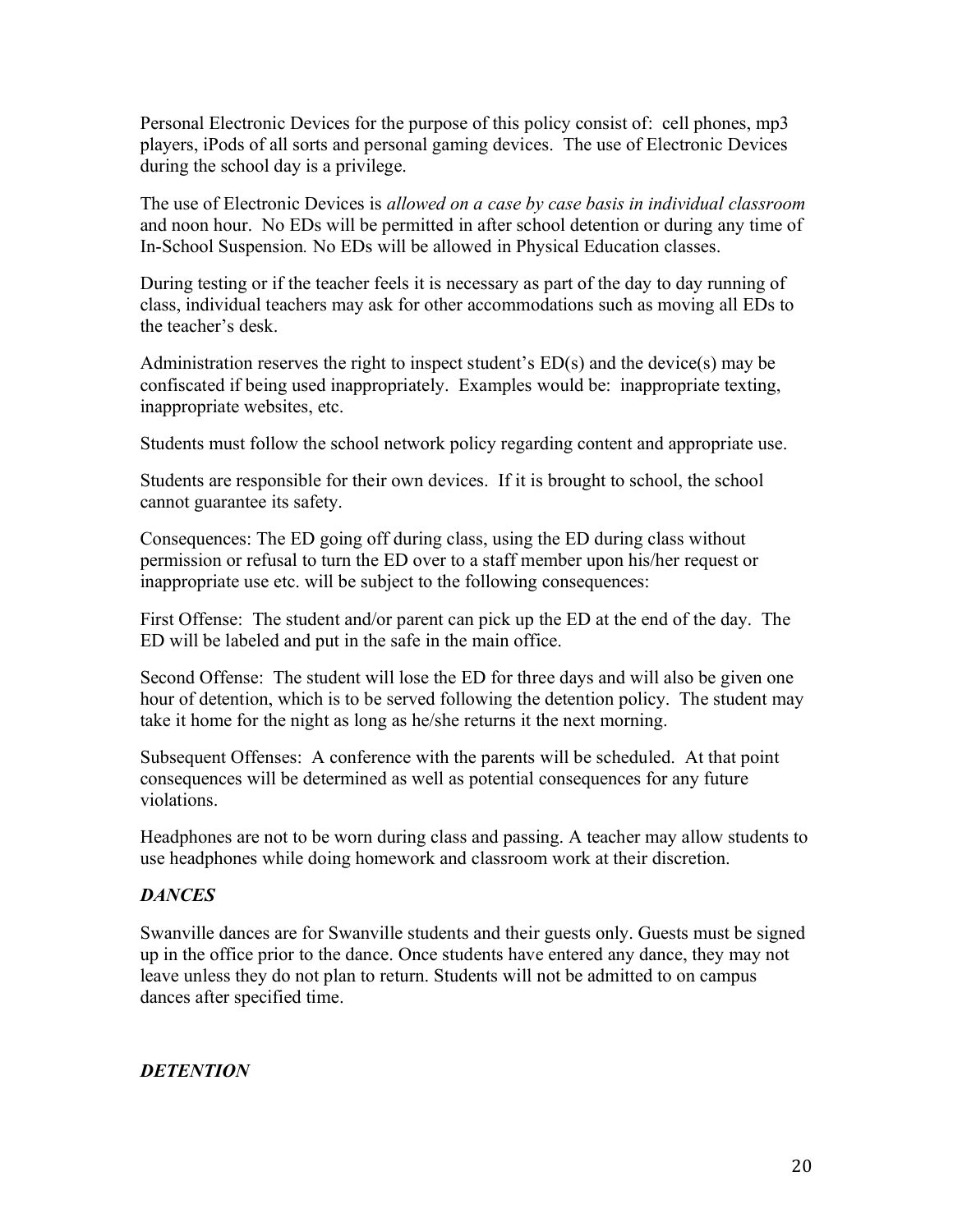Detention not served will accumulate from year to year. If detention hours are not made up, the student will not be allowed to participate in school functions such as: senior class trip, homecoming royalty, prom, class trips, extra-curricular activities that require missing class time, and etc. This detention will only be served after school from *2:45 – 3:30 (one hour per day)* Monday – Thursday excluding days before holidays. Students must be in the detention room by 2:50 pm with study materials. There will be seats assigned. If students are asked to leave by detention teacher because of misbehaving, detention will not be counted. No pop, food, radios, or games will be allowed in the detention room. If a student leaves the district any detention not served will remain in the student's record in the office and must be served upon returning

Also, detention can be made up on reward times such as bowling, skiing, and the video before Christmas, etc. The number of hours will be determined at the time of the reward.

Students may receive detention for various reasons, which may include: disrespectful, disturbing class, tardiness, antagonistic toward class routine, damage to school property, swearing, inappropriate language, etc.

1.When detention is assigned, a staff member will fill out a disciplinary form and the office will send a copy to parents or guardians.

2.Students will have two days to begin serving their detention. This time allows students to make the necessary arrangements with parents, coaches, etc.

3.Other than an absence a student will be expected to show for detention.

4. Students having afterschool detention may not participate in after school activities from 3:15 to 4:00. They may attend practice after detention has been served.

All detention, including behavioral, attendance, and parking, must be made up before a student can participate in non-graded extra activities in school. Students who have received an F from the past quarter will not be allowed to participate in non-graded extra activities in school. If the student is passing the failed class at midterm they will be able to participate in extra activities during school hours.

#### *DRESS AND GROOMING*

The appearance of the student is primarily the responsibility of the student and his or her parents. Students are expected at school to be clean, well-groomed and dressed in clothes that are in good taste and not disruptive to the educational process.

Students will be allowed to show individuality in dress; but the following are not acceptable at school or school activities for both boys and girls:

• No hats, caps, bandannas *as head coverings*, jackets or coats may be worn during school hours. This includes having hoods up on hooded clothing. Special permission to wear them for specific occasions may be granted by the administration.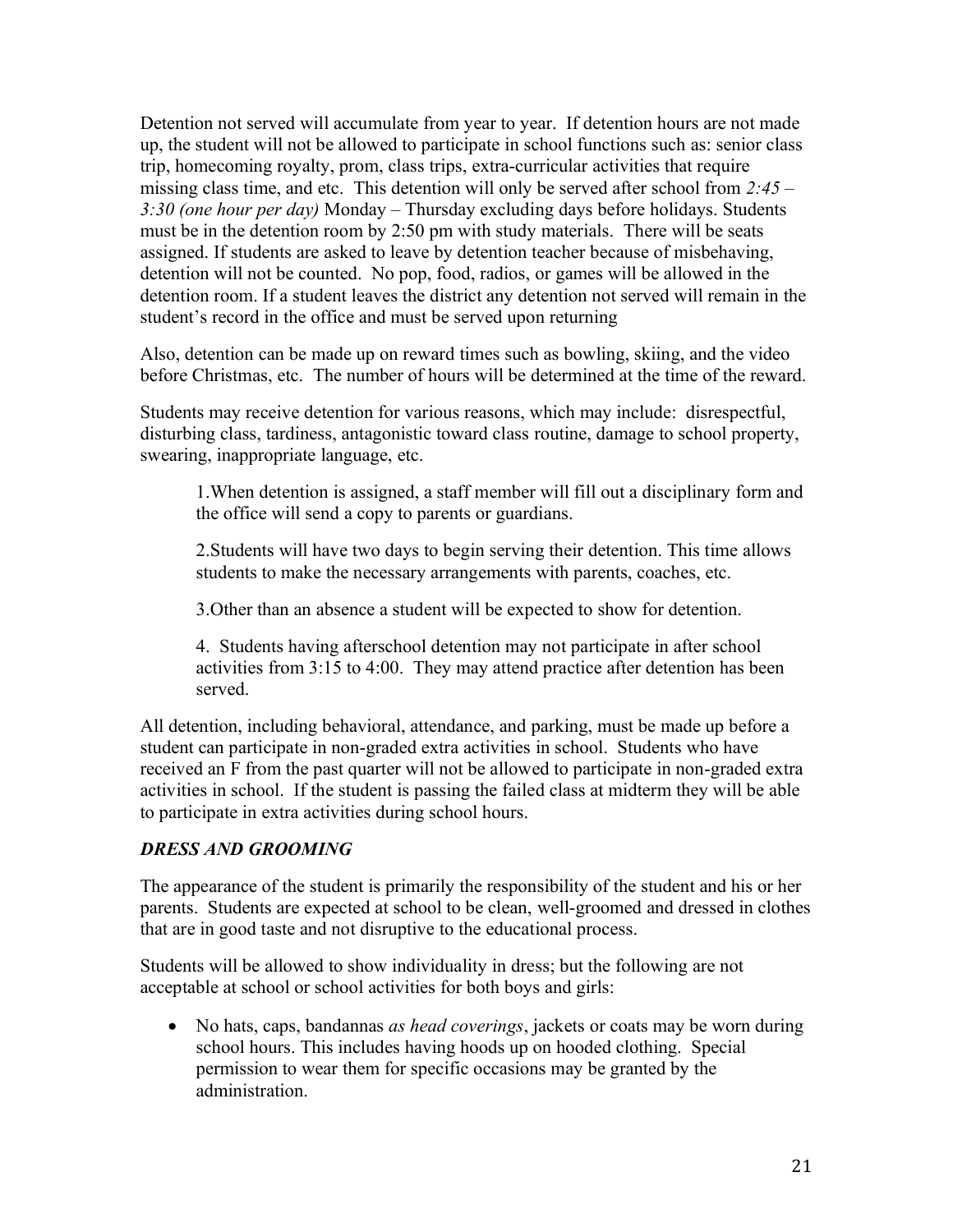- Shoes with cleats, spikes or other material on the soles or heels that mark floors.
- Halter tops, crop tops, or shirts that expose the navel/midriff.
- Shorts and miniskirts must be a minimum of fingertip length.
- Clothing or articles with objectionable emblems, signs, words, objects or pictures communicating a message that is racist, sexist, or otherwise derogatory to a group or which stands for gang membership.
- T-shirts or other clothing bearing obscene pictures or language (including double meanings) or that advertises or suggests approval of drugs, alcoholic beverages, or tobacco.
- Muscle shirts and shirts with spaghetti straps.
- Clothes that have underwear showing including bra straps and boxer shorts.

Students wearing inappropriate shirts or hats will be sent to the office to turn in the offending shirt and to be supplied with a shirt for the day. The offending clothing will be kept in the office until the end of the day of school unless a parent/guardian comes to collect it. If the shirt is worn again after a warning the shirt will stay in the office until the end of the school year.

#### *EMERGENCY DRILLS*

Fire drills are required by law to be practiced during the school year. Detailed directions for the orderly conduct of these fire drills are provided for each teacher. The teachers will explain the procedure to their respective classes.

Minnesota State statute requires that each spring that public schools practice a tornado response drill.

School safety and crisis intervention are an ongoing issue. Therefore, we will practice building lock downs throughout the course of the school year. During these drills, students are to remain in their classrooms under the supervision of a staff member and the building will be closed while we are practicing these emergency drills.

#### *FOOD/DRINKS IN CLASSROOMS*

Only water and flavored water is allowed in classrooms during regular class time. No juice or food is allowed in the classroom unless by special permission of the teacher, for example, a birthday or other special occasion.

#### *IMMUNIZATION REQUIREMENTS*

All students are required to provide proof of immunization, or appropriate documentation exempting the student from such immunization, and such other data necessary to ensure that the student is free from any communicable diseases, as a condition of enrollment.

#### *LEAVING THE BUILDING DURING SCHOOL HOURS*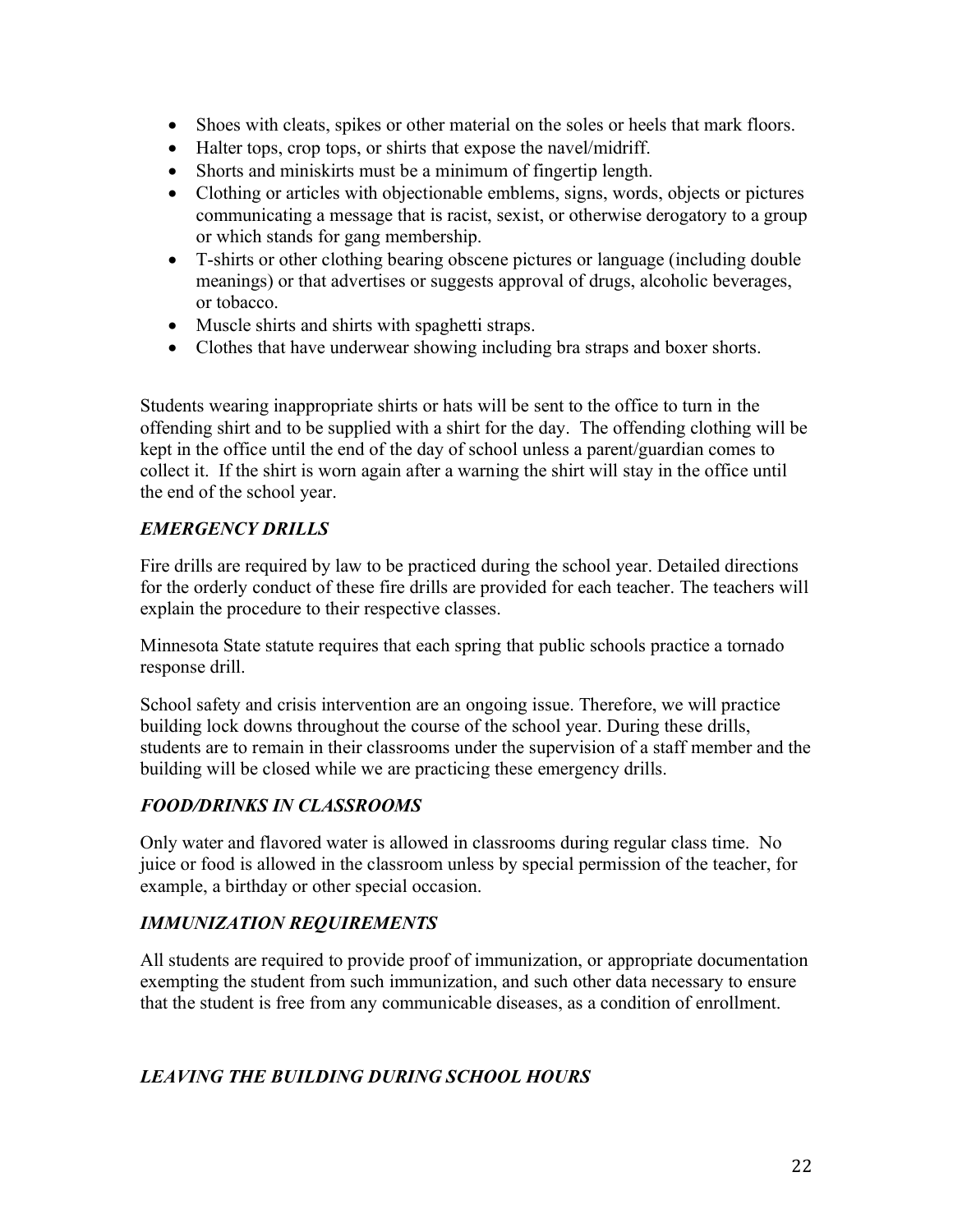Students needing passes to leave the building during the school day must get their passes before school in the morning. Students should not come to the office for passes between classes or at other times during the day except in the case of an emergency. Students requesting permission to leave the school building during the school day must have a written request from their parents/guardians. ANY STUDENT LEAVING THE BUILDING OR LEAVING THEIR CLASS WHILE WALKING TO VARIOUS OUTSIDE AREAS WITHOUT A PASS WILL BE CONSIDERED TRUANT AND SUBJECT TO DISCIPLINARY ACTION.

#### *MEDICATIONS*

Medicines Included: Over the Counter (Non-Prescribed), Prescribed

The school district acknowledges that some students may require prescribed drugs or medication during the school day. In accordance with MN. Statute 123.35, sub. 16, a building administrator, certified teacher, or school nurse, may administer medications.

- 1) Parents MUST sign a release requesting medication be given in a school setting.
- 2) ALL prescription medication must be received in a pharmacy labeled container specifically for the designated student. School personnel mentioned above must administer all prescription medicine. Prescription medications are not to be carried by the student, but will be left with the appropriate school district personnel. Exceptions to this requirement are: prescription asthma medications self-administered with an inhaler, and medications administered as noted in a written agreement between the school district and the parent or as specified in an IEP (individualized education program), Section 504 plan, or IHP (individual health plan).
- 3) Nonprescription Medication: A secondary student may possess and use nonprescription pain relief medication in a manner consistent with the labeling, if the school district has received written authorization from the student's parent or guardian permitting the student to self-administer the medication. The parent or guardian must submit written authorization for the student to self-administer the medication each school year. The school district may revoke a student's privilege to possess and use nonprescription pain relievers if the school district determines the student is abusing the privilege. This provision does not apply to the possession or use of any drug or product containing ephedrine or pseudoephedrine as its sole active ingredient or as one of its active ingredients. ALL over the counter medications must come in an original container.

#### **An authorization form has been included at the end of this handbook**

#### **ADMINISTRATION OF CONTROLLED SUBSTANCES BY SCHOOL STAFF**

(Includes ADHD medication, antidepressants, and pain medication specifically prescribed by a doctor)

1) ALL medication must be received in a pharmacy labeled container specifically for the designated student.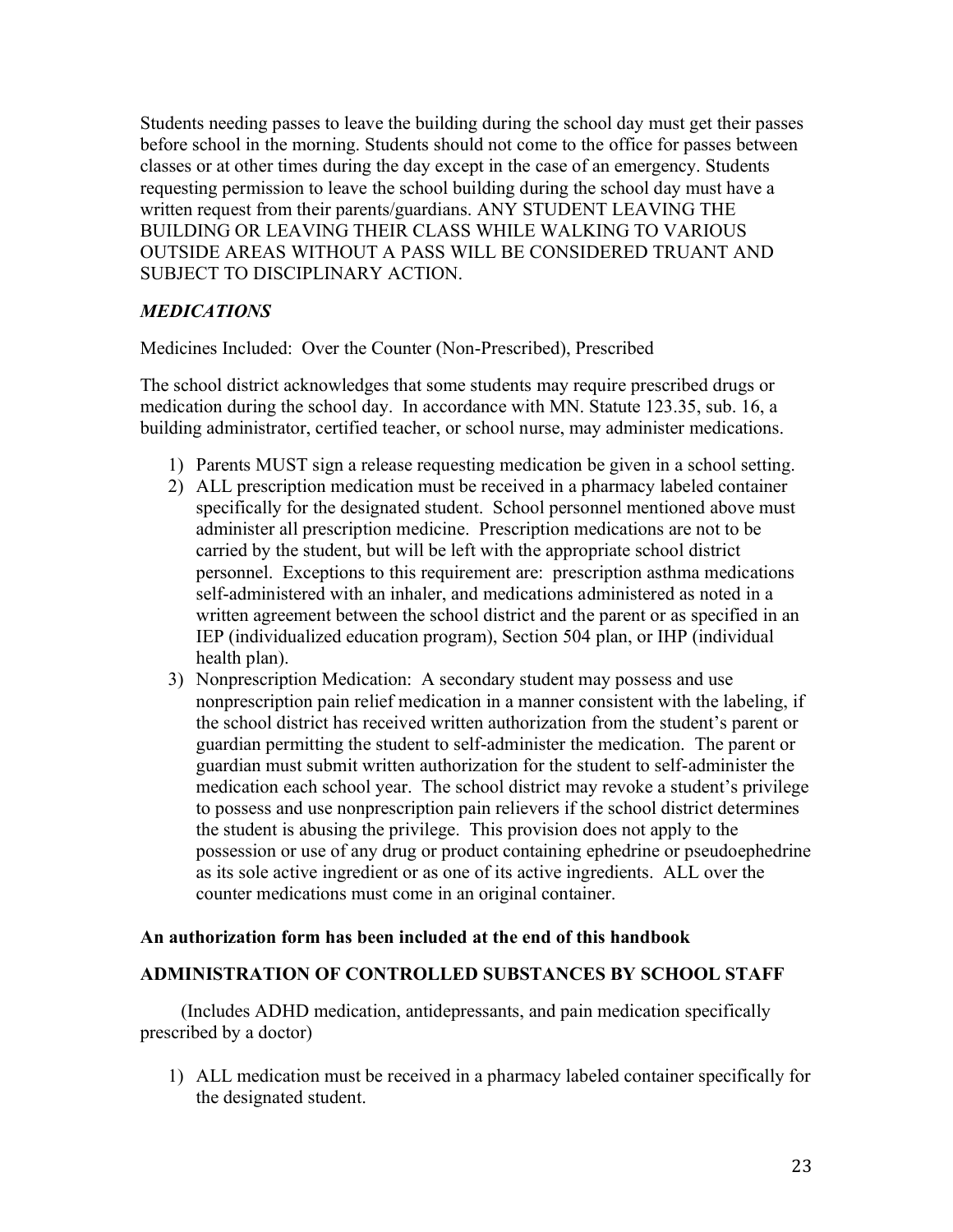- 2) PARENT must sign a release requesting medication be given in a school setting.
- 3) All controlled substance medication must be kept in a locked, secure area.
- 4) Upon receiving medication at school, it must be counted and recorded by 2 staff members.
- 5) Each time a medication is given it must be recorded on a medication administration form.

#### **CONSEQUENCES FOR VIOLATIONS**

Violation of the Controlled Substance Policy will follow the discipline guidelines for the Chemical Health Policy.

Violation of the Prescription/Non Prescription Policy

- 1. Upon the first infraction: Parent will be notified to either pick up the medication or to fill out the appropriate paperwork.
- 2. Second and subsequent infractions: Will result in one day of in-school suspension for the second and each subsequent infraction.

#### *MEDICAL PASSES*

Students requesting dental or medical passes will be expected to present an appointment slip from the doctor's office or a request signed by one of their parents/guardians. Medical and dental passes will be issued between 7:50 and 8:15 A.M. Students must follow the school procedure to leave the building during school hours. Any student leaving school without a pass will be unexcused.

#### *MEDICAL EXCUSES FROM PHYSICAL EDUCATION CLASS*

You will not be excused from physical education classes unless you present one of the following in writing:

1. Doctor's excuse - This excuse must include length of time for non-participation from regular physical education. You must present your excuse to the Administrator in the morning before school and he/she will give you the proper excuse to present to your physical education teacher.

2**.** Parental excuse - This is valid for one class meeting in a case where you have just returned to school after a sustained illness or accident.

#### *POSTER AND SIGN PROCEDURES*

The high school office must approve all posters put around the school. The Administrative office staff can approve the posters. Any poster or informal message put up around the building that does not have the approval from the office will be removed.

#### *PROM*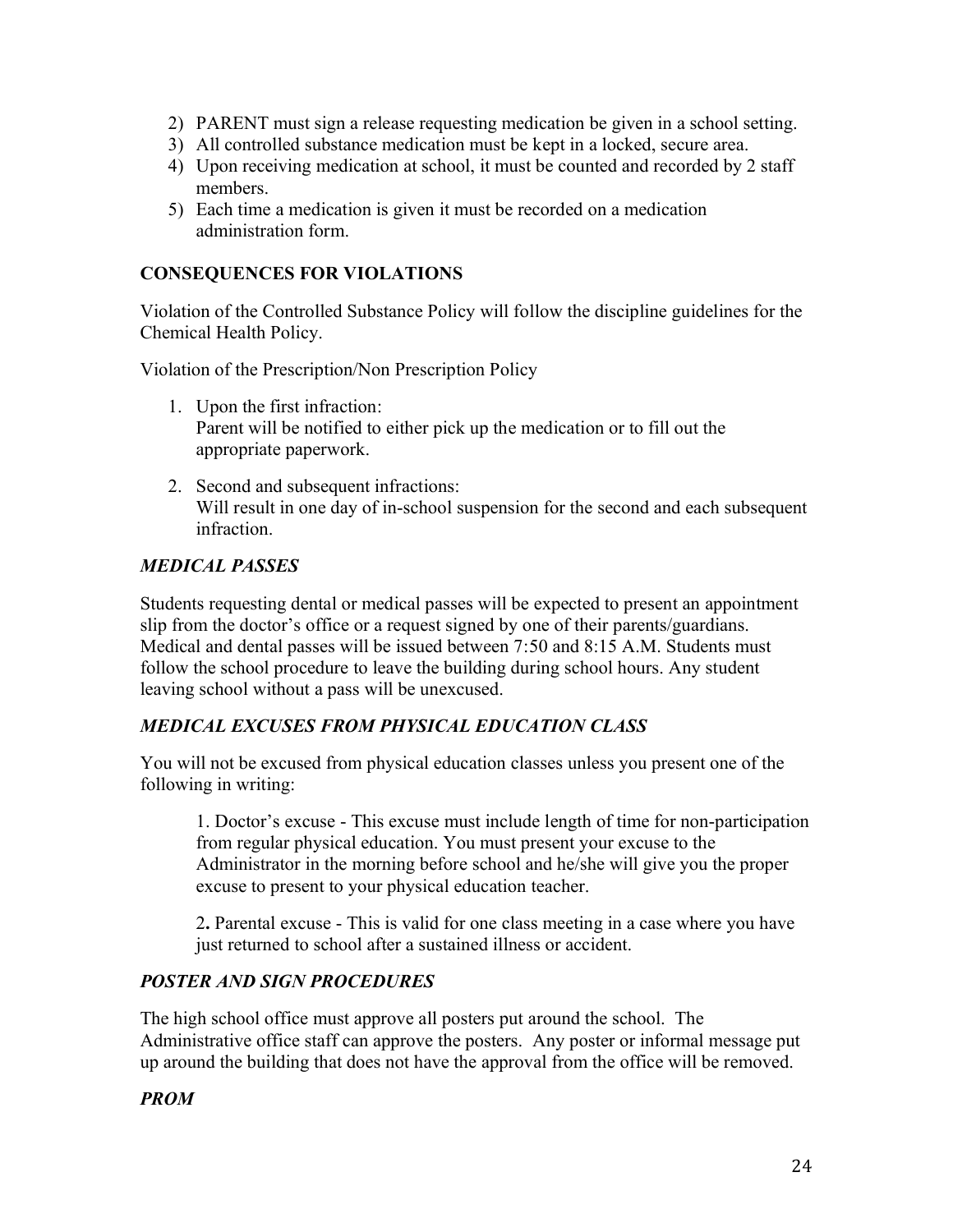Prom is a formal dance hosted by the junior class to which the senior class is invited as special guests. The normal SHS handbook rules for dances apply, plus some requirements which are specific to this dance. There is a specific permission form that will be distributed prior to prom. Students will not be admitted to the prom after 9:30 pm. Once students have entered the dance, they may not leave the building unless they do not plan to return to the dance.

Persons may choose to attend with a date or as an individual. They may choose to participate in the grand march, or they may opt out of the grand march but still attend the dance.

Guest Qualification: Juniors and seniors may invite a guest from another school provided the guest has been registered by the set date and is qualified as follows: Any students attending must fill out the prom agreement/permission form. Guests who are not high school students may be required to show identification as proof of age.

Age of attendance: Minimum age of guests is grade 9, and a junior or senior must invite them. Maximum age of guests will be 20 years old.

Dress: Young women shall wear a formal or semiformal dress, skirt or dress pants and blouse to this event. No unlined see-through fabrics will be allowed. The style of dress should be age appropriate, precluding revealing high cut slits, plunging necklines or backlines. Gentlemen may choose formal attire, a suit, or may dress in a dress shirt, tie, and dress pants.

#### *SCHOOL APPAREL POLICY*

This policy is in effect for any of the Swanville School's activities that are not a paired one.

School Colors: Royal Blue and White. Paired colors with Upsala: Red, White and Blue

- 1. Any school team uniform or clothing worn by the team to represent the school must be in the school colors and have the Swanville name and the approved Bulldog logo. Gray is an approved accent color. As new uniforms are ordered, this will be phased in. We will not be ordering all new uniforms at one time. Exceptions: It is acceptable for an orange basketball, brown football, yellow softball, red tongue on the Bulldog logo, etc. to be on the uniform or warm-up.
- 2. Clothing or apparel ordered by any organization affiliated with the school, or using Swanville High School, SHS, Bulldogs in its design must follow the policy of using only royal blue or white. A gray base color or accent color for the t-shirt, sweatshirt, etc. is also acceptable as long as the school colors are part of the apparel. The Bulldog logo is optional. Again, orange basketballs, etc. are acceptable. The exception to this policy is the Senior Class T-shirts.
- 3. The Lady Bulldog Volleyball team may have black shorts as part of their uniform. This is the only team that is allowed to do so.
- 4. The color black may be used as a border on numbers and letters of uniforms.

#### *SCHOOL LUNCH*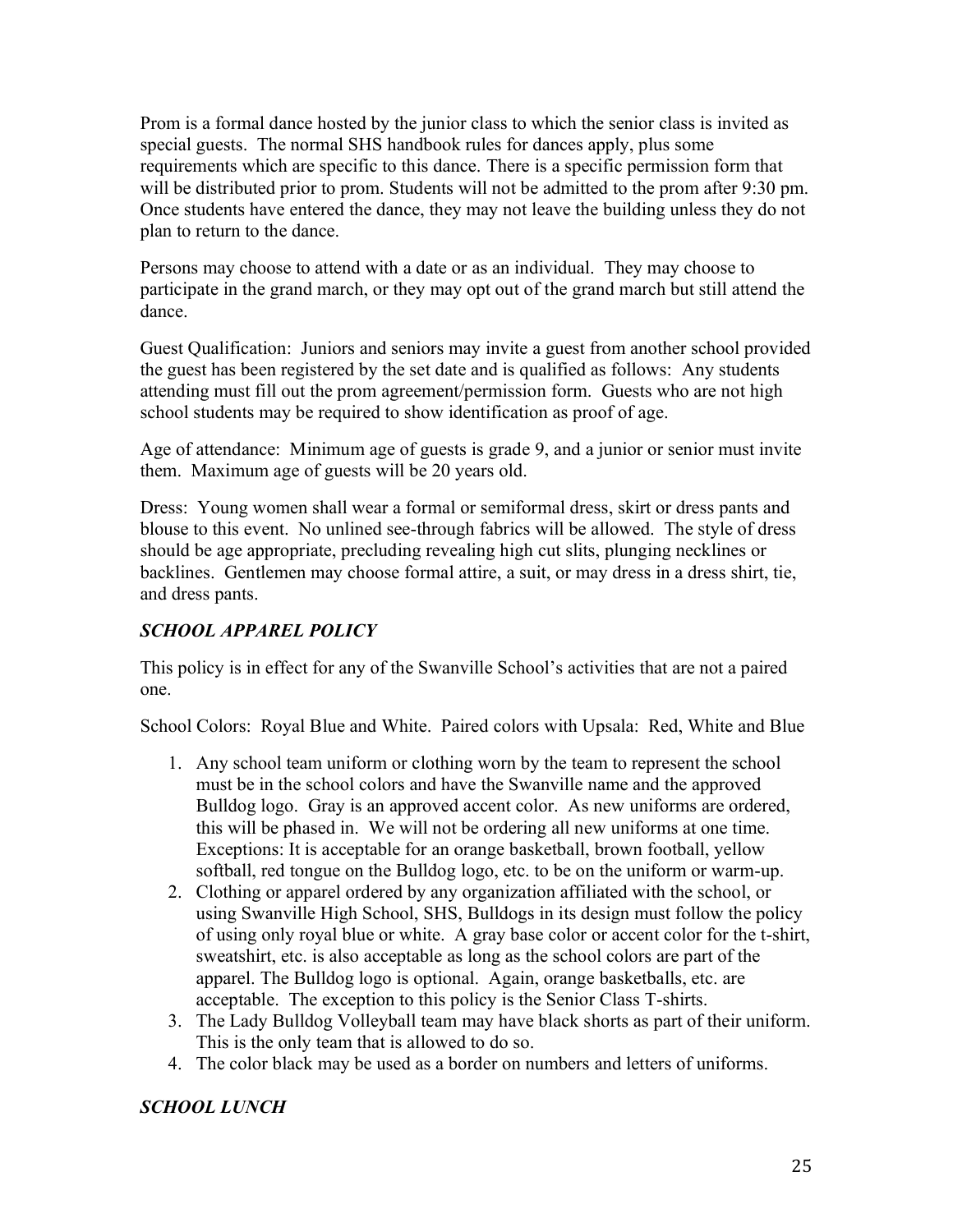Swanville Schools Food Service Program is dedicated to providing high quality, nutritious meals each day school is in session. Studies show that school meals contribute substantially to an increase in classroom performance and to higher test scores. There is a specific link between nutrition and learning.

Students have approximately 30 minutes to eat lunch each day. They may either bring their own lunch from home or deposit lunch money into their account in the office to eat lunch at school. The price for lunch is \$2.80 for high school students. Students who qualify for reduced meals eat for free. Extra milk may be purchased for 40 cents. Seconds on lunch will be \$1.10. Students cannot order in lunches from other establishments.

Lactose – reduced milk is provided upon written or verbal request from parent or guardian. Juice is not a substitute for milk.

FREE or REDUCED-PRICE Meals – a new application is required each school year. Applications are mailed to all households in the district early in August or can be picked up at any of the schools or can be downloaded from the district website under the Food Service tab. You may apply for free or reduced-price meals anytime during the school year. Allow 10 days to process free  $\&$  reduced applications, you will be notified by mail of your eligibility.

#### *SWANVILLE SCHOOL DISTRICT UNPAID LUNCH BILL POLICY* Swanville School District Policy #544

#### UNPAID MEAL CHARGES **Revised:** June 21, 2017

I. PURPOSE

The purpose of this policy is to ensure that students receive healthy and nutritious meals through the school district's nutrition program and that school district employees, families, and students have a shared understanding of expectations regarding meal charges. The policy seeks to allow students to receive the nutrition they need to stay focused during the school day and minimize identification of students with insufficient funds to pay for school meals as well as to maintain the financial integrity of the school nutrition program.

II. PAYMENT OF MEALS

A. Students have use of a meal account. When the balance reaches zero, a student may charge no more than \$50 (\$150 for family accounts) to this account. When an account reaches this limit, a student will not be allowed to charge meals or ala carte items or go back for seconds until additional money is deposited in the student's account.

Once that account is -\$50/-\$150 for regular pay lunches:

- 1. The student(s)/individual(s) may bring a lunch from home.
- 2. If the student(s) eat the school lunch, he/she will be provided a bag lunch of a sandwich, fruit/vegetable and milk instead of the regular lunch meal.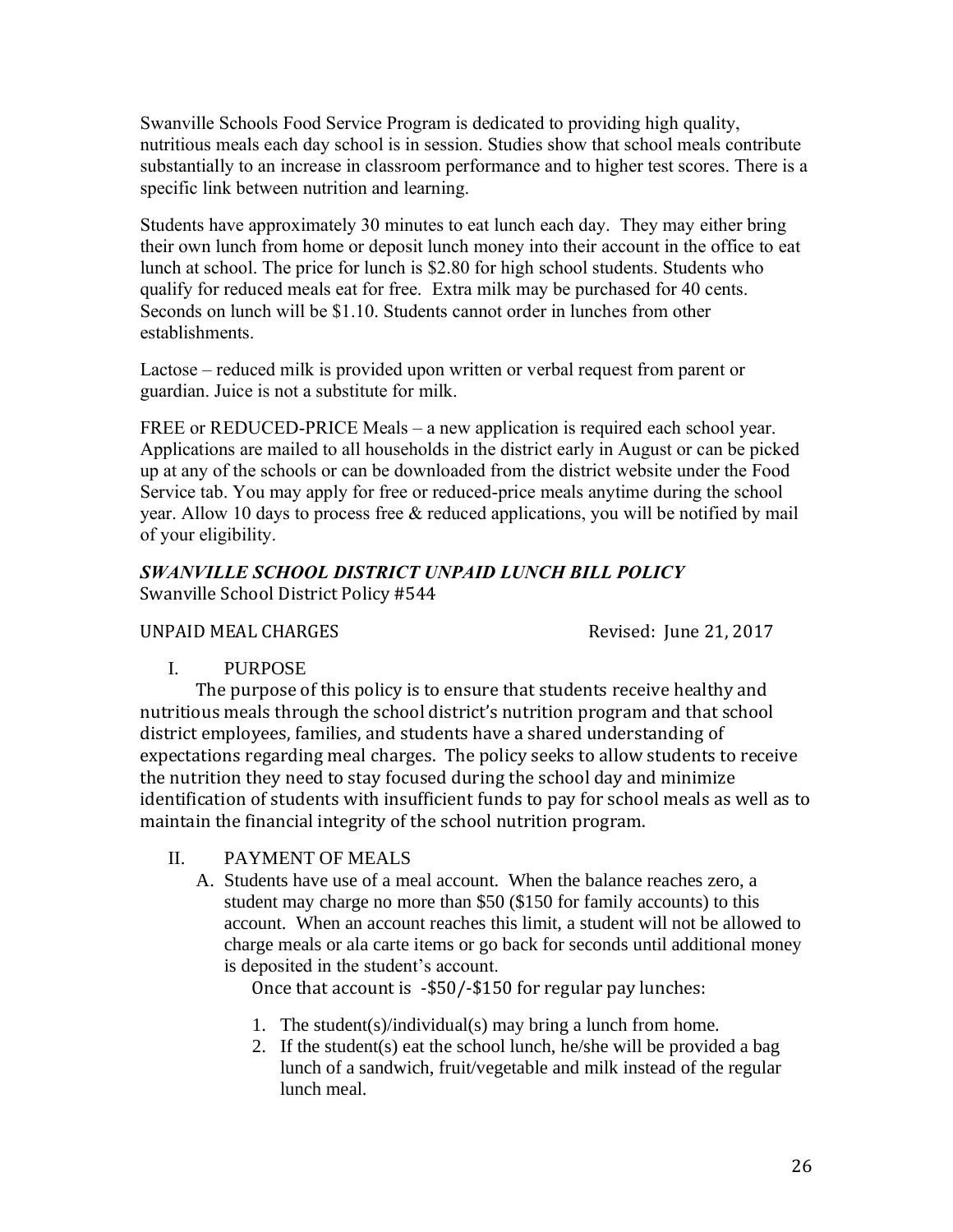- 3. The student(s) still will get charged for a regular meal.
- 4. The student(s) will not be served a regular lunch until the lunch bill is below the cap.
- 5. Staff will not be served a lunch.
- 6. Any student who has a negative lunch account cannot get seconds.
- 7. Students on regular lunch accounts with a negative balance cannot be served breakfast.
- B. If the school district receives school lunch aid under Minn. Stat. 124D.111, it must make lunch available without charge to all participating students who qualify for free or reduced-price meals regardless of account balance.
- C. A student with an outstanding meal charge debt (-\$50/-\$150) will be allowed to purchase a meal if the student pays for the meal when it is received.
- D. The school district may provide an alternative meal that meets federal and state requirements to a student who does not have sufficient funds in the student's account or cannot pay for a meal. (see above) The school district will accommodate special dietary needs with respect to alternate meals. The cost of the alternate meal is the same as a regular meal and will be charged to the student's account or otherwise charged to the student.
- E. If a parent or guardian chooses to send in one payment that is to be divided to sibling accounts, the parent or guardian must specify how the funds are to be distributed to the students' accounts. Funds may not be transferred between sibling accounts unless permission is received by the parents

#### III. LOW OR NEGTIVE ACCOUNT BALANCES – NOTIFICATION

- A. The school district will make reasonable efforts to notify families when meal accounts are low or fall below zero.
- B. Families will be notified of an outstanding negative balance once there is a negative balance. Parents will be notified twice a month when their student(s)' account is in the negative. The lunch balances can also be found online for the parents' convenience. Letters will be sent home, or phone calls made, weekly once an individual(s)' account is at -\$50/-\$150.
- C. Reminders for payment of outstanding student meal balances will not demean or stigmatize any student participating in the school lunch program.

#### IV. UNPAID MEAL CHARGES

- A. The school district will make reasonable efforts to communicate with families to resolve the matter of unpaid charges. Where appropriate, families may be encouraged to apply for free and reduced-price meals for their children.
- B. The school district will make reasonable efforts to collect unpaid meal charges classified as delinquent debt. Unpaid meal charges are designated as delinquent debt when payment is overdue, the debt is considered collectable, and efforts are being made to collect it.
- C. Negative balances of more than -\$50/-\$150 not paid prior to the end of the school year will be turned over to the superintendent or the superintendent's designee for collection. Collection options may include, but are not limited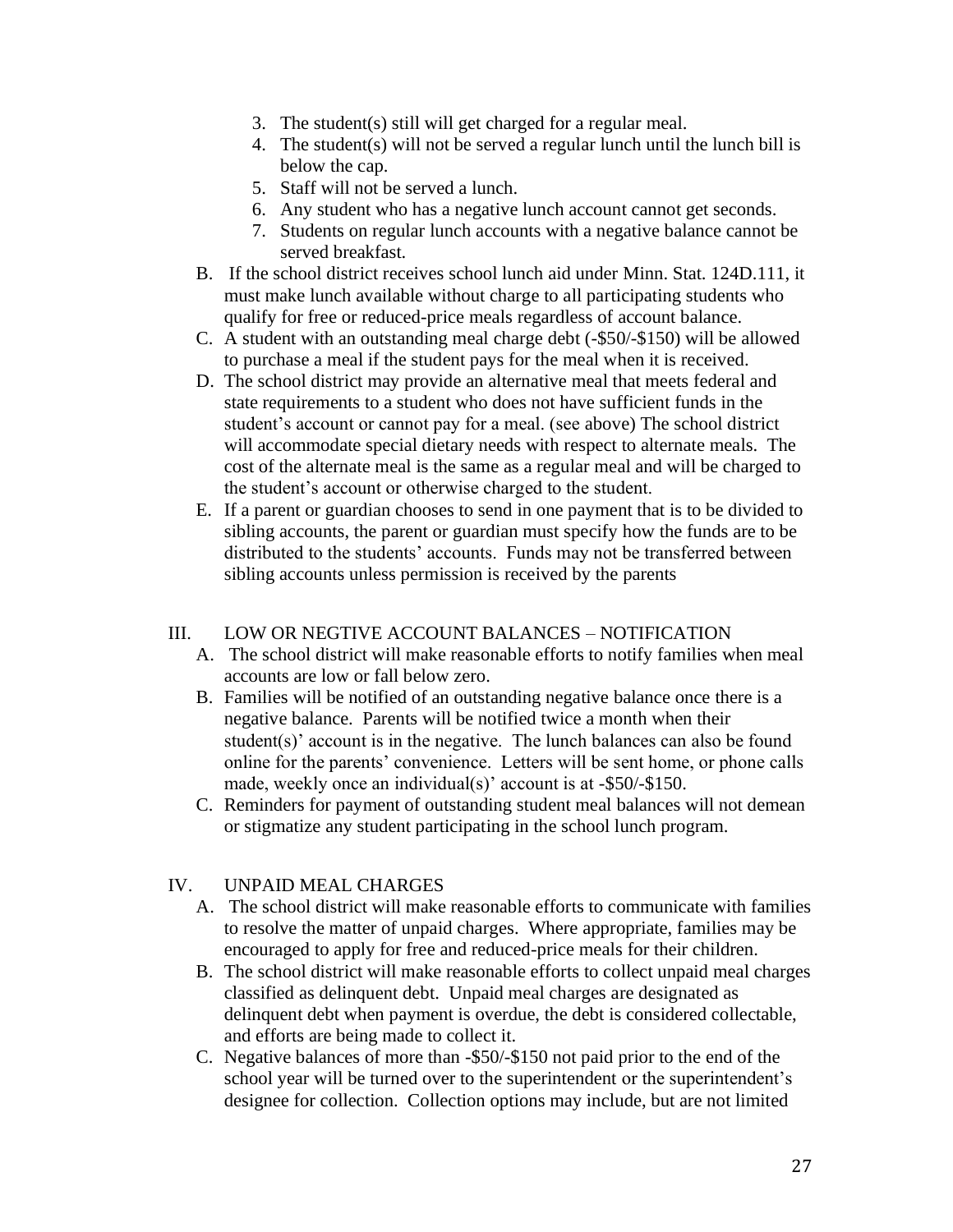to, use of collection agencies, claims in the conciliation court, or any other legal method permitted by law.

- D. The school district may not enlist the assistance or non-school district employees, such as volunteers, to engage in debt collection efforts.
- E. Payments can be made at the school or online through Infinite Campus. Credit cards are accepted. Contact the school to make payment arrangements.

#### V. COMMUNICATION OF POLICY

- A. This policy and any pertinent supporting information shall be provided in writing (i.e., mail, email, back-to-school packet, student handbook, etc.) to:
	- 1. all households at or before the start of each school year;
	- 2. students and families who transfer into the school district, at the time of enrollment, and;
	- 3. all school district personnel who are responsible for enforcing this policy.
- B. The school district may post the policy on the school district's website, in addition to providing the required written notification described above.

LEGAL REFERENCES:

Minn. Stat. 124D.111,Subd. 4

42 U.S.C. 1751 et seg (Healthy and Huger-Free Kids Act)

7 C.F.R . 210 et seg (School Lunch Program Regulations)

7 C.F.R 220.8 (School Breakfast Regulations)

USDA Policy Memorandum SP 46-2016, Unpaid Meal Charges; Local Meal Charge Policies (2016)

USDA Policy Memorandum SP 47-2016, Unpaid Meal Charges; Clarification on Collection of Delinquent Meal Payments (2016)

USDA Policy Memorandum SP 23-2017, Unpaid Meal Charges: Guidance an Q&A

#### *STAYING AFTER SCHOOL*

Students are not permitted to stay at school after school hours unless they are here for a supervised activity. After any school event is over, the school should be cleared 15 minutes after the event. If students are found in the building on a habitual basis, the administration will deal with those individuals as needed.

#### *STUDENT LOCKERS*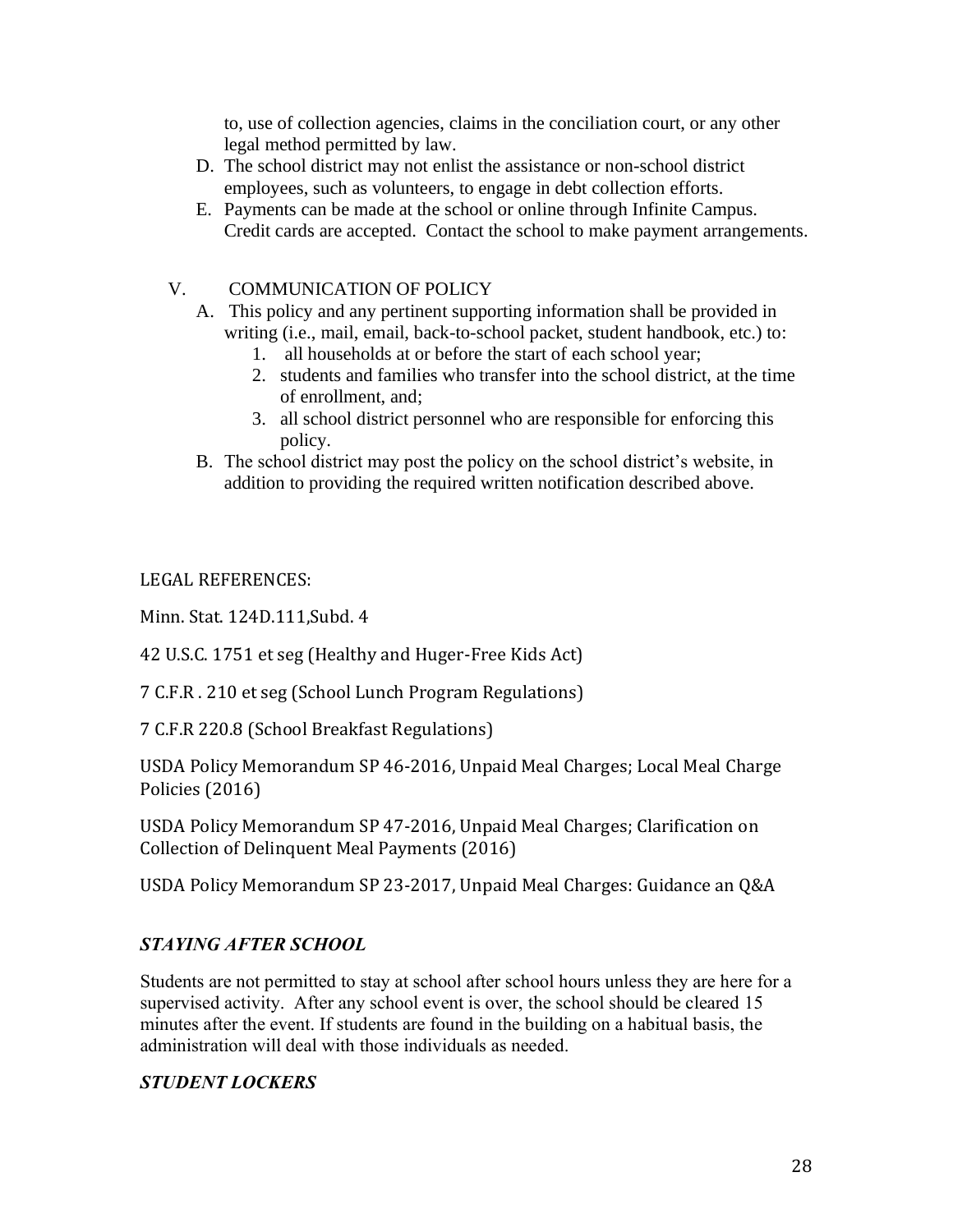Each student is assigned a locker for storage of books, materials and personal articles. DO NOT, under any circumstances, share your locker or its combination with another person. If your locker ever fails to work properly, please report the problem to the secretary or the Administrator. PLEASE DO NOT SLAM OR KICK YOUR LOCKER DOOR, as this can result in damage to the locker and injury to other students.

#### *Search of Student Lockers, Desks, Personal Possessions and Student's Person*

"School lockers are the property of the school district. At no time does the school district relinquish its exclusive control of lockers provided for the convenience of students. School authorities for any reason may conduct inspection of the interior of lockers at any time, without notice, without student consent, and without a search warrant. The personal possessions of students within a school locker may be searched only when school authorities have a reasonable suspicion that the search will uncover evidence of a violation of law or school rules. As soon as practicable after the search of a student's personal possessions, the school authorities must provide notice of the search to the students whose lockers were searched unless disclosure would impede an ongoing investigation by police or school officials."

#### Desks

School desks are the property of the school district. At no time does the school district relinquish its exclusive control of desks provided for the convenience of students. Inspection of the interior of desks may be conducted by school officials for any reason at any time, without notice, without student consent, and without a search warrant.

#### Personal Possessions and Student's Person

The personal possessions of students and/or a student's person may be searched when school officials have a reasonable suspicion that the search will uncover a violation of law or school rules. The search will be reasonable in its scope and intrusiveness.

A violation of this policy occurs when students use lockers and desks for unauthorized purposes or to store contraband. A violation occurs when students carry contraband on their person or in their personal possessions.

#### **DEFINITIONS**

"Contraband" means any unauthorized item possession of which is prohibited by school district policy and/or law. It includes, but is not limited to, weapons and "look-alikes," alcoholic beverages, controlled substances and "look-alikes," overdue books and other materials belonging to the school district, and stolen property.

"Personal possessions" includes, but is not limited to, purses, backpacks, book bags, packages, and clothing.

"Reasonable suspicion" means that a school official has grounds to believe that the search will result in evidence of a violation of school district policy, rules, and/or law. Reasonable suspicion may be based on a school official's personal observation, a report from a student, parent or staff member, a student's suspicious behavior, a student's age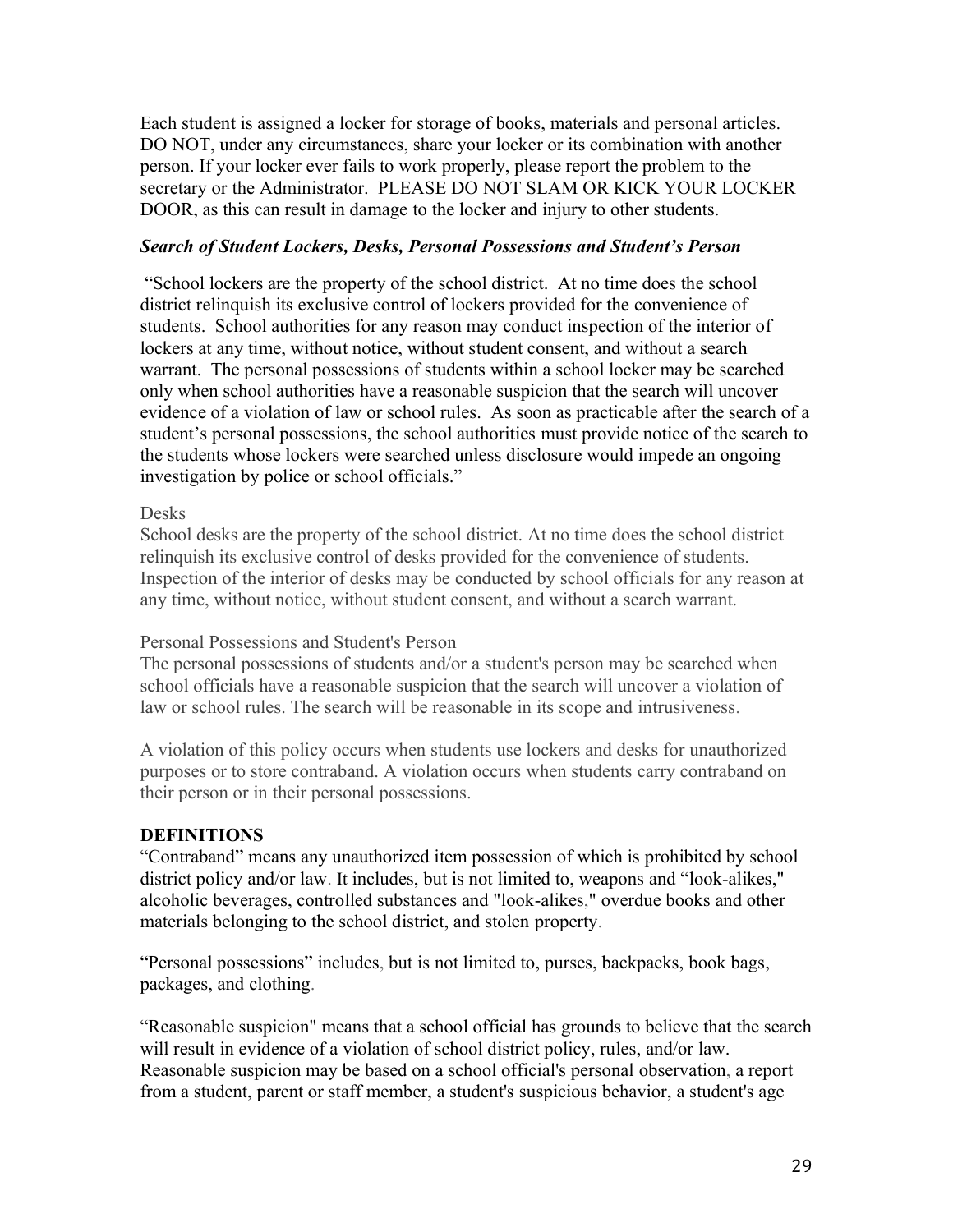and past history or record of conduct both in and out of the school context, or other reliable sources of information.

"Reasonable scope" means that the scope and/or intrusiveness of the search is reasonably related to the objectives of the search. Factors to consider in determining what is reasonable include the seriousness of the suspected infraction, the reliability of the information, the necessity of acting without delay, the existence of exigent circumstances necessitating an immediate search and further investigation (e.g., to prevent violence, serious and immediate risk of harm or destruction of evidence), and the age of the student.

#### **PROCEDURES**

- A. School officials may inspect the interiors of lockers and desks for any reason at any time, without notice, without student consent, and without a search warrant.
- B. School officials may inspect the personal possessions of a student and/or a student's person based on a reasonable suspicion that the search will uncover a violation of law or school rules. A search of personal possessions of a student and/or a student's person will be reasonable in its scope and intrusiveness.
- C. As soon as practicable after a search of personal possessions within a locker pursuant to this policy, the school officials must provide notice of the search to students whose possessions were searched unless disclosure would impede an ongoing investigation by police or school officials.
- D. Whenever feasible, a search of a person shall be conducted in private by a school official of the same sex. A second school official of the same sex shall be present as an observer during the search of a person whenever feasible.
- E. A strip search is a search involving the removal of coverings or clothing from private areas. Mass strip searches, or body cavity searches, are prohibited. Strip searches will be conducted only in circumstances involving imminent danger.
- F. A school official conducting any other search may determine when it IS appropriate to have a second official present as an observer.
- G. A copy of this policy will be printed in the student handbook or disseminated in any other way which school officials deem appropriate. The school district shall provide a copy of this policy to a student when the student is given use of a locker.

#### **DIRECTIVES AND GUIDELINES**

School administration may establish reasonable directives and guidelines, which address specific needs of the school district, such as use of tape in lockers, standards of cleanliness and care, posting of pin-ups and posters, which may constitute sexual harassment, etc.

#### **SEIZURE OF CONTRABAND**

If a search yields contraband, school officials will seize the item and, where appropriate, turn it over to legal officials for ultimate disposition.

#### **VIOLATIONS**

A student found to have violated this policy and/or the directives and guidelines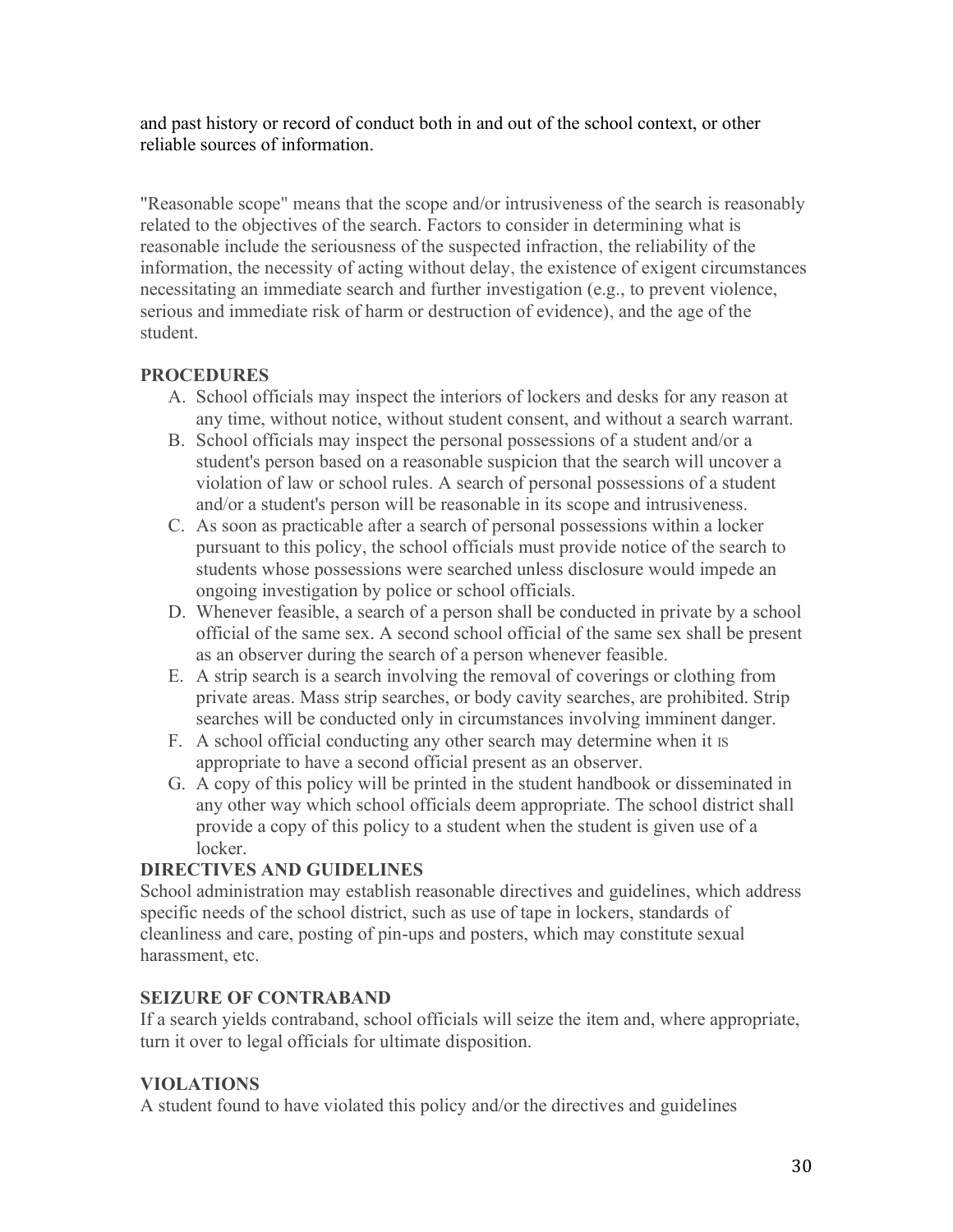implementing it shall be subject to discipline in accordance with the school district's Student Discipline Policy, which may include suspension, exclusion, or expulsion, and the student may, when appropriate, be referred to legal officials.

#### *TRANSPORTATION OF PUBLIC SCHOOL STUDENTS*

The school district provides bus transportation for all who qualify for it. It is the responsibility of each student riding the bus to behave properly. Driving necessitates the bus driver's paying full attention. For the safety of everyone, there must be no distractions.

#### *TRANSPORTATION MAY BE REFUSED TO ANYONE CAUSING A DISTURBANCE OR ENDANGERING THE BUS IN ANY WAY.*

#### **The District has a separate bus policy/handbook.**

#### **RULES FOR BUS TRIPS**

Students participating in an event held away from the high school will ride the bus to and from the event. Students may ride home from the event with their parents with the acknowledgment of the coach or sponsor, with prior administrative approval. In order to assist parents in getting students from out of town events, Swanville School may grant permission for a student to ride with a responsible adult other than the student's parents, if the following conditions are met:

1. The parent must contact the school prior to the event and secure permission from an administrator for the student to ride with another adult.

2. The student will present a note signed by the parent and administration to the coach or sponsor stating that permission has been granted for the student to ride with another adult.

The administrator granting permission will notify the coach or sponsor that permission has been granted. No coach or sponsor may grant permission unless the conditions above have been met. However, an administrator may grant special permission under

extenuating circumstances. Any student violating this policy may be subject to the following penalties:

- 1. Loss of right to participate in the next two performances.
- 2. Loss of letter if offense occurs at the end of the season.
- 3. In-school or out-of-school suspension.

Any student violating this rule a second time may lose the right to participate in extracurricular activities.

#### *VIDEO SURVEILLANCE CAMERAS*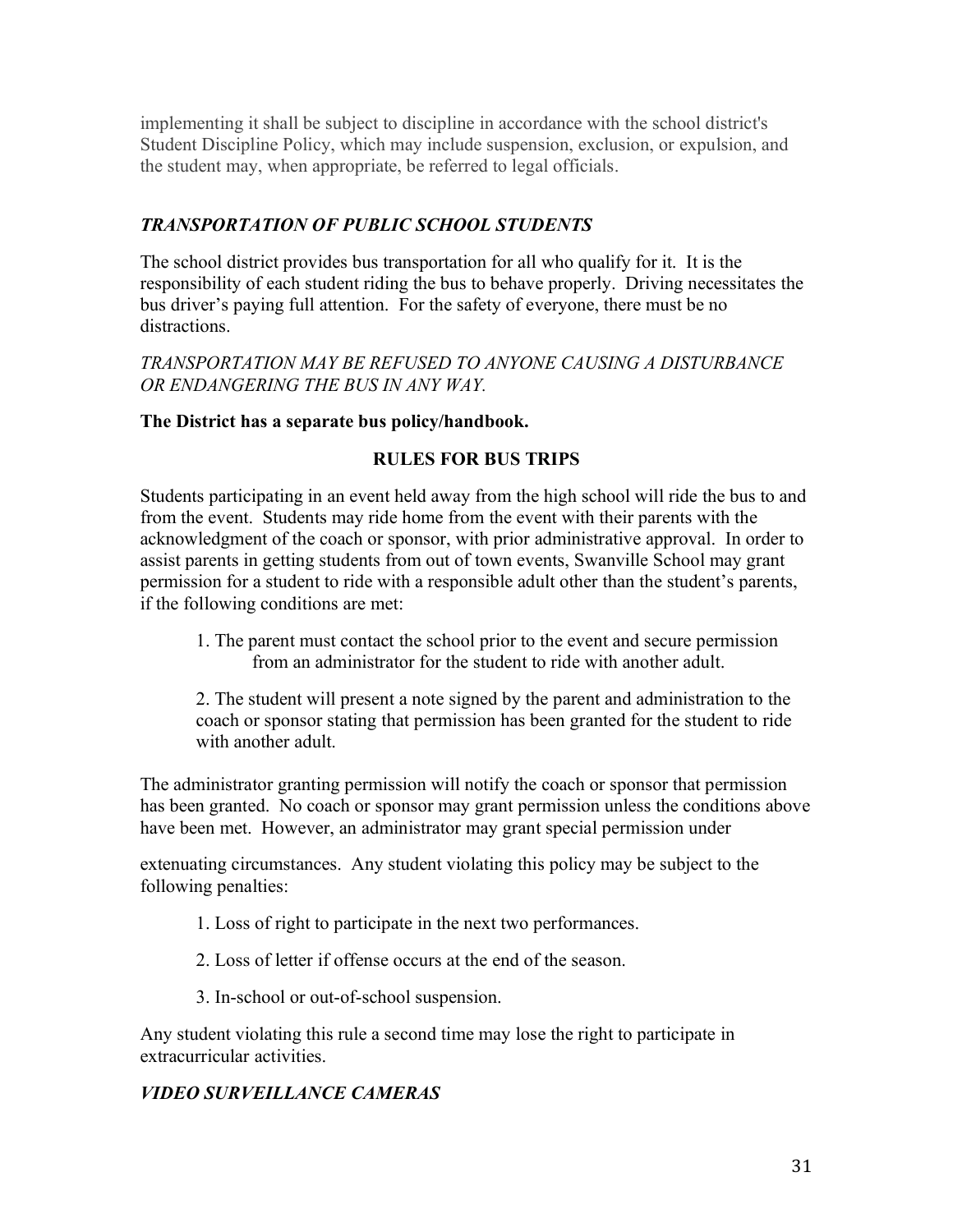All students, parents and staff are advised that as a public school facility, students, staff, parents, and building visitors do not have a right to expect privacy in connection with their actions and activities while in, on, or about the school facilities. In an effort to increase school security, provide greater safety for students and staff and to reduce vandalism and theft, many area of the high school campus, both internal and external, shall be subject to observation and monitoring by video cameras.

#### *VISITORS*

Minnesota Law requires that no person, other than a student of this building, a teacher, administrator, or employee in this school building shall be permitted to enter any classroom or circulate in this school building without first receiving permission from the administration.

Parents are encouraged to visit school regularly and confer with teachers concerning their student(s). You must make an appointment with the teacher concerned before coming to visit. High school students cannot bring people other than parents or guardians to school as visitors. **ALL visitors, this includes parents must sign in at the office.** 

#### *WEAPONS POLICY*

No student or nonstudent, including adults and visitors, shall possess, use or distribute a weapon when in a school location except as provided in this policy. The school district will act to enforce this policy and to discipline or take appropriate action against any student, teacher, administrator, school employee, volunteer, or member of the public who violates this policy.

#### **DEFINITIONS**

- A. Weapon "A "weapon" means any object, device or instrument designed as a weapon or through its use is capable of threatening or producing bodily harm or which may be used to inflict self-injury including, but not limited to, any firearm, whether loaded or unloaded; air guns; pellet guns; BB guns; all knives; blades; clubs; metal knuckles; numchucks; throwing stars; explosives; fireworks; mace and other propellants; stun guns; ammunition; poisons; chains; arrows; and objects that have been modified to serve as a weapon. No person shall possess, use or distribute any object, device or instrument having the appearance of a weapon and such objects, devices or instruments shall be treated as weapons including, but not limited to, weapons listed above which are broken or nonfunctional, look-alike guns; toy guns; and any object that is a facsimile of a real weapon. No person shall use articles designed for other purposes (i.e., lasers or laser pointers, belts, combs, pencils, files, scissors, etc.), to inflict bodily harm and/or intimidate and such use will be treated as the possession and use of a weapon.
- B. "School Location" includes any school building or grounds, whether leased, rented, owned or controlled by the school, locations of school activities or trips,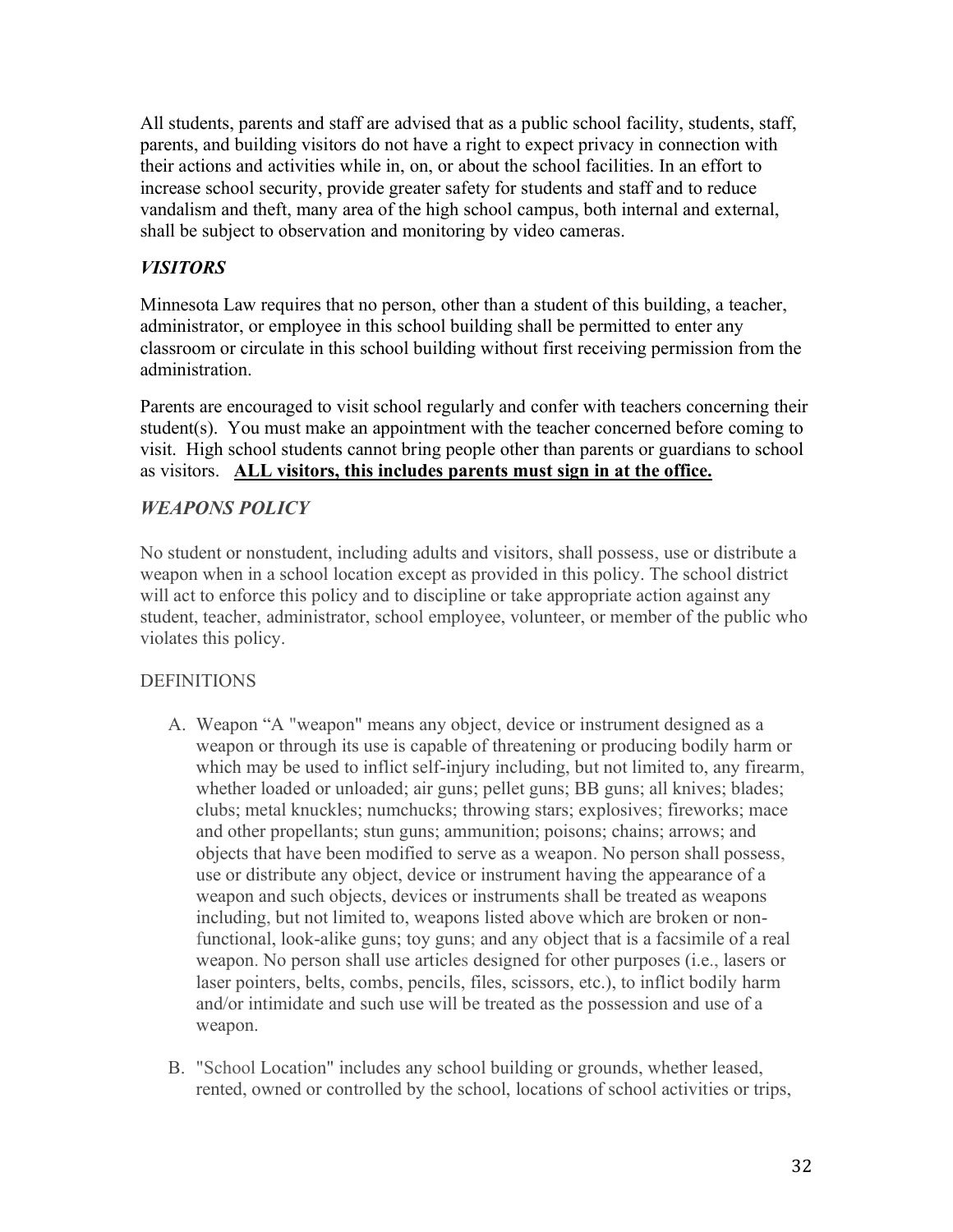bus stops, school buses or school vehicles, school-contracted vehicles, the area of entrance or departure from school premises or events, all locations where school related functions are conducted, and anywhere students are under the jurisdiction of the school district.

C. "Possession" means having a weapon on one's person or in an area subject to one's control in a school location.

#### **EXCEPTIONS**

- A. A student who finds a weapon on the way to school or in a school location, or a student who discovers that he or she accidentally has a weapon in his or her possession, and takes the weapon immediately to the principal's office shall not be considered to possess a weapon. If it would be impractical or dangerous to take the weapon to the principal's office, a student shall not be considered to possess a weapon if he or she immediately turns the weapon over to an administrator, teacher or head coach or immediately notifies an administrator, teacher or head coach of the weapon's location.
- B. It shall not be a violation of this policy if a nonstudent (or student where specified) falls within one of the following categories:
- Active licensed peace officers;
- Military personnel, or students or nonstudents participating in military
- training, who are on duty performing official duties
- Persons authorized to carry a pistol under Minn. Stat. § 624.714 while in a motor vehicle or outside of a motor vehicle for the purpose of directly placing a firearm in, or retrieving it from, the trunk or rear area of the vehicle;
- Persons who keep or store in a motor vehicle pistols in accordance with Minn. Stat. 624.714 or 624.715 or other firearms in accordance with 97B.045;
- Section 624.714 specifies procedures and standards for obtaining pistol permits and penalties for the failure to do so. Section 624.715 defines an exception to the pistol permit requirements for "antique firearms which are carried or possessed as curiosities or for their historical significance or value."
- b. Section 97B.045 generally provides that a firearm may not be transported in a motor vehicle unless it is (1) unloaded and in a gun case without any portion of the firearm exposed; (2) unloaded and in the closed trunk; or (3) a handgun carried in compliance with 624.714 and 624.715.
- Firearm safety or marksmanship courses or activities for students or nonstudents conducted on school property;
- Possession of dangerous weapons, BB guns, or replica firearms by a ceremonial color guard;
- A gun or knife show held on school property;
- Possession of dangerous weapons, BB guns, or replica firearms with written permission of the principal or other person having general control and supervision of the school or the director of a child care center; or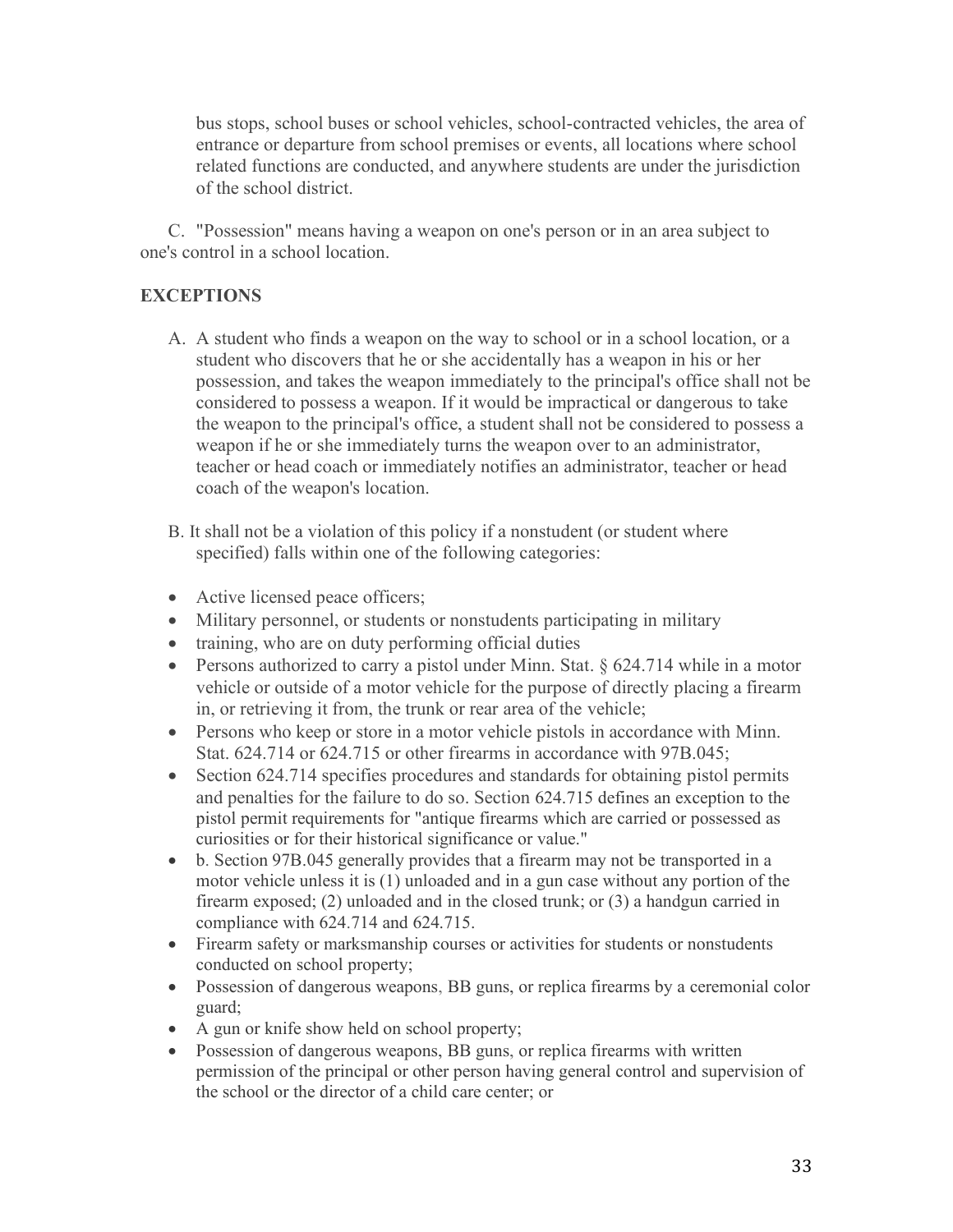• Persons who are on unimproved property owned or leased by a child care center, school or school district unless the person knows that a student is currently present on the land for a school-related activity.

#### D. Policy Application to Instructional Equipment/Tools

While the school district does not allow the possession, use, or distribution of weapons by students or nonstudents, such a position is not meant to interfere with instruction or the use of appropriate equipment and tools by students or nonstudents. Such equipment and tools, when properly possessed, used, and stored, shall not be considered in violation of the rule against the possession, use, or distribution of weapons. However, when authorized instructional and work equipment and tools are used in a potentially dangerous or threatening manner, such possession and use will be treated as the possession and use of a weapon.

#### E. Firearms in School Parking Lots and Parking Facilities

A school district may not prohibit the lawful carry or possession of firearms in a school parking lot or parking facility. For purposes of this policy, the "lawful" carry or possession of a firearm in a school parking lot or parking facility is specifically limited to nonstudent permit-holders authorized under Minn. Stat. § 624.714 to carry a pistol in the interior of a vehicle or outside the motor vehicle for the purpose of directly placing a firearm in, or retrieving it from, the trunk or rear area of the vehicle. Any possession or carry of a firearm beyond the immediate vicinity of a permit-holder's vehicle shall constitute a violation of this policy.

#### CONSEQUENCES FOR STUDENT WEAPON POSSESSION/USE/DISTRIBUTION

The school district does not allow the possession, use, or distribution of weapons by students. Consequently, the minimum consequence for students possessing, using, or distributing weapons may include:

- 1. immediate out-of-school suspension;
- 2. confiscation of the weapon;
- 3. immediate notification of police;
- 4. parent or guardian notification; and
- 5. recommendation to the superintendent of dismissal for a period of time not to exceed one year.

Pursuant to Minnesota law, a student who brings a firearm, as defined by federal law, to school will be expelled for at least one year. The school board may modify this requirement on a case-by-case basis.

#### Administrative Discretion

While the school district does not allow the possession, use, or distribution of weapons by students, the superintendent may use discretion in determining whether, under the circumstances, a course of action other than the minimum consequences specified above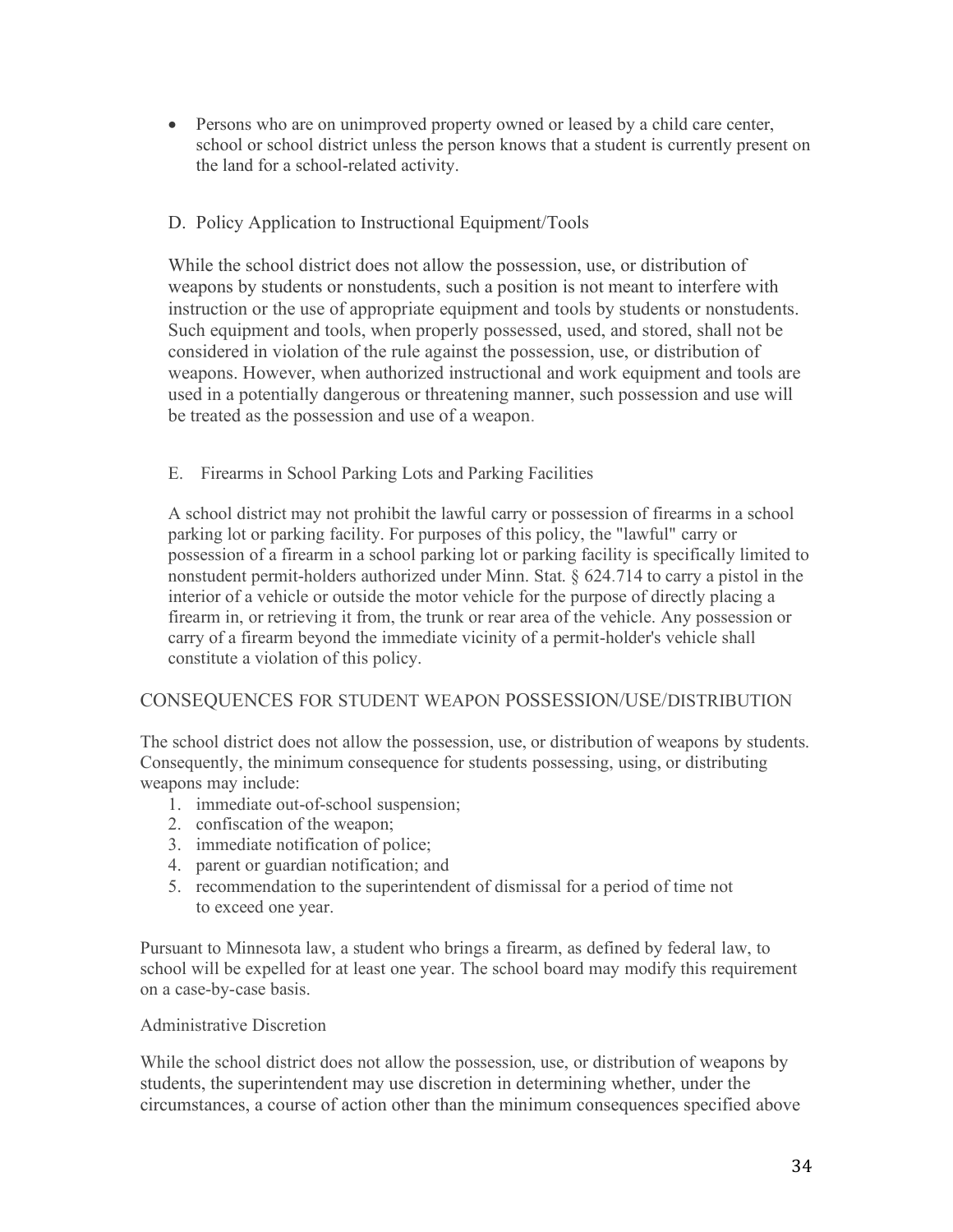are warranted. If so, other appropriate action may be taken, including consideration of a recommendation for lesser discipline.

#### CONSEQUENCES FOR WEAPON POSSESSION/USE/DISTRIBUTION BY NONSTUDENTS

A. Employees

- 1. An employee who violates the terms of this policy is subject to disciplinary action, including nonrenewal, suspension, or discharge as deemed appropriate by the school board.
- 2. Sanctions against employees, including nonrenewal, suspension, or discharge shall be pursuant to and in accordance with applicable statutory authority, collective bargaining agreements, and school district policies.
- 3. When an employee violates the weapons policy, law enforcement may be notified, as appropriate.

#### B. Other Nonstudents

- 1. Any member of the public who violates this policy shall be informed of the policy and asked to leave the school location. Depending on the circumstances, the person may be barred from future entry to school locations. In addition, if the person is a student in another school district, that school district may be contacted concerning the policy violation.
- 2. If appropriate, law enforcement will be notified of the policy violation by the member of the public and may be asked to provide an escort to remove the member of the public from the school location.

#### *BULLYING PROHIBITION POLICY*

#### **PURPOSE**

A safe and civil environment is needed for students to learn and attain high academic standards and to promote healthy human relationships. Bullying and Relational Aggression, like other violent or disruptive behavior, is conduct that interferes with students' ability to learn and teachers' ability to educate students in a safe environment. The School district cannot monitor the activities of students at all times and eliminate all incidents of bullying and relational aggression between students, particularly when students are not under the direct supervision of school personnel. However, to the extent such conduct affects the educational environment of the school district and the rights and welfare of its students and is within the control of the school district in its normal operations, it is the school district's intent to prevent bullying/relational aggression and to take action to investigate, respond, remediate, and discipline those acts of bullying, relational aggression which have not been successfully prevented. The purpose of this policy is to assist the school district in its goal of preventing and responding to acts of bullying, relational aggression, intimidation, violence, and other similar disruptive behavior.

#### **GENERAL STATEMENT OF POLICY**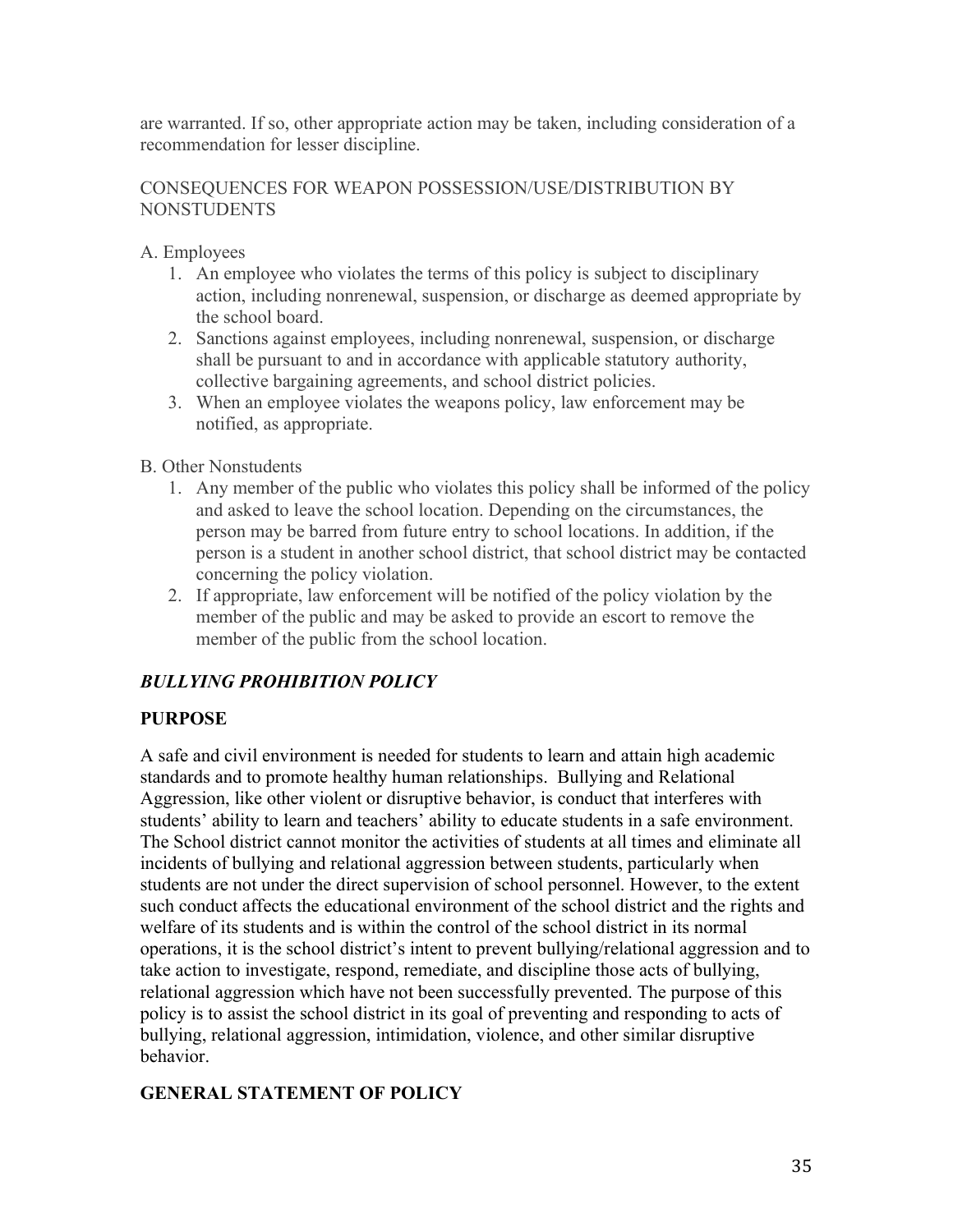A. An act of bullying/relational aggression, by either an individual student or a group of students, is expressly prohibited on school district property or at schoolrelated functions. This policy applies not only to students who directly engage in an act of bullying/relational aggression but also students who, by their indirect behavior, condone or support another student's act of bullying/relational aggression. This policy also applies to any student whose conduct at any time or in any place constitutes bullying/relational aggression that interferes with or obstructs the mission or operations of the school district or the safety or welfare of the student, other students, or employees.

B. No teacher, administrator, volunteer, contractor, or other employee of the school district shall permit, condone, or tolerate bullying/relational aggression.

C. Apparent permission or consent by a student being bullied does not lessen the prohibitions contained in this policy.

D. Retaliation against a victim, faith reporter, or a witness of bullying/relational aggression is prohibited.

E. False accusations or reports of bullying/relational aggression against another student are prohibited.

F. A person who engages in an act of bullying/relational aggression, reprisal, or false reporting of bullying/relational aggression or permits, condones, or tolerates bullying/relational aggression shall be subject to discipline for that fact in accordance with school district's policies and procedures. The school district may take into account the following factors:

- 1. The development and maturity levels of the parties involved;
- 2. The levels of harm, surrounding circumstances, and nature of behavior;
- 3. Past incidences or past or continuing patterns of behavior;
- 4. The relationship between the parties involved: and
- 5. The context in which the alleged incidents occurred.

Consequences for students who commit prohibited acts of bullying/relational aggression may range from positive behavioral interventions up to and including suspension and/or expulsion. Consequences for employees who permit, condone, or tolerate bullying/relational aggression or engage in an act of reprisal or intentional false reporting of bullying/relational aggression may result in disciplinary action up to and including termination or discharge. Consequences for other individuals engaging in prohibited acts of bullying/relational aggression may include, but not be limited to, exclusion from school district property and events and/or termination of services and/or contracts.

G. The school district will act to investigate all complaints of bullying/ relational aggression and will discipline or take appropriate action against any student,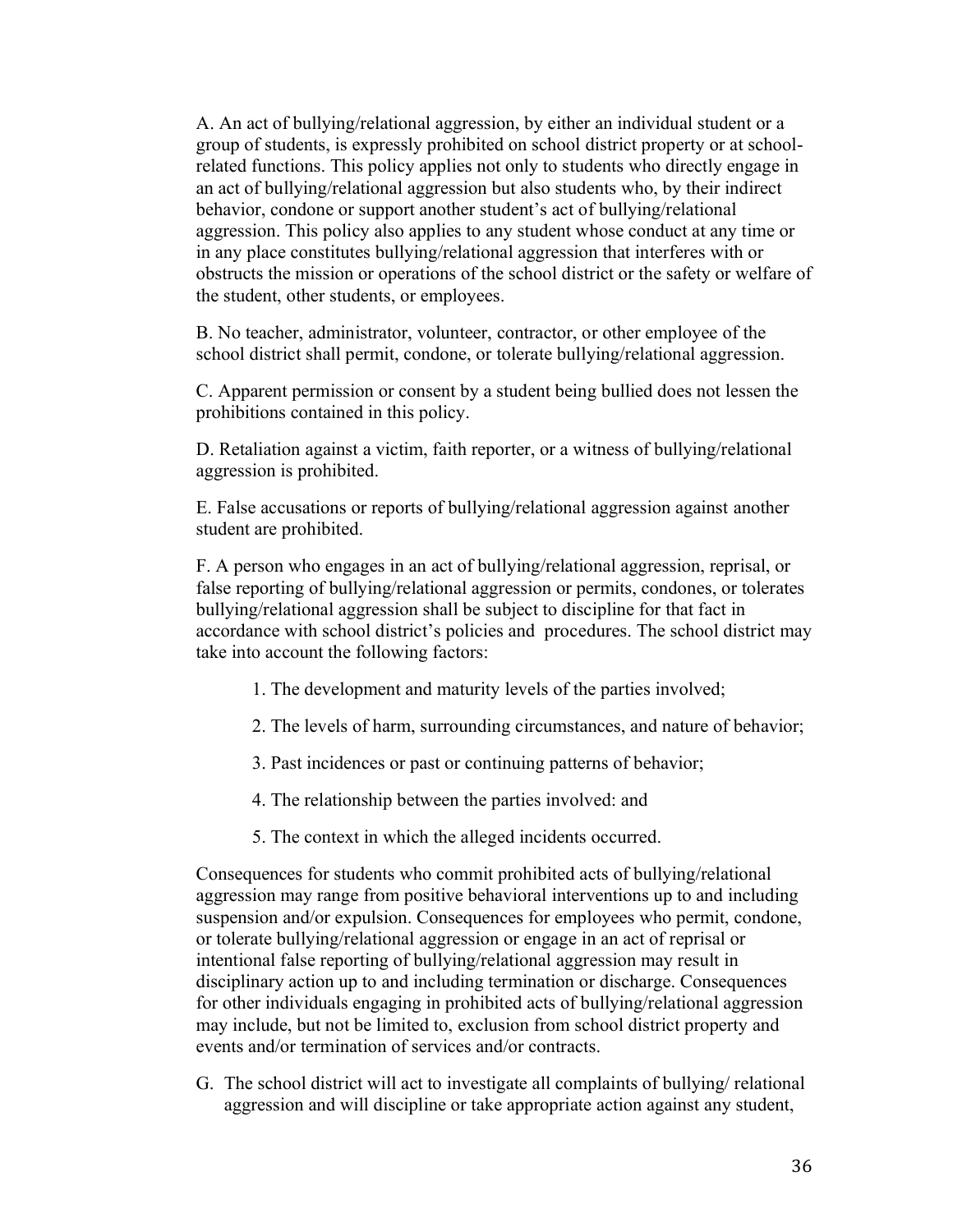teacher, administrator, volunteer, contractor, or other employee of the school district who is found to have violated this policy.

#### **DEFINTIONS**

For purposes of this policy, the definitions included in this section apply.

A. "Bullying" means any written or verbal expression, physical act or gesture or pattern thereof, by a student that is intended to cause or is perceived as causing distress to one or more students and which substantially interferes with another student's or students' educational benefits, opportunities, or performance. Bullying/ relational aggression includes, but is not limited to; conduct by a student against another student that a reasonable person under the circumstances knows or should know had the effect of:

1. Harming a student;

2. Damaging a student's property;

3. Placing a student in reasonable fear of harm to his or her person or property;

4. Creating a hostile educational environment for a student.

B. "Relational Aggression" means emotional violence and bullying behaviors focused on damaging an individual's social connections within the peer group. Relational Aggression may be referred to as RA.

C. "On school district property or at school-related functions" means all school district buildings, school grounds, and school property or property immediately adjacent to school grounds, school bus stops, school buses, school vehicles, school contracted vehicles, or any other vehicles approved for school district purposes, the area of entrance or departure from school grounds, premises, or events, and all school-related functions, school-sponsored activities, events or trips. School district property also may mean a student's walking route to or from school for purposes of attending school or school-related functions, activities, or events. While prohibiting bullying/relational aggression at these locations and events, the school does not represent that it will provide supervision or assume liability at these locations and events.

#### **REPORTING PROCEDURE**

A. Any person who believes he or she had been the victim of bullying/relational aggression or any person with knowledge of belief of conduct that may constitute bullying/relational aggression shall report the alleged acts immediately to an appropriate school district official designated by this policy. "Immediately" means as soon as possible but in no event longer than 24 hours. Students may report bullying/relational aggression anonymously. However, the school district's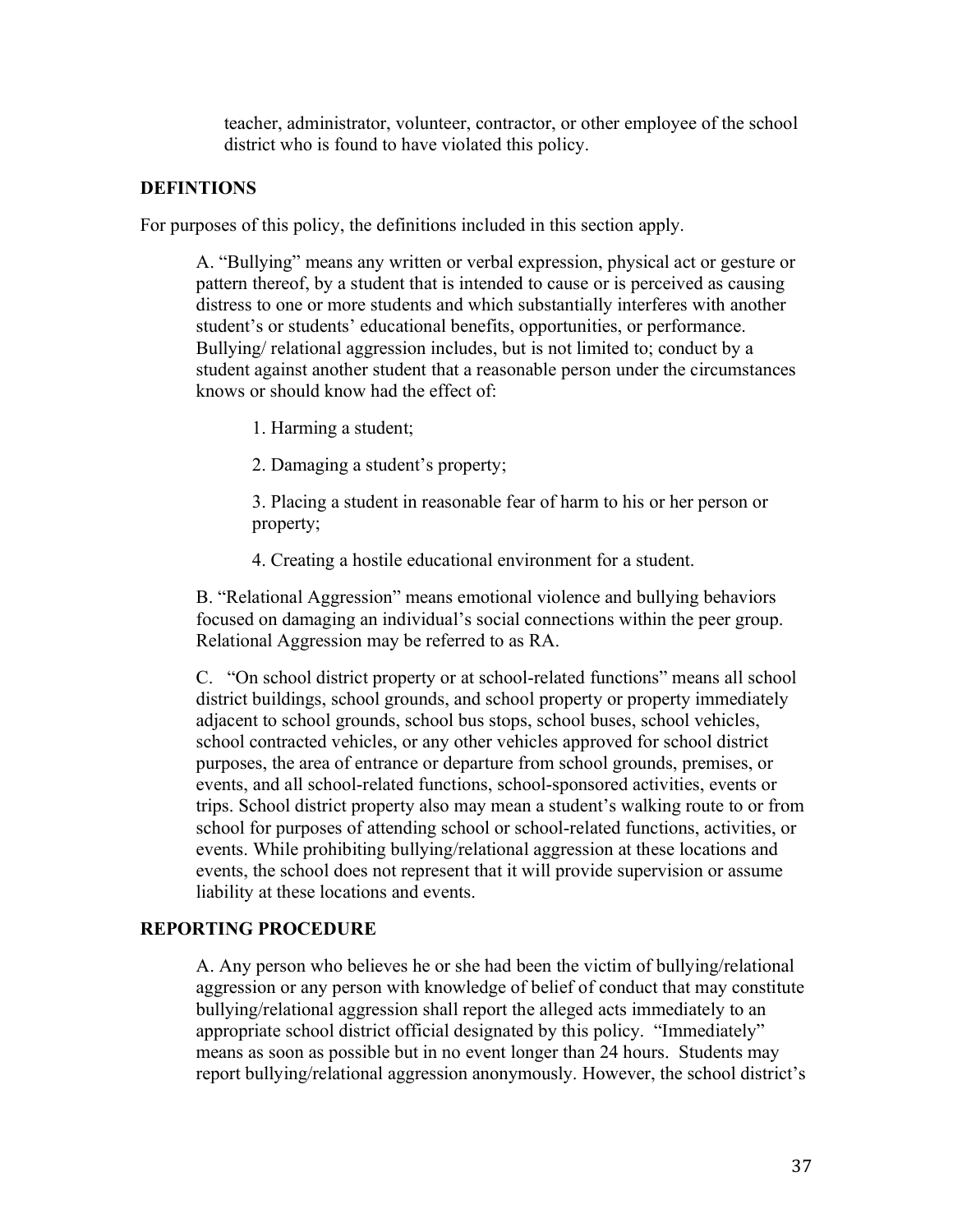ability to take action against an alleged perpetrator based solely on an anonymous report may be limited.

B. The school district encourages the reporting party or complainant to use the report form available from the Administrator or business office staff, but oral reports shall be considered complaints as well.

C. The building Administrator or the Administrator's designee or the Building supervisor is the person responsible for receiving reports of bullying/relational aggression at the building level. Any person may report bullying/relational aggression directly to a school district human rights officer or the superintendent.

D. A teacher, school administrator, volunteer contractor, or other school employee shall be particularly alert to possible situations, circumstances, or events that might include bullying/relational aggression. Any such person who receives a report of, observes, or has other knowledge or belief of conduct that may constitute bullying/relational aggression shall inform the building Administrator or his designee immediately.

E. Reports of bullying/relational aggression are classified as private educational and or personnel data and or confidential investigative data and will not be disclosed except as permitted by law.

F. Submission of good faith complaint or report of bullying/relational aggression will not affect the complainant's or reporter's future employment, grades, or work assignments, or education or work environment.

G. The school district will respect the privacy of the complainant(s), the individual(s) against whom the complaint is filed, and the witnesses as much as possible, consistent with the school district's obligation to investigate, take appropriate action, and comply with any legal disclosure obligations.

#### **SCHOOL DISTRICT ACTION**

A. Upon receipt of a complaint or report of bullying/relational aggression, the school district shall undertake or authorize an investigation by school district officials or a third party designated by the school district.

B. The school district may take immediate steps, at its discretion, to protect the complainant, reporter, students or others pending completion of an investigation of bullying/relational aggression, consistent with applicable laws.

C. Upon the completion of the investigation the Harassment Committee will be provided a written report of the incident.

D. Following a meeting of the Harassment Committee the School District will take appropriate action. Disciplinary consequences will be sufficiently severe to try to deter violations and to appropriately discipline prohibited behavior. This action may include, but is not limited to: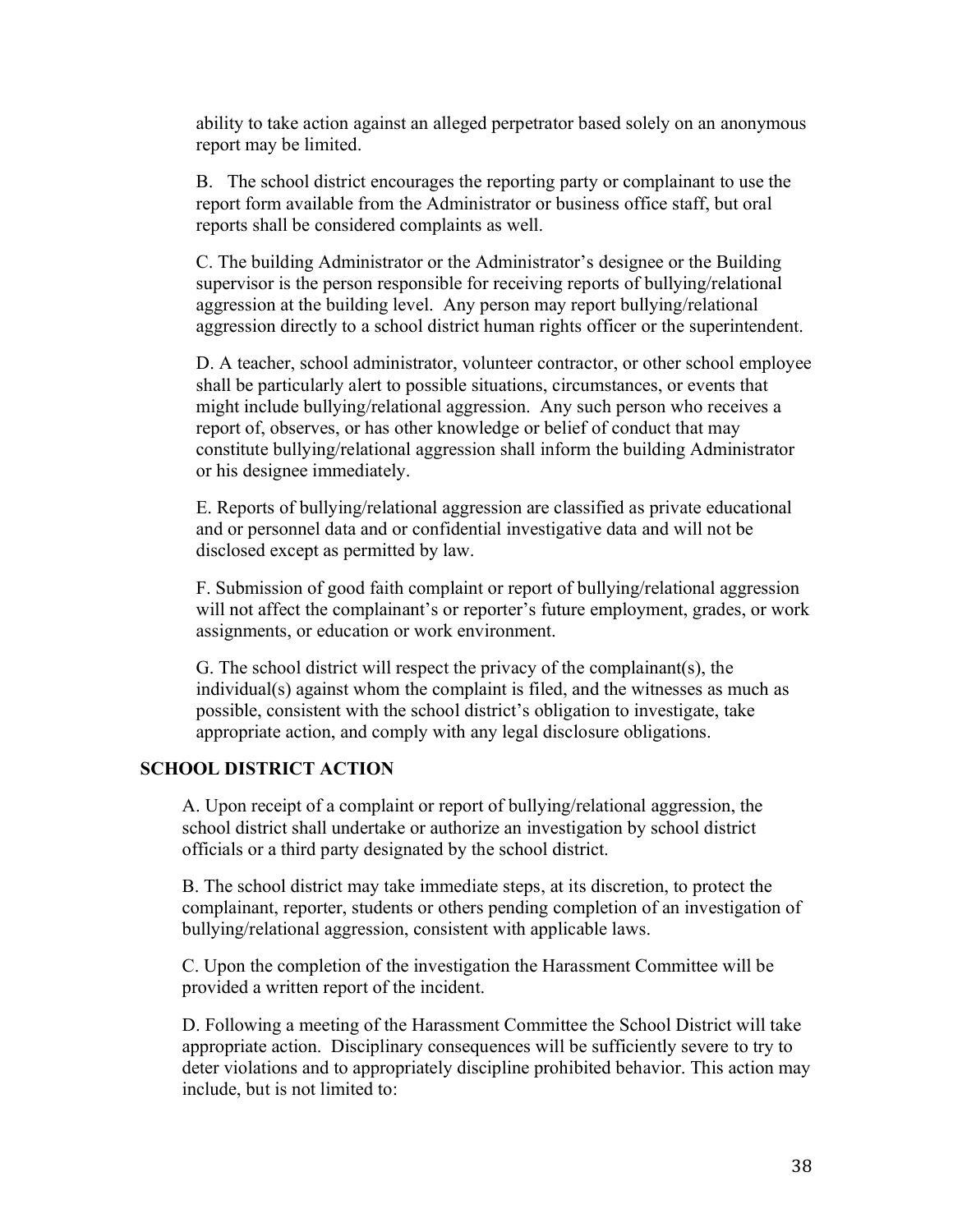- Warning
- **Suspension**
- Exclusion
- Expulsion
- **Transfer**
- Remediation
- Termination or discharge

The School District action taken for violation of this policy will be consistent with the requirements of applicable collective bargaining agreements, Minnesota and federal law and School District policies.

c. The school district is not authorized to disclose to a victim private educational or personnel data regarding an alleged perpetrator who is a student or employee of the school district. School officials will notify the parent(s) or guardian(s) of students involved in a bullying/relational aggression incident and the remedial action taken, to the extent permitted by law, based on a confirmed report.

# **REPRISAL**

The school district will discipline or take appropriate action against any student, teacher, administrator, volunteer, contractor, or other employee of the school district who retaliates against any person who makes a good faith report of alleged bullying/relational aggression or against any person who testifies, assists, or participates in an investigation, or against any person who testifies, assists, or participates in a proceeding or hearing relating to such bullying/relational aggression. Retaliation includes, but is not limited to any form of intimidation, harassment, or intentional disparate treatment.

# **Plan for Student Services in the Identification and Prevention of Harassment, Hazing, Violence, Bullying, and Relational Aggression**

Upon the adoption of ISD #486's policies prohibiting harassment and hazing, a plan will be made to provide staff and students with student service professionals (such as counselors, school nurses, social workers, and psychologists) who will:

a. Provide support services to help individuals determine whether or not an experience may have violated these school policies.

b. Provide counseling and other support services to help persons who are the target of these activities to cope with lowered self-esteem.

c. Provide consultation and support to enable individuals to file a complaint regarding an accusation, when appropriate.

d. Provide referral services to other agencies or organizations when needed to meet the needs of individuals.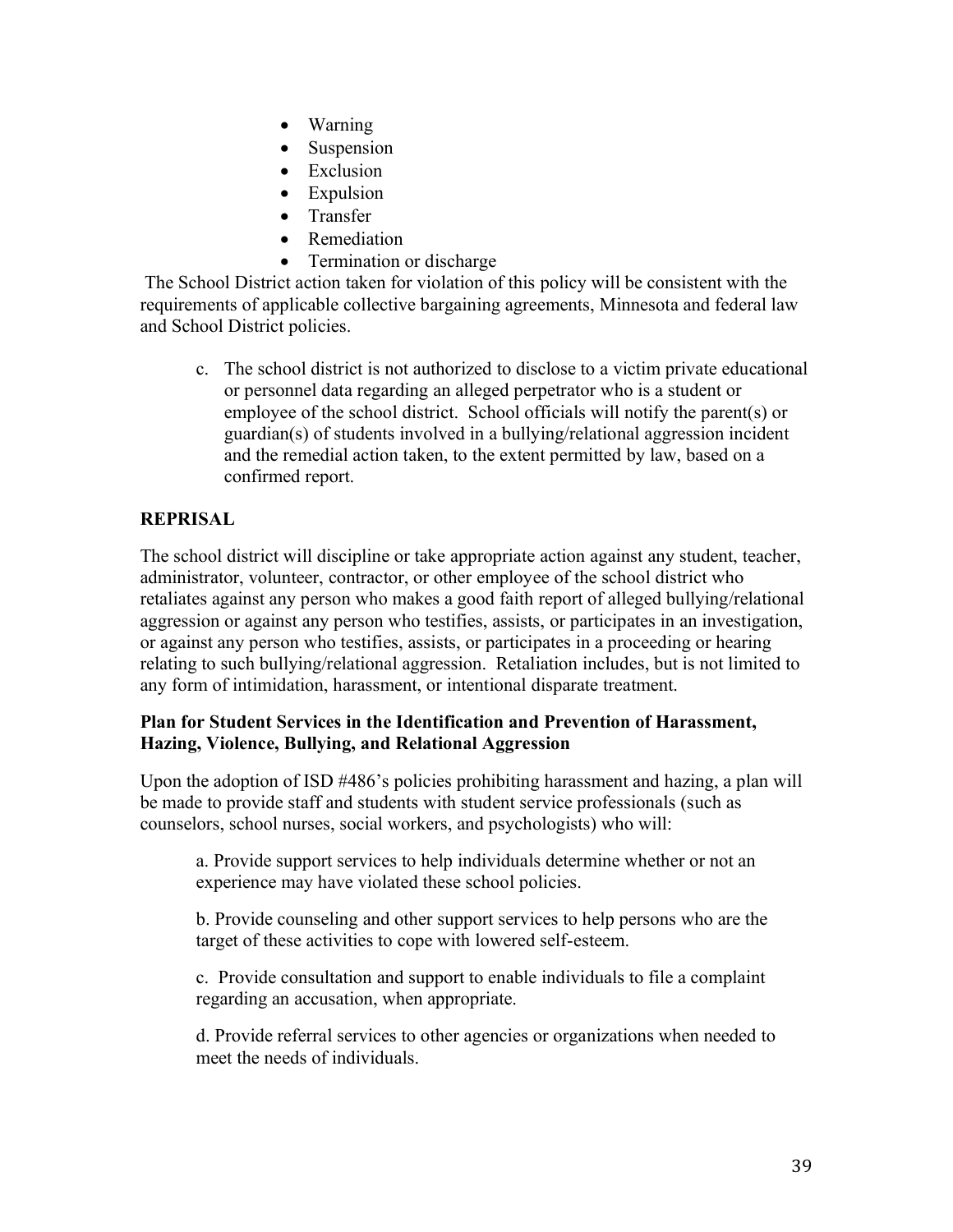e. Provide support services to perpetrators or victimizers to deal with their dominance issues.

These services can be provided within the education system or in cooperation with other community agencies.

### **Plan for Student, Staff, and Community Participation on the Identification and Prevention of Harassment, Hazing, Violence, Bullying, and Relational Aggression**

Community representatives will be actively involved in the development of policies and programs relating to harassment, violence, hazing, bullying, and relational aggression.

Parents will be informed of ISD #486's policies prohibiting these activities by the inclusion of information about the policies and procedures for filing grievances and complaints in printed materials sent home with students who are under 18 years of age.

Members of the community will be informed by publication of ISD #486's policies in the community or local newspaper.

In addition, there will be a continuing effort to provide opportunities for further community participation on the issues related to harassment, hazing, violence, bullying, and relational aggression through its inclusion in Parent Teacher Student Association programs or other public forums. Other organizations such as the Chamber of Commerce, League of Women Voters, American Association of University Women, and various men's organizations could be approached as well.

# *CHEMICAL HEALTH POLICY AND GUIDELINES FOR ALL ELEMENTARY AND SECONDARY STUDENTS*

# **Tobacco**

The Swanville Board of Education recognizes that the use of tobacco products is a health, safety, and environmental hazard for students, staff, visitors, and school facilities. The board is acutely aware of the serious health risks associated with the use of tobacco products, both to users and non-users. The board believes that the use or promotion of tobacco products on school grounds and at off-campus school-sponsored events is detrimental to the health and safety of students, staff, and visitors.

The Board also believes accepting tobacco industry gifts or materials will send an inconsistent message to students, staff, and visitors.

The Board acknowledges that adult staff and visitors serve as role models for students. The Board embraces its obligation to promote positive role models in schools, and to provide an environment for learning and working that is safe, healthy, and free from unwanted smoke and tobacco use for the students, staff, and visitors. Therefore, the Board adopts the following tobacco-free policy.

### **Policy Statement:**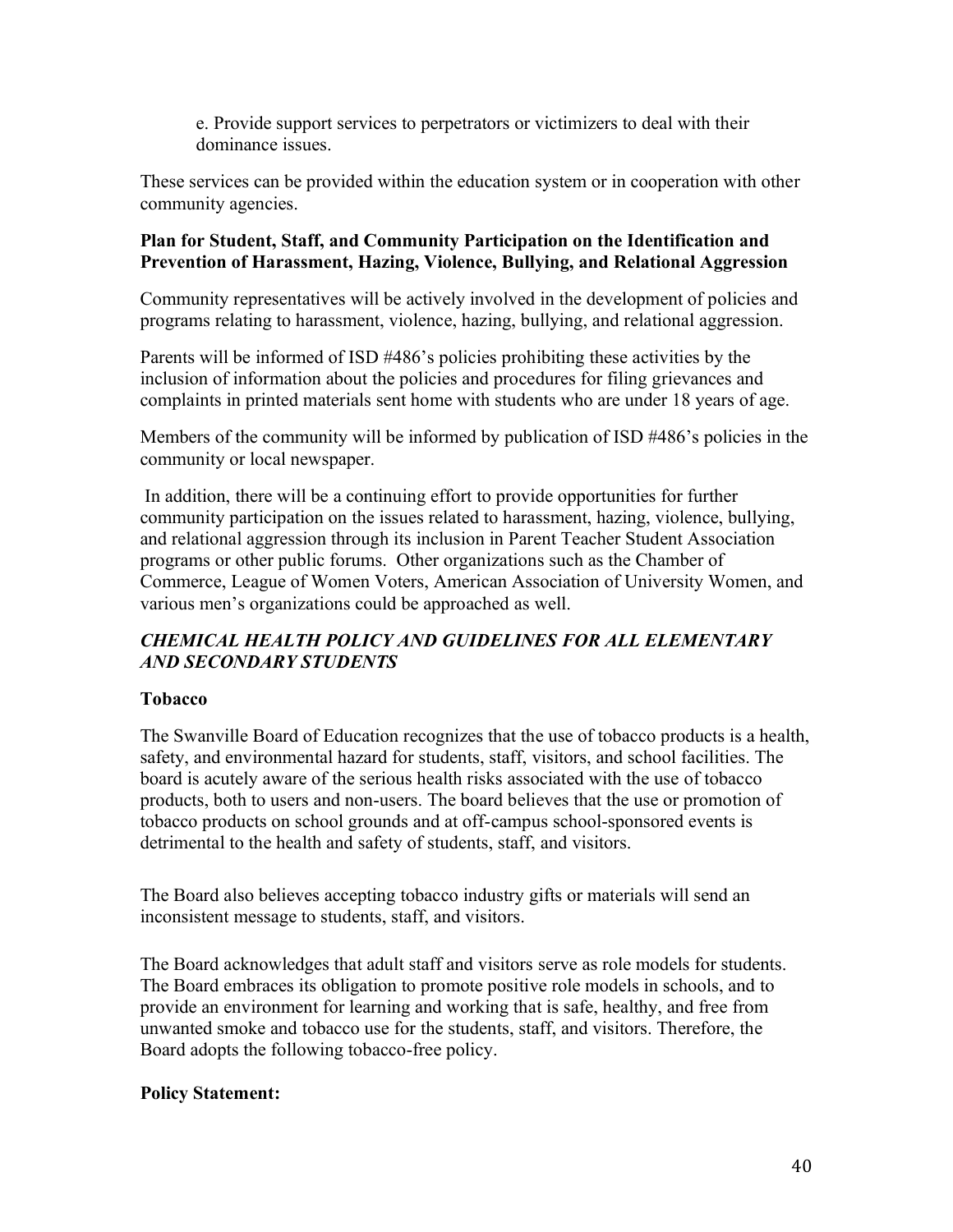It shall be a violation of this policy for any student, staff, administrator or visitor of Swanville School District to possess, use, consume, display or sell any tobacco products, tobacco-related devices, imitation tobacco products, lighters, or electronic cigarettes at any time on school property or at off-campus, school-sponsored events. This prohibition extends to all facilities, whether owned, rented, or leased, and all vehicles that a school district owns, leases, rents, contracts for, or controls. In addition, this prohibition includes vehicles used, in whole or in part, for work purposed, during hours of school operation.

**"Tobacco product"** means any products containing, made, or derived from tobacco that are intended for human consumption, whether chewed, smoked, absorbed, dissolved, inhaled, snorted, sniffed, or ingested by any other means, or any component, part, or accessory of a tobacco product, including but not limited to, cigarettes; cigars; little cigars; cheroots; stogies; perique's; granulated, plug cut, crimp cut, ready rubbed, and other smoking tobacco; snuff; snuff flour; Cavendish; plug and twist tobacco; fine-cut and other chewing tobacco; shorts; refuse scraps, clippings, cuttings and sweepings of tobacco, and other kinds and forms of tobacco. Tobacco products exclude any tobacco product that has been approved by the U.S. Food and Drug Administration for sale as a tobacco cessation product, as a tobacco dependence product, or for other medical purposes, and is being marketed and sold solely for such an approved purpose.

**"Tobacco-related devices"** means ashtrays, cigarette papers or pipes for smoking or electronic cigarettes or any components, parts, or accessories of electronic cigarettes, including cartridges.

**"Electronic cigarette"** means any oral device that provides a vapor of liquid nicotine, lobelia, and/or other substance, and the use or inhalation of which simulates smoking. The term shall include any such devices, whether they are manufactured, distributed, marketed or sold as e-cigarettes, e-cigars, e-pipes, or under any other product name or descriptor.

**"Imitation tobacco product"** means any non-tobacco product designed to resemble a tobacco product including any edible or non-edible, non-tobacco product designed to resemble a tobacco product that is intended to be used by children as a toy. Examples of imitation tobacco products include but are not limited to: candy or chocolate cigarettes, bubble gum cigars, shredded bubble gum resembling chewing tobacco, shredded beef jerky in containers resembling snuff tins, plastic cigars, and puff cigarettes.

### **ENFORCEMENT:**

A. All individuals on school premises shall adhere to this policy.

B. Students who violate this tobacco-free policy shall be subject to school district discipline procedures: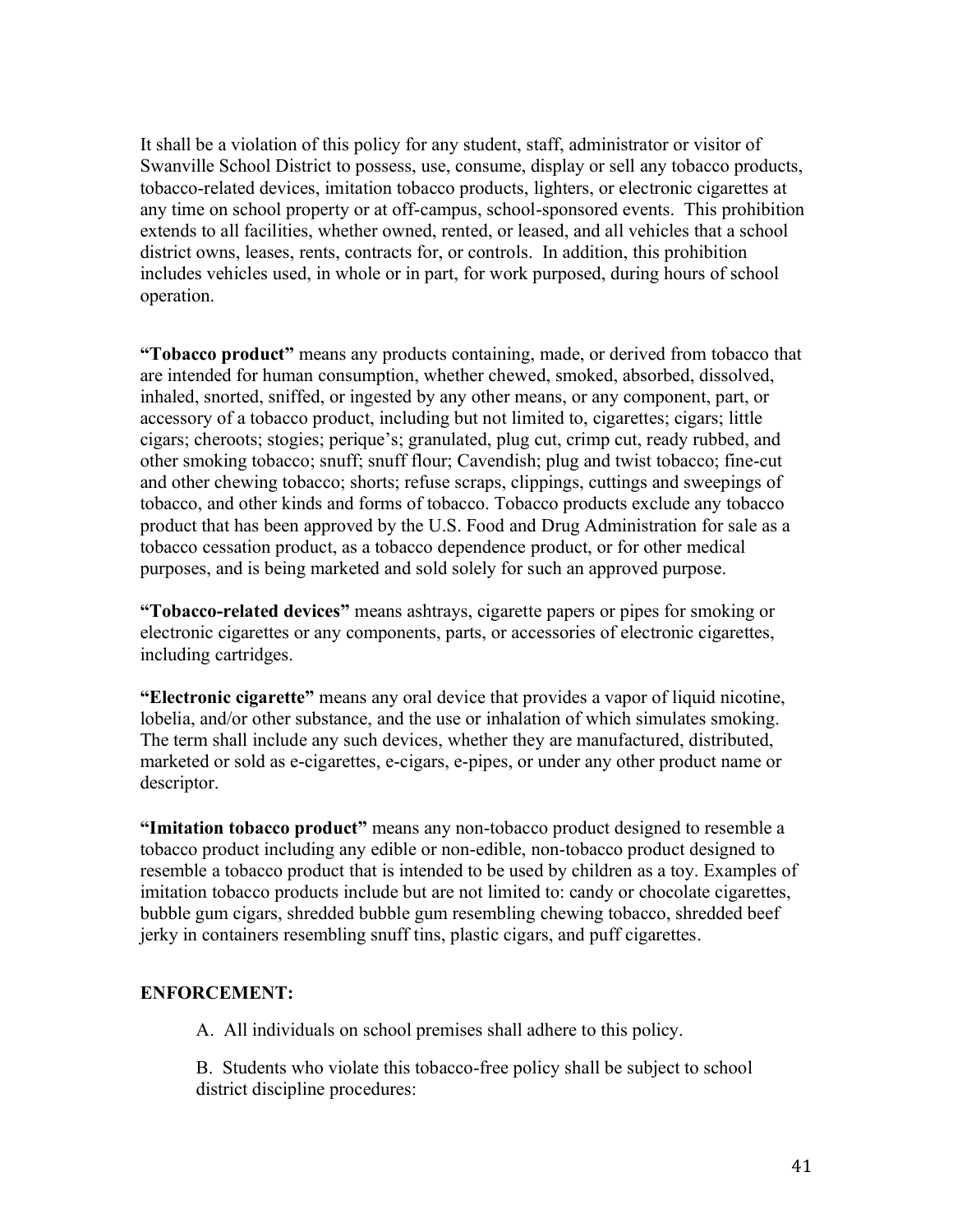- 1. Upon the first infraction:
	- a. The sheriff's department will be notified

b. The student shall be suspended immediately from school and all school related activities for three days

- 2. Upon the second infraction:
	- a. The sheriff's department will be notified
	- b. The student shall be suspended immediately from school and all school related activities for five days
	- c. Will be required to meet with school social worker
	- d. May be referred to or asked to contact an outside agency for further assessment and/or counseling
	- e. May be asked to complete an inpatient or outpatient treatment program or counseling program approved by the district
- 3. Upon the third infraction, the student:
	- a. Will be suspended for five days immediately
	- b. May be recommended for expulsion to the Board of Education
	- c. Will be asked to complete an inpatient or outpatient treatment and/or counseling program approved by the school

C. School District administrators and other school personnel who violate this policy shall be subject to school district discipline procedures.

D. School District action taken for violation of this policy will be consistent with requirements of applicable collective bargaining agreements, Minnesota or federal law, and school district policies.

#### **Other Controlled Substances**

Behaviors prohibited in school buildings, school grounds, busses, school functions, or proximity thereto are:

A. The dispensing of alcoholic beverages, illegal drugs, chemicals, or a controlled substance.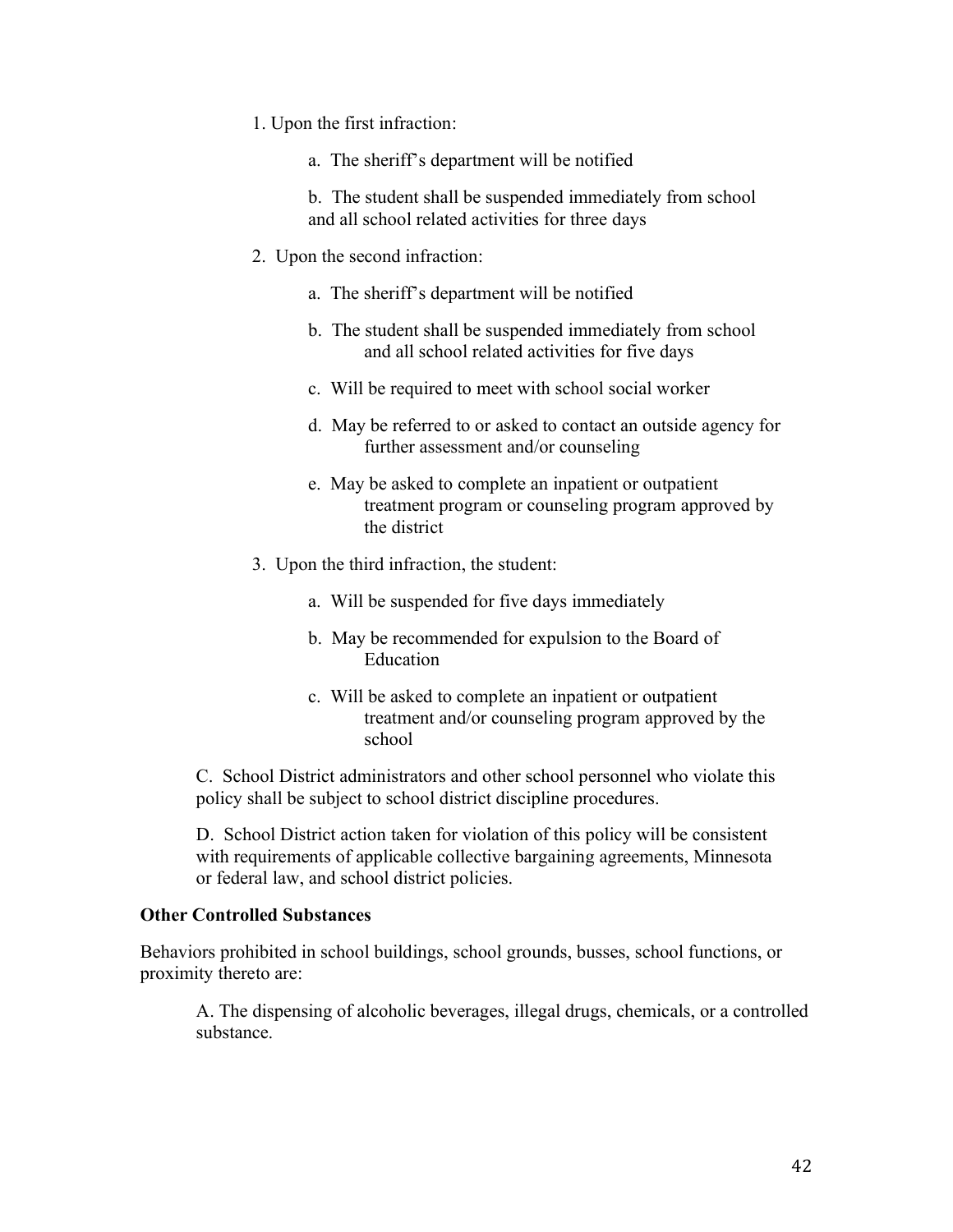B. The use of and/or being under the influence of or in possession of alcoholic beverages, illegal drugs or chemicals, drug related devices and/or controlled substances.

C. Smoking or chewing tobacco (possession of).

### **Procedures/Discipline Guidelines**

The following procedures, disposition, or action will be taken with students who violate school regulations.

For the dispensing, use of and/or under the influence, or possession of alcoholic beverages, illegal drugs, chemicals, controlled substances, or drug related devices:

- 1. Upon the first infraction:
	- a. The sheriff's department will be notified
	- b. The student shall be suspended immediately from school and all school related activities for three days, also referred to social worker
- 2. Upon the second infraction, the student:
	- a. The sheriff's department will be notified
	- b. he student shall be suspended immediately from school and all school related activities for five days
	- c. Will be required to meet with school social worker

d. May be referred to or asked to contact an outside agency for further assessment and/or counseling

e. May be asked to complete an inpatient or outpatient treatment program or counseling program approved by the district.

- 3.Upon the third infraction, the student:
	- a. Will be suspended for five days immediately
	- b. May be recommended for expulsion to the Board of Education
	- c. Will be asked to complete an inpatient or outpatient treatment and/or counseling program approved by the school

Suspension procedures shall be made in accordance with Sections 127.26 to 127.42, the Pupil Fair Dismissal Act of 1974, Minnesota Statues Sec. 127.26 to 127.39 (Exhibit A), Sec. 127.27 to 127.42 (Exhibit B), Minnesota Statues Sec. 120.03 (Exhibit C), Minnesota State Board Regulations 3525.2470 (Exhibit D), and Minnesota Statutes Sec. 120.06.

A copy of these guidelines will be given to all students and parents in the District.

# *HARASSMENT AND VIOLENCE*

# **GENERAL STATEMENT OF POLICY**

It is the policy of Swanville Independent School District No. 486 to maintain a learning and working environment that is free from religious, racial, general, or sexual harassment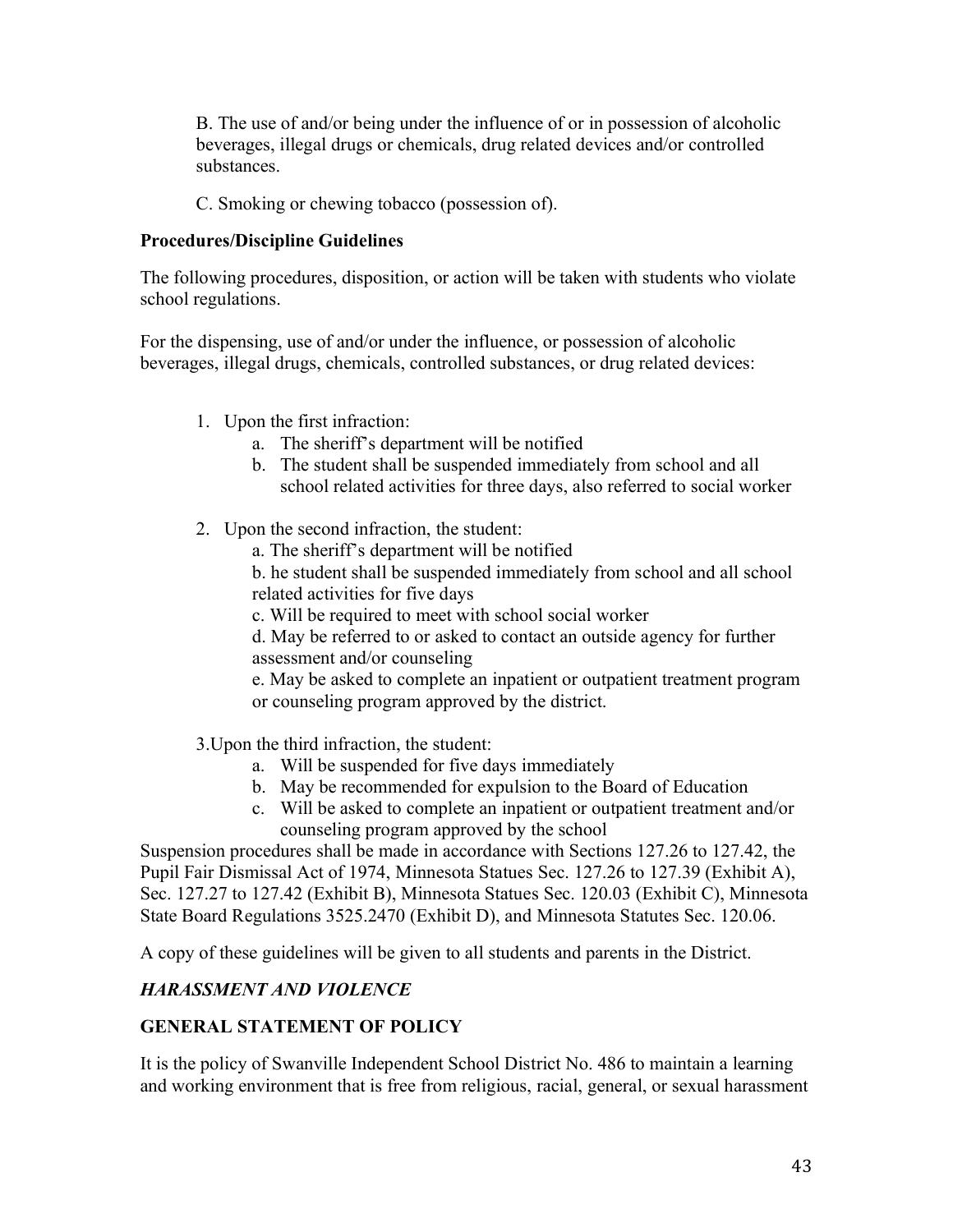and violence. The Swanville School District prohibits any form of religious, racial, general, or sexual harassment and violence.

It shall be a violation of this policy for any pupil, teacher, administrator or other school personnel of the Swanville School District to harass a pupil, teacher, administrator or other school personnel through conduct or communication of a sexual nature or regarding religion and race as defined by this policy. (For purposes of this policy, school personnel includes school board members, school employees, agents, volunteers, contractors or persons subject to the supervision and control of the District.)

It shall be a violation of this policy for any pupil, teacher, administrator, or other school personnel of the Swanville School District to inflict, threaten to inflict, or attempt to inflict religious, racial, general or sexual violence upon any pupil, teacher, administrator or other school personnel who is found to have violated this policy.

#### **RELIGIOUS, RACIAL, GENERAL, AND SEXUAL HARASSMENT AND VIOLENCE DEFINED**

#### **A. Sexual Harassment:**

Definition: Sexual harassment consists of unwelcome sexual advances, requests for sexual favors, sexually motivated physical conduct or other verbal or physical conduct or communication of a sexual nature when:

1. Submission to that conduct or communication is made a term of condition either explicitly, of obtaining or retaining employment, or of obtaining an education; or

2. Submission to or rejection of that conduct or communication by an individual is used as a factor in decisions affecting that individual's employment or education; or

3. That conduct or communication has the purpose or effect of substantially or unreasonably interfering with an individual's employment or education, or creating an intimidating, hostile or offensive employment or educational environment.

Sexual harassment may include but is not limited to:

- Unwelcome verbal harassment or abuse:
- Unwelcome pressure for sexual activity;
- Unwelcome, sexually motivated or inappropriate patting, pinching, or physical contact, other than necessary restraint of pupil(s) by teachers, administrators or other personnel to avoid physical harm to persons or property;
- Unwelcome sexual behavior or words, including demands for sexual favors, accompanied by implied or overt threats concerning an individual's employment or educational status;
- Unwelcome sexual behavior or words, including demands for sexual favors, accompanied by implied or overt promises of preferential treatment with regard to an individual's employment or educational status; or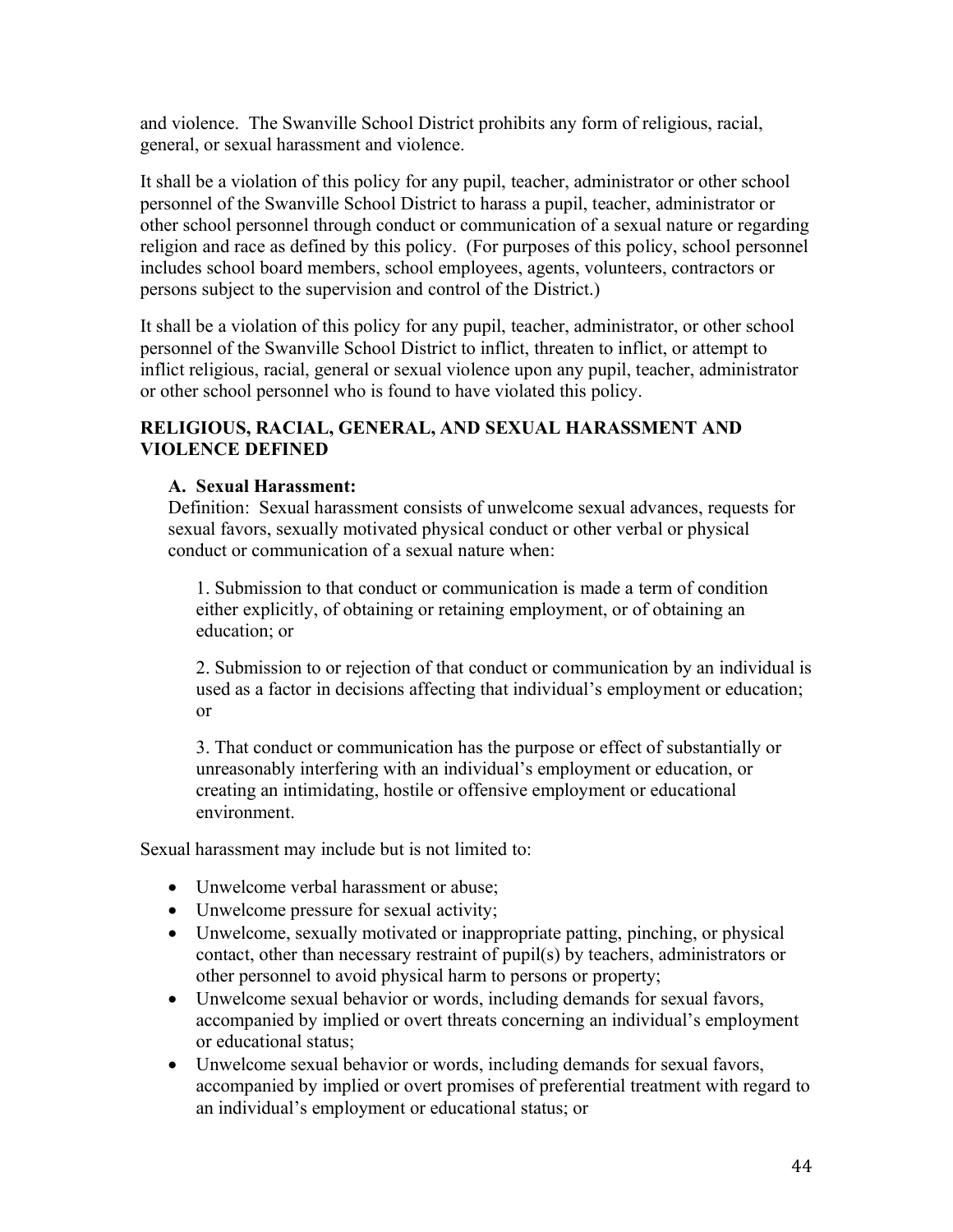• Unwelcome behavior or words directed at an individual because of gender.

#### **B. Religious Harassment:**

Definition: Religious harassment consists of physical, written, or verbal conduct which is related to an individual's religion when the conduct:

1. Has the purpose or effect of creating and intimidating, hostile or offensive working or academic environment;

2. Has the purpose of effect of substantially or unreasonably interfering with an individual's work or academic performance; or

3. Otherwise adversely affects an individual's employment, emotional wellbeing, or academic opportunities.

### **C. Racial Harassment:**

Definition: Racial harassment consists of physical, written, or verbal conduct or relating to an individual's race when the conduct:

- 1. Has the purpose or effect of creating an intimidating, hostile or offensive working or academic environment;
- 2. Has the purpose or effect of substantially or unreasonably Interfering with an individual's work or academic performance; or
- 3. Otherwise adversely affects an individual's employment, emotional wellbeing, or academic opportunities.

### **D. General Harassment:**

Definition: General harassment consists of physical, verbal, or written conduct which:

- 1. Has the purpose or effect of creating and intimidating, hostile or offensive working or academic environment
- 2. Has the purpose or effect of substantially or unreasonably interfering with an individual's work or academic performance; or
- 3. Otherwise adversely affects an individual's employment, emotional wellbeing, or academic opportunities.

### **E. Violence:**

Definition: Physical violence is an act of aggression or assault upon another person.

### **F. Sexual Violence:**

Definition: Sexual violence is a physical act of aggression or force or the threat thereof which involves the touching of another's intimate parts, or forcing a person to touch any person's intimate parts. Intimate parts as defined in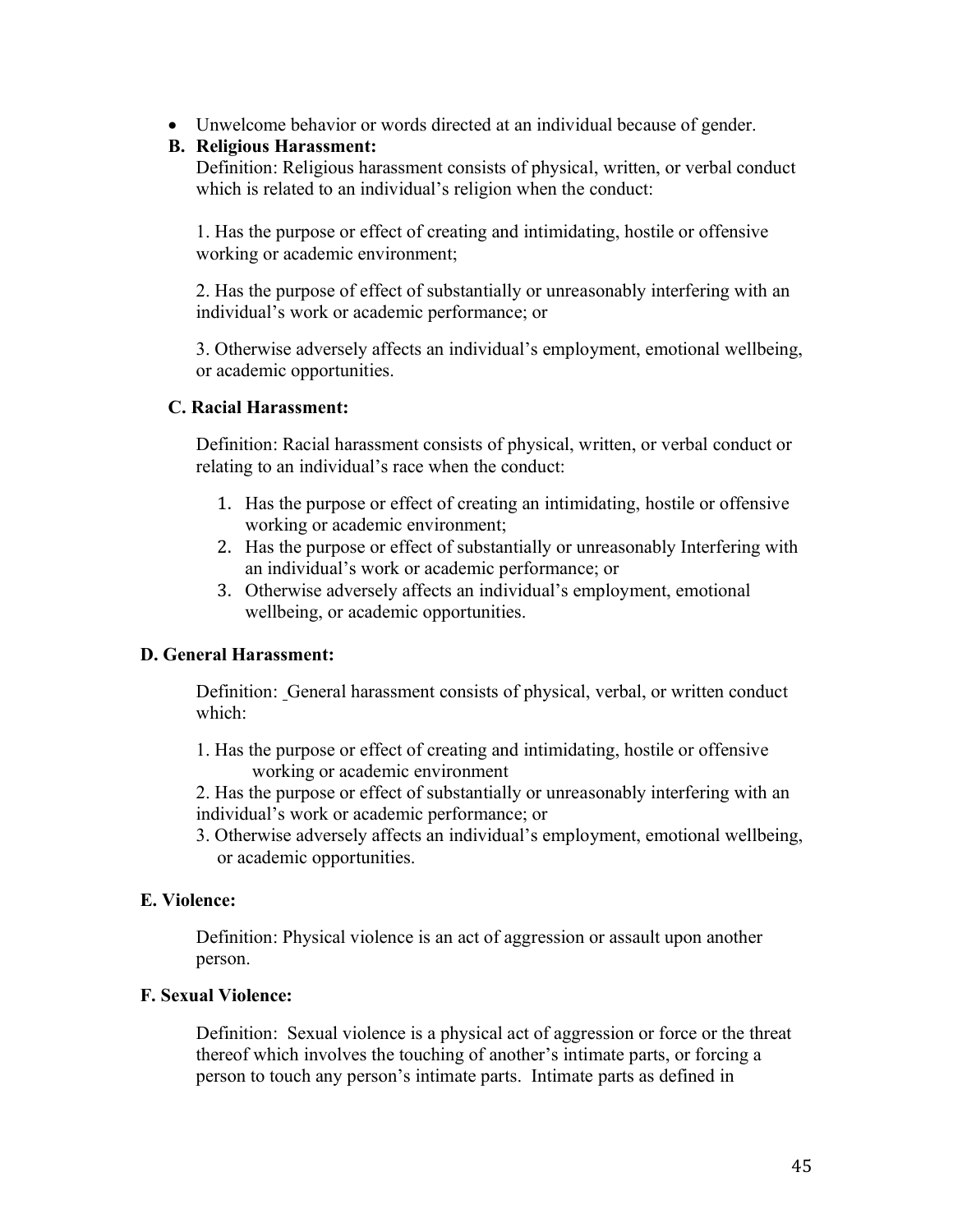Minnesota Statutes Section 609.341, include the primary genital area, groin, inner thigh, buttocks, or breast, as well as the clothing covering these areas.

Sexual violence may include, but is not limited to:

- Touching, patting, grabbing, or pinching another person's intimate parts, whether that person is of the same sex or the opposite sex;
- Coercing, forcing, or attempting to coerce or force the touching of anyone's intimate parts;
- Coercing, forcing, or attempting to coerce or force sexual intercourse or a sexual act on another; or
- Threatening to force or coerce sexual acts, including the touching of intimate parts or intercourse, on another

#### **G. Racial Violence:**

Definition: Racial violence is a physical act of aggression or assault upon another because of, or in a manner reasonably related to, race.

#### **H. Religious Violence:**

Definition: Religious violence is a physical act of aggression or assault upon another because of, or in a manner reasonably related to, religion.

#### **I. Assault**

Definition: Assault is:

- An act done with intent to cause fear in another or immediate bodily harm or death;
- The intentional infliction of or attempt to inflict bodily harm upon another; or
- The threat to do bodily harm to another with present ability to carry out the threat.

### **REPORTING PROCEDURES**

Any person who believes he or she has been the victim of religious, racial, general, or sexual harassment or violence by a pupil, teacher, administrator or any other school personnel of the Swanville School District, or any other person with knowledge or belief of conduct which may constitute religious, racial or sexual harassment or violence toward a pupil, teacher, administrator or any other school personnel should report the alleged acts immediately to an appropriate School District official designated by this policy. The Swanville School District encourages the reporting party or complainant to use the report form available from the Administrator of each building or available from the Swanville School District office, but oral reports shall be considered complaints as well. Nothing in this policy shall prevent any person from reporting harassment or violence directly to a District Human Rights Officer or to the Superintendent.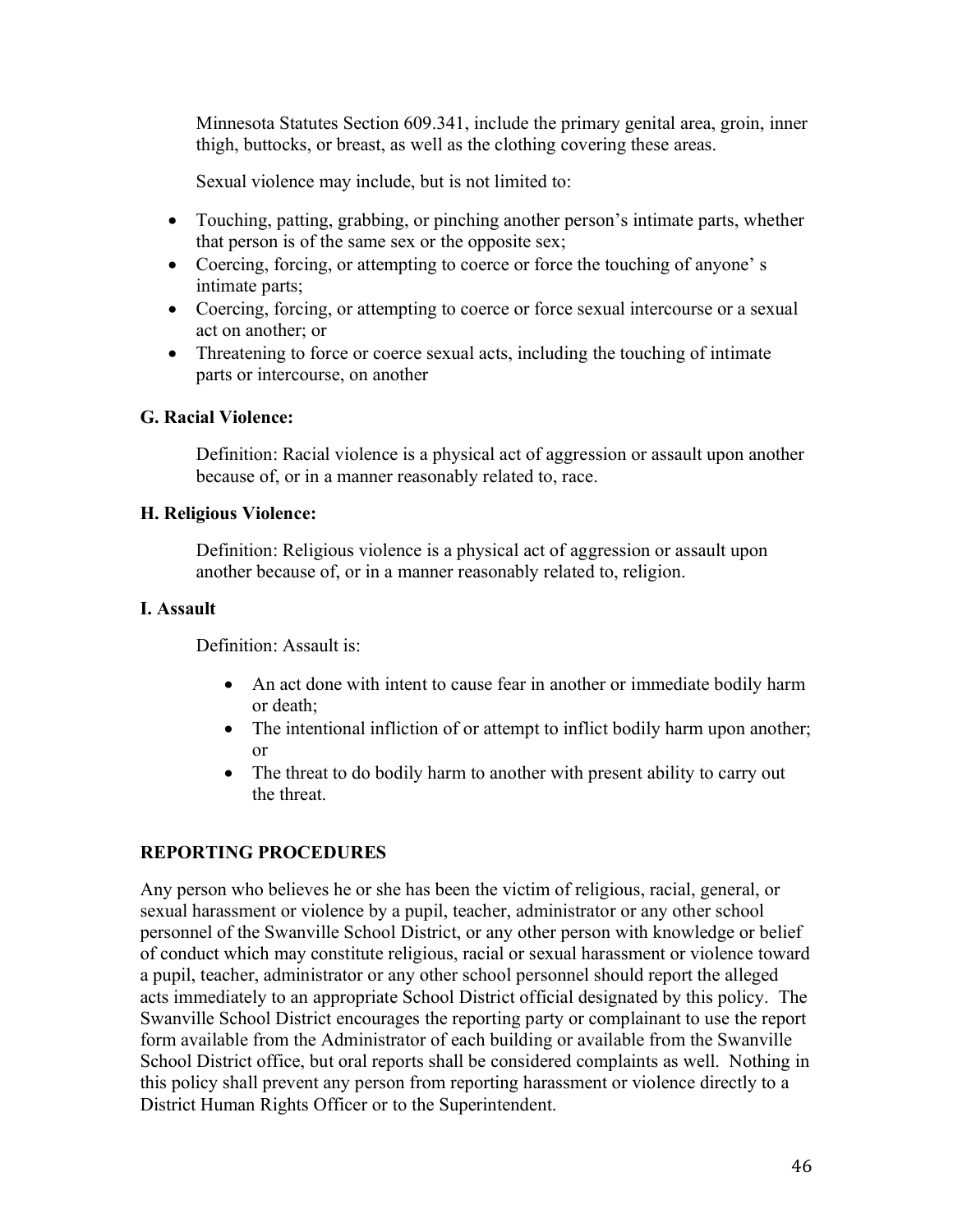#### A. In Each School Building

The building Administrator is the person responsible for receiving oral or written reports of religious, racial or sexual harassment or violence at the building level. Any adult Swanville School District personnel who receives a report of religious, racial, general, or sexual harassment or violence shall inform the building Administrator immediately.

Upon receipt of a report, the Administrator must notify the School District Human Rights Officer immediately, without screening or investigating the report. The Administrator may request, but not insist upon a written complaint. The Administrator will forward a written statement of the facts alleged as soon as practicable to the Human Rights Officer. If the report was given verbally, the Administrator shall personally reduce it to written form within 24 hours and forward it to the Human Rights Officer. Failure to forward any harassment or violence report or complaint as provided herein will result in disciplinary action against the building Administrator. If the report or complaint involves the building Administrator, the complaint shall be made or filed directly with the Superintendent or the Swanville School District Human Rights Officer by the reporting party or complainant.

#### B. In the District

The School Board hereby designates Gene Harthan as the School District Human Rights Officer(s) to receive reports or complaints of religious, racial or sexual harassment or violence. If the complaint involves a Human Rights Officer, the complaint shall be filed directly with the Superintendent. In some districts the Superintendent may be the Human Rights Officer. If so, an alternative individual will be designated by the School Board. Reports may also be filed with Kari Prokott, school social worker, or Lizz Schafer, school nurse.

The School District shall conspicuously post the name of the Human Rights Officer (s), including mailing addresses and telephone numbers.

- C. Submission of a good faith complaint or report of religious, racial, general, or sexual harassment or violence will not affect the complainant or reporter's future employment, grades or work assignments.
- D. Use of formal reporting forms is not mandatory.

E. The Swanville School District will respect the privacy of the complainant, the individual(s) against whom the complaint is filed, and the witnesses as much as possible, consistent with the Swanville School District's legal obligations to investigate, to take appropriate action, and to conform with any discovery or disclosure obligations.

#### **INVESTIGATION**

By authority of the School District, the Human Rights Officer, upon receipt of a report or complaint alleging religious, racial, general, or sexual harassment or violence, shall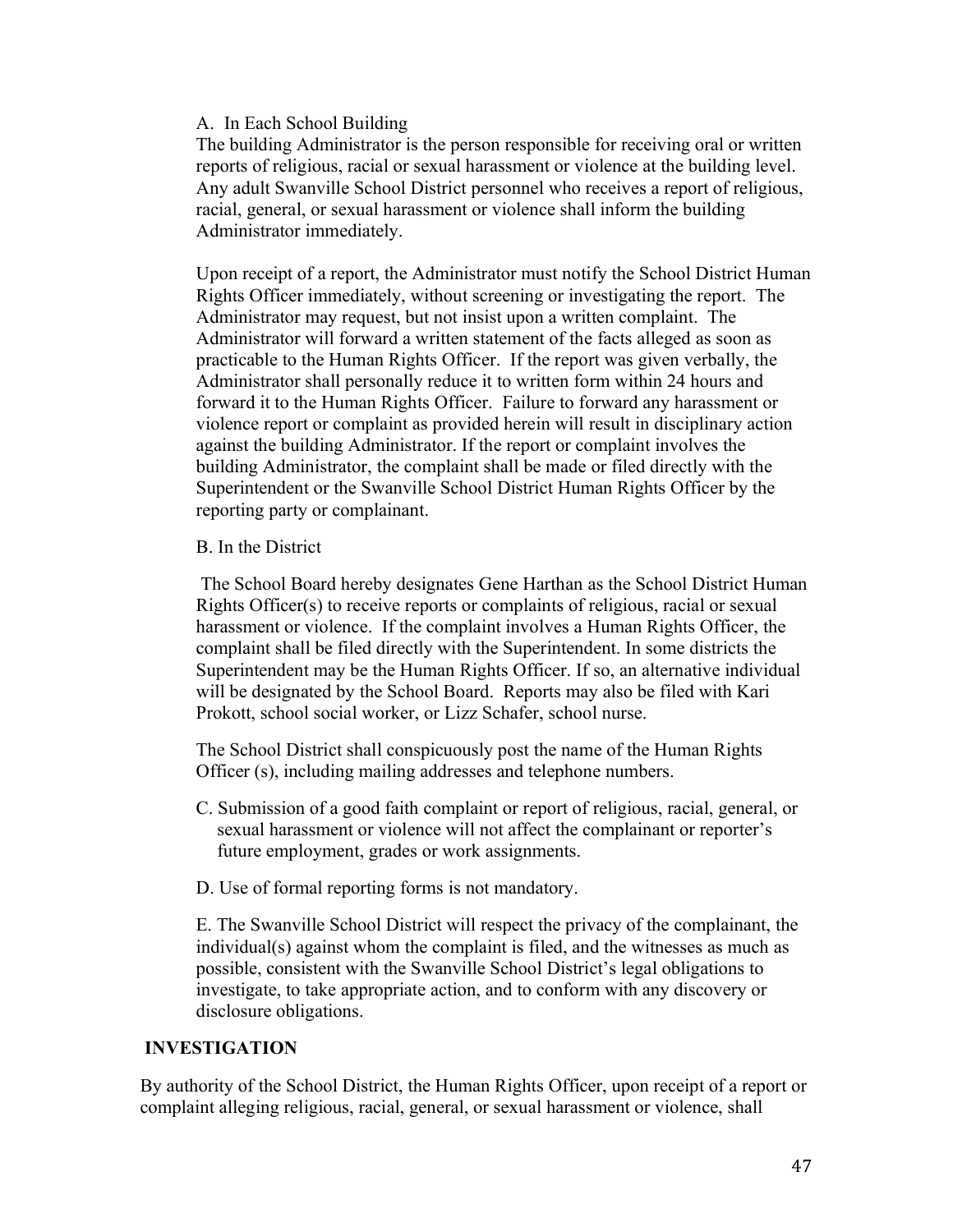immediately undertake or authorize an investigation. The investigation may be conducted by the School District officials or by a third party designated by the School District.

The investigation may consist of personal interviews with the complainant, the individual(s) against whom the complaint is filed, and others who may have knowledge of the alleged incident(s) or circumstances giving rise to the complaint. The investigation may also consist of any other methods and documents deemed pertinent by the investigator.

In determining whether alleged conduct constitutes a violation of this policy, the School District should consider the surrounding circumstances, the nature of the behavior, past incidents or past or continuing patterns of behavior, the relationships between the parties involved and the context in which the alleged incidents occurred. Whether a particular action or incident constitutes a violation of this policy requires a determination based on all the facts and surrounding circumstances. In addition, the School District may take immediate steps, at its discretion, to protect the complainant, pupils, teachers, administrators or other school personnel pending completion of an investigation of alleged religious, racial, general, or sexual harassment or violence.

The investigation will be completed as soon as practicable. The School District Human Rights Officer shall make a written report to the Superintendent upon completion of the investigation. If the complaint involves the Superintendent, the report may be filed directly with the School Board. The report shall include a determination of whether the allegations have been substantiated as factual and whether they appear to be violations of this policy.

### **SCHOOL DISTRICT ACTION**

- A. Upon the completion of the investigation the Harassment Committee will be provided a written report of the incident.
- B. Following a meeting of the Harassment Committee the School District will take appropriate action. Disciplinary consequences will be sufficiently severe to try to deter violations and to appropriately discipline prohibited behavior. This action may include, but is not limited to:
	- Warning
	- Suspension
	- Exclusion
	- Expulsion
	- Transfer
	- Remediation
	- Termination or discharge

The School District action taken for violation of this policy will be consistent with the requirements of applicable collective bargaining agreements, Minnesota and federal law and School strict policies.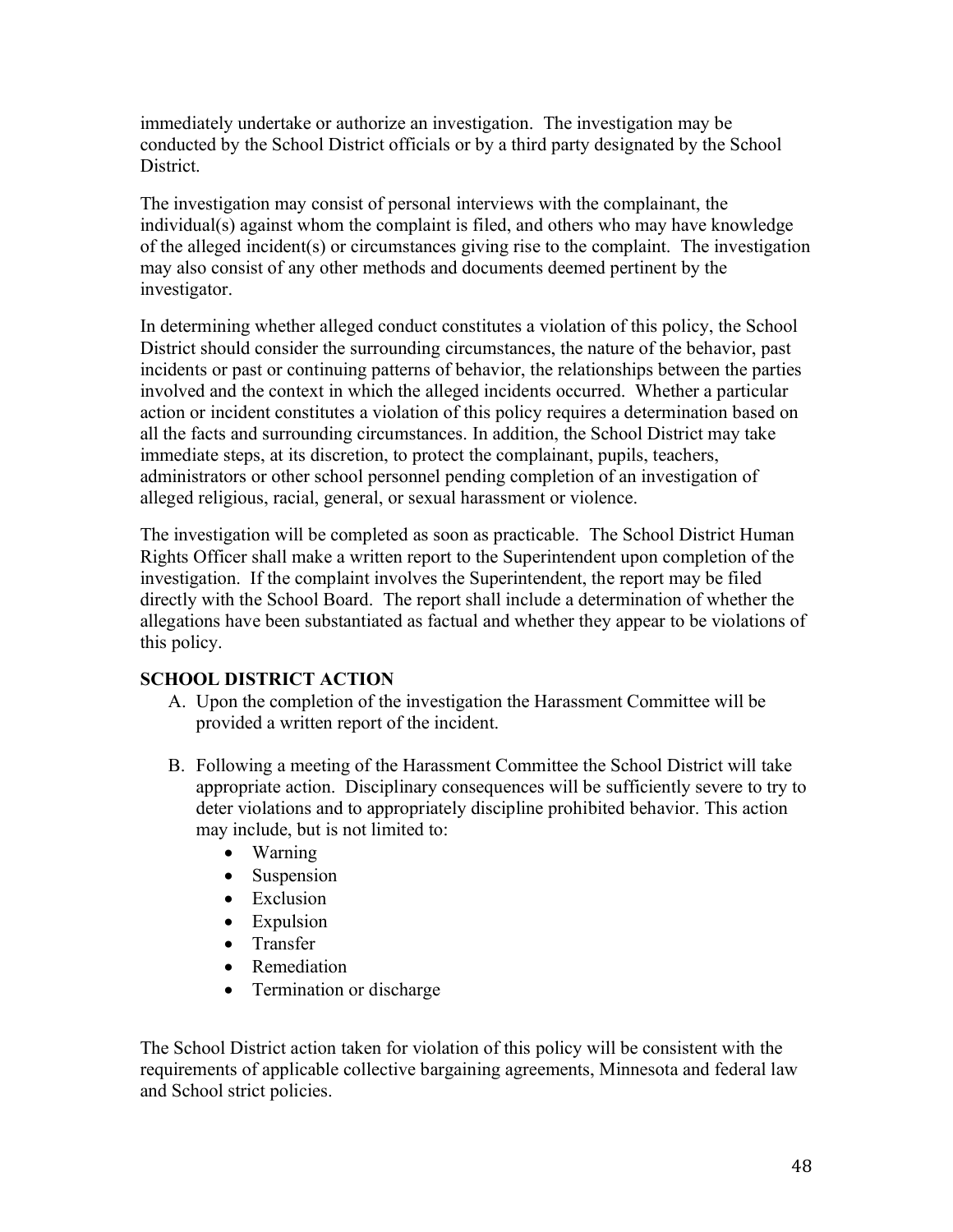C. The result of the School Districts' investigation of each complaint filed under these procedures will be reported in writing to the complainant by the School District in accordance with state and federal law regarding data or records privacy.

#### **REPRISAL**

The School District will discipline or take appropriate action against any pupil, teacher, administrator or other school personnel who retaliates against any person who reports alleged religious, racial, general, or sexual harassment or violence or any person who testifies, assists or participates in an investigation, or who testifies, assists or participates in a proceeding or hearing relating to such harassment or violence. Retaliation includes, but is not limited to, any form of intimidation, reprisal, or harassment.

#### **RIGHT TO ALTERNATIVE COMPLAINT PROCEDURES**

These procedures do not deny the right of any individual to pursue other avenues of recourse, which may include filing charges with the Minnesota Department of Human rights, initiating civil action or seeking redress under state criminal statutes and/or federal law.

#### **HARASSMENT OR VIOLENCE AS ABUSE**

Under certain circumstances, alleged harassment or violence may also be possible abuse under Minnesota law. If so, the duties of mandatory reporting under Minnesota Stat. 626.556 may be applicable

Nothing in this policy will prohibit the School District from taking immediate action to protect victims of alleged harassment, violence or abuse.

### **DISSEMINATION OF POLICY AND TRAINING**

- A. This policy shall be conspicuously posted throughout each school building in areas accessible to pupils and staff members.
- B. This policy shall appear in the student handbook.
- C. This School District will develop a method of discussing this policy with students and employees.
- D. This policy shall be reviewed at least annually for compliance with state and federal law.

CONTACT: Gene Harthan, Human Rights Officer P.O Box 98 Swanville, MN 56382 (320) 547-5101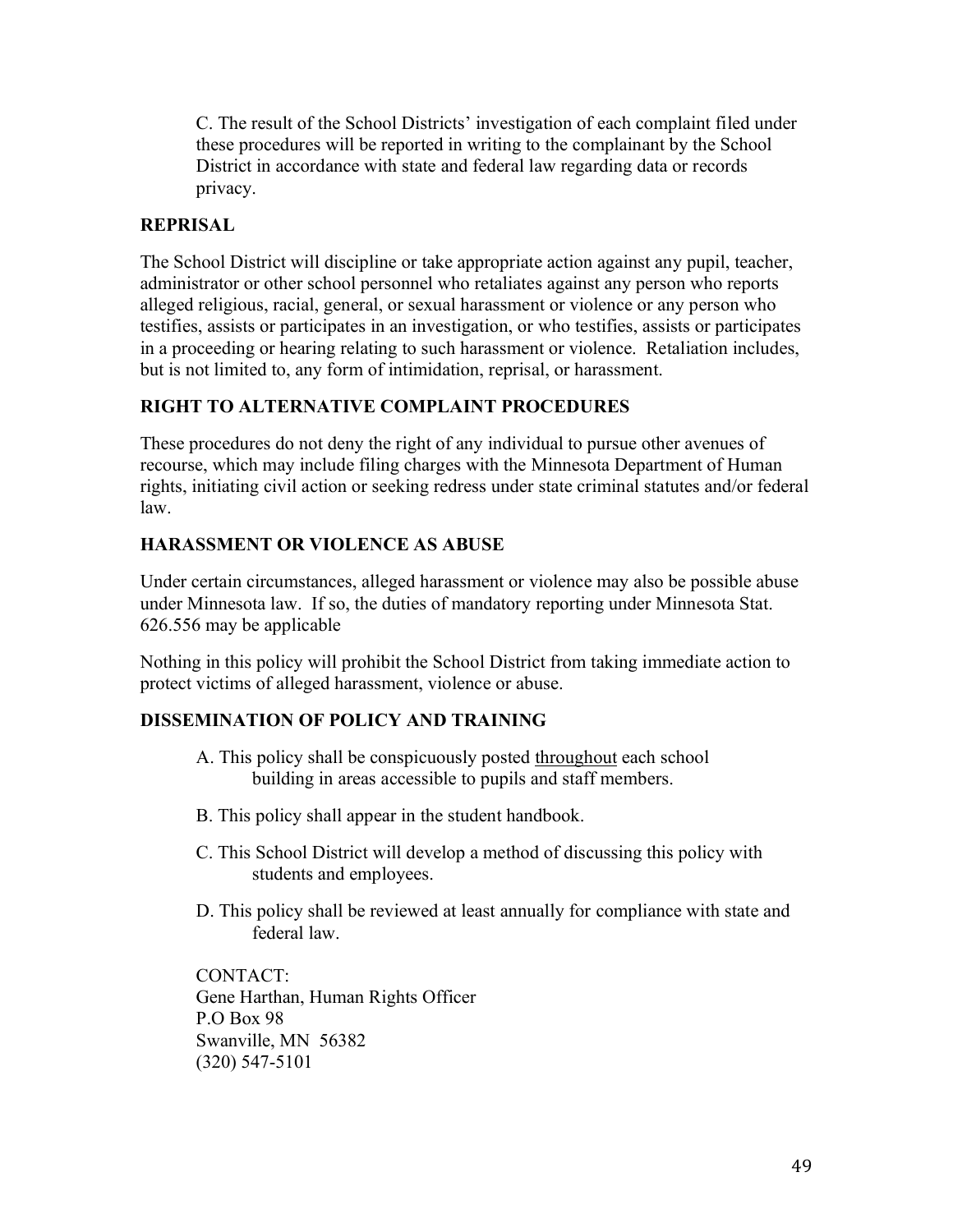## *HAZING POLICY*

#### **Purpose**

The purpose of this policy is to maintain a safe learning environment for students and staff that is free from hazing. Hazing activities of any type are inconsistent with the educational goals of the school district and are prohibited at all times.

#### **General Statement of Policy**

A. No student, teacher, administrator, volunteer, contractor or other employee of the school district shall plan, direct, encourage, aid or engage in hazing.

B. No teacher, administrator, volunteer, contractor or other employee of the school district shall permit, condone or tolerate hazing.

C. Apparent permission or consent by a person being hazed does not lessen the prohibitions contained in this policy.

D. This policy applies to behavior that occurs on or off school property and during and after school hours.

E. A person who engages in an act that violates school policy or law in order to be initiated into or affiliated with a student organization shall be subject to discipline for that act.

F. The school district will act to investigate all complaints of hazing and will discipline or take appropriate action against any student, teacher, administrator, volunteer, contractor or other employee of the school district who is found to have violated this policy.

### **Definitions**

A. "Hazing" means committing an act against a student, or coercing a student into committing an act, that creates a substantial risk of harm to a person, in order for the student to be initiated into or affiliated with a student organization, or for any other purpose. The term hazing includes, but is not limited to:

> 1. Any type of physical brutality such as whipping, beating, striking, branding, electronic shocking or placing a harmful substance on the body.

2. Any type of physical activity such as sleep deprivation, exposure to weather, confinement in a restricted area, calisthenics or other activity that subjects the student to an unreasonable risk of harm or that adversely affects the mental or physical health or safety of the student.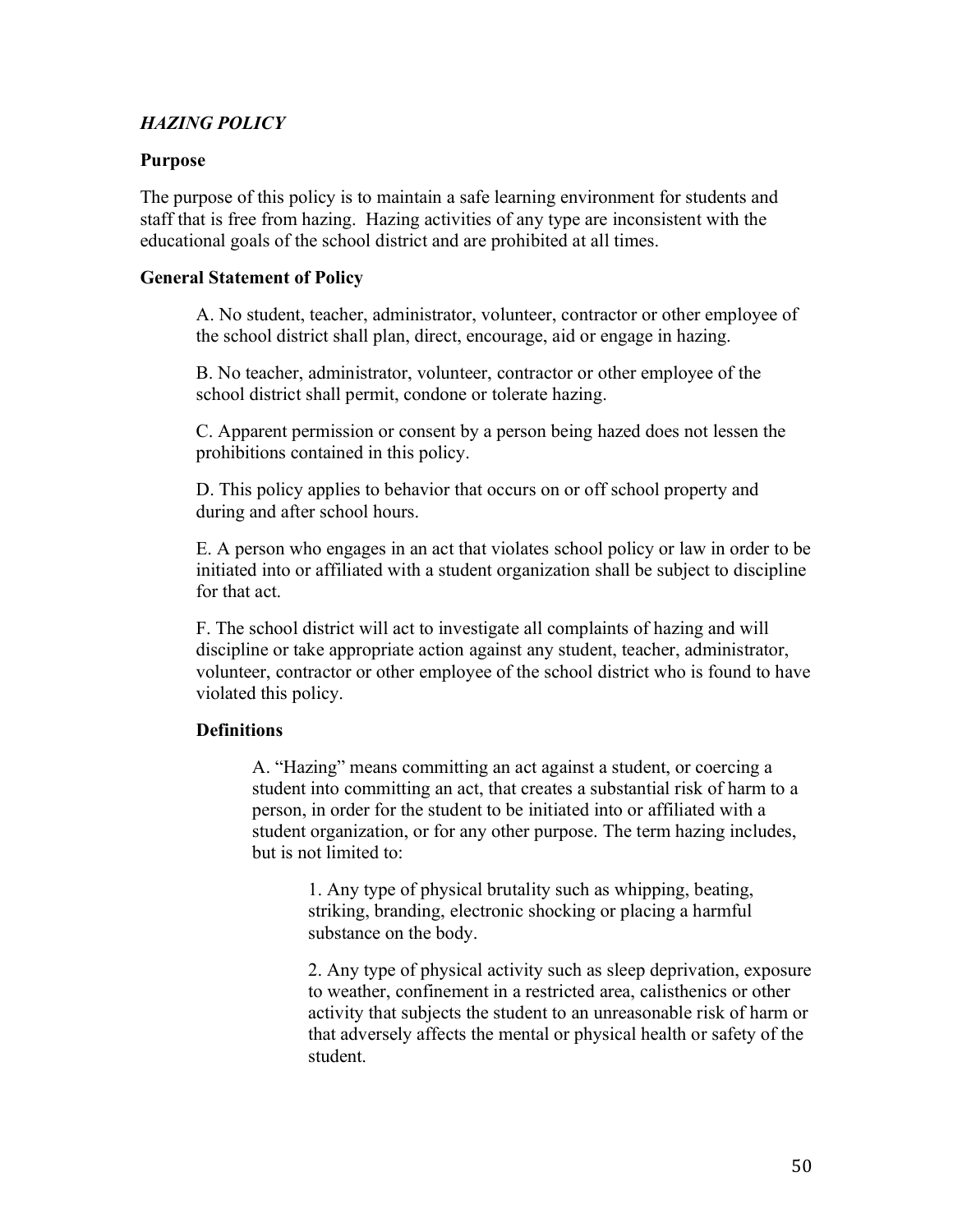3. Any activity involving the consumption of any alcoholic beverage, drug, tobacco product or any other food, liquid, or substance that subjects the student to an unreasonable risk of harm or that adversely affects the mental or physical health or safety of the student.

4.Any activity that intimidates or threatens the student with ostracism, that subjects a student to extreme mental stress, embarrassment, shame or humiliation that adversely affects the mental health or dignity of the student or discourages the student from remaining in school.

5. Any activity that causes or requires the student to perform a task that involves violation of state or federal law or of school district policies or regulations.

B. "Student organization" means a group, club or organization having students as its primary members or participants. It includes grade levels, classes, teams, activities or particular school events. A student organization does not have to be an official school organization to come within the terms of this definition

#### **Reporting Procedures**

A. Any person who believes he or she has been the victim of hazing or any person with knowledge or belief of conduct, which may constitute hazing, shall report the alleged acts immediately to an appropriate school district official designated by this policy.

B. The building Administrator is the person responsible for receiving reports of hazing at the building level. Any person may report hazing directly to a school district human rights officer or to the superintendent.

C. Teachers, administrators, volunteers, contractors and other employees of the school district shall be particularly alert to possible situation, circumstances or events, which might include hazing. Any such person who receives a report of, observes, or has other knowledge or belief of conduct, which may constitute hazing, shall inform the building Administrator immediately. Submission of a good faith complaint or report of hazing will not affect the complainant or reporter's future employment, grades or work assignments.

D. Upon the completion of the investigation the Harassment Committee will be provided a written report of the incident.

E. Following a meeting of the Harassment Committee the School District will take appropriate action. This action may include, but is not limited to: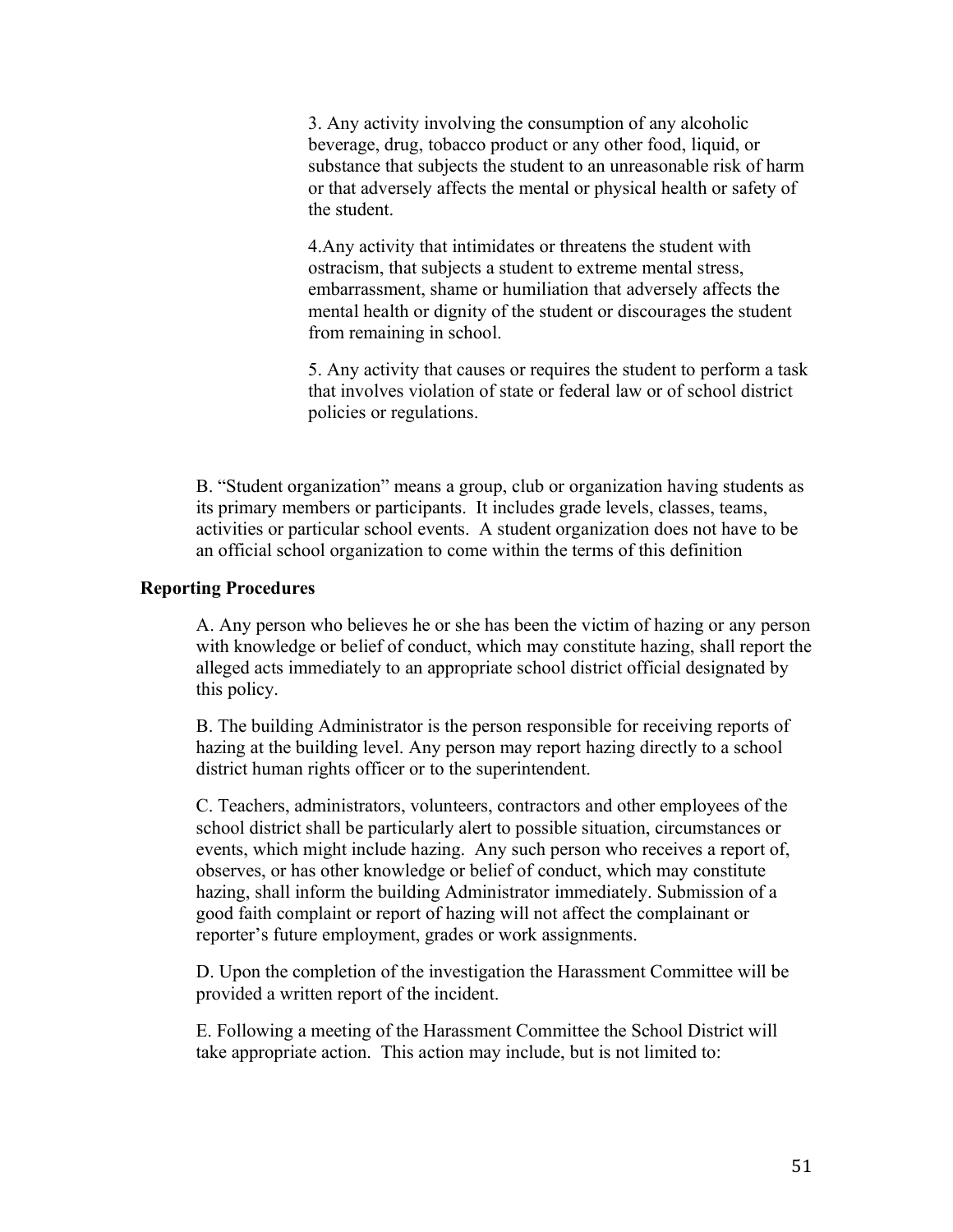- Warning
- Suspension
- Exclusion
- Expulsion
- Transfer
- Remediation
- Termination or discharge

The School District action taken for violation of this policy will be consistent with the requirements of applicable collective bargaining agreements, Minnesota and federal law and School strict policies.

# **Reprisal**

The school district will discipline or take appropriate action against any student, teacher, administrator, volunteer, contractor or other employee of the school district who retaliates against any person who make a good faith report of alleged hazing; or against any person who testifies, assists, or participates in an investigation' or against any person who testifies, assists or participates in a proceeding or hearing relating to such hazing. Retaliation includes, but is not limited to, any form of intimidation, reprisal or harassment.

### **Dissemination of Policy**

This policy shall appear in each school's student handbook and in each school's building and staff handbooks.

### **School District Action**

A. Upon receipt of a complaint or report of hazing, the school district shall undertake or authorize an investigation by school district officials or a third party designated by the school district.

B. The school district may take immediate steps, at its discretion, to protect the complainant, reporter, student, or others pending completion of an investigation of hazing.

# **A Simple Test**

If you aren't sure if something is hazing or not, try answering the following questions:

Does this activity promote or conform to the values of the school or organization?

Will this activity increase respect for the school or the organization?

Is everyone equal in this activity?

Would you be able to defend the activity in a Court of Law?

Does the activity have value in and of itself?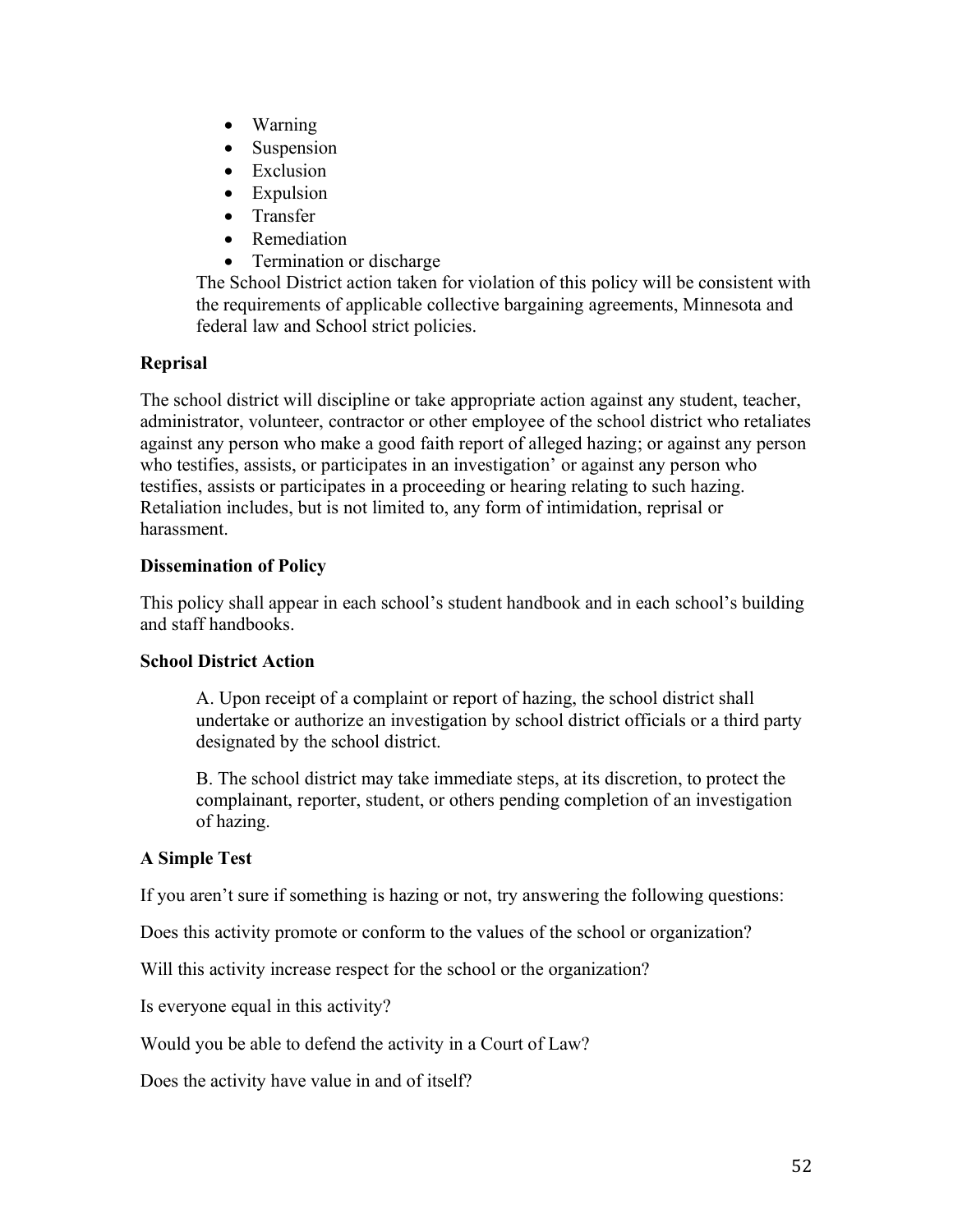Would you be willing to allow parents to witness this activity?

\*Keeping in mind that many hazing activities are "tradition" that parents themselves have experienced, would you still be willing for all parents to witness this activity?

## **Discipline**

While still applying the hazing policy in discipline, many other policies can be applied in handling the discipline aspect of a situation in your school district to increase the opportunity to learn. Some of the activities may involve criminal statutes - many hazing incidents involve the use of alcoholic beverages by underage students, and may involve criminal sexual contact or assault. Sometimes the activities involve sexual, racial and religious harassment and violence, depending upon what statements and behaviors are made to the students based on sex, race or religion during the hazing incident. Other activities may involve both criminal statutes and violations of multiple school district policies.

# *STUDENT DISCIPLINE*

# A. PURPOSE

The purpose of this policy is to ensure that students are aware of and comply with the school district's expectations for student conduct. Such compliance will enhance the school district's ability to maintain discipline and ensure that there is no interference with the educational process. The school district will take appropriate disciplinary action when students fail to adhere to the Code of Student Conduct established by this policy.

### B. GENERAL STATEMENT OF POLICY

The school board recognizes that individual responsibility and mutual respect are essential components of the educational process. The school board further recognizes that nurturing the maturity of each student is of primary importance and is closely linked with the balance that must be maintained between authority and self-discipline as the individual progresses from a child's dependence on authority to the more mature behavior of self-control.

All students are entitled to learn and develop in a setting which promotes respect of self, others, and property. Proper positive discipline can only result from an environment which provides options and stresses student self-direction, decision-making, and responsibility. Schools can function effectively only with internal discipline based on mutual understanding of rights and responsibilities.

Students must conduct themselves in an appropriate manner that maintains a climate in which learning can take place. Overall decorum affects student attitudes and influences student behavior. Proper student conduct is necessary to facilitate the education process and to create an atmosphere conducive to high student achievement. Although this policy emphasizes the development of self-discipline, it is recognized that there are instances when it will be necessary to administer disciplinary measures. The position of the school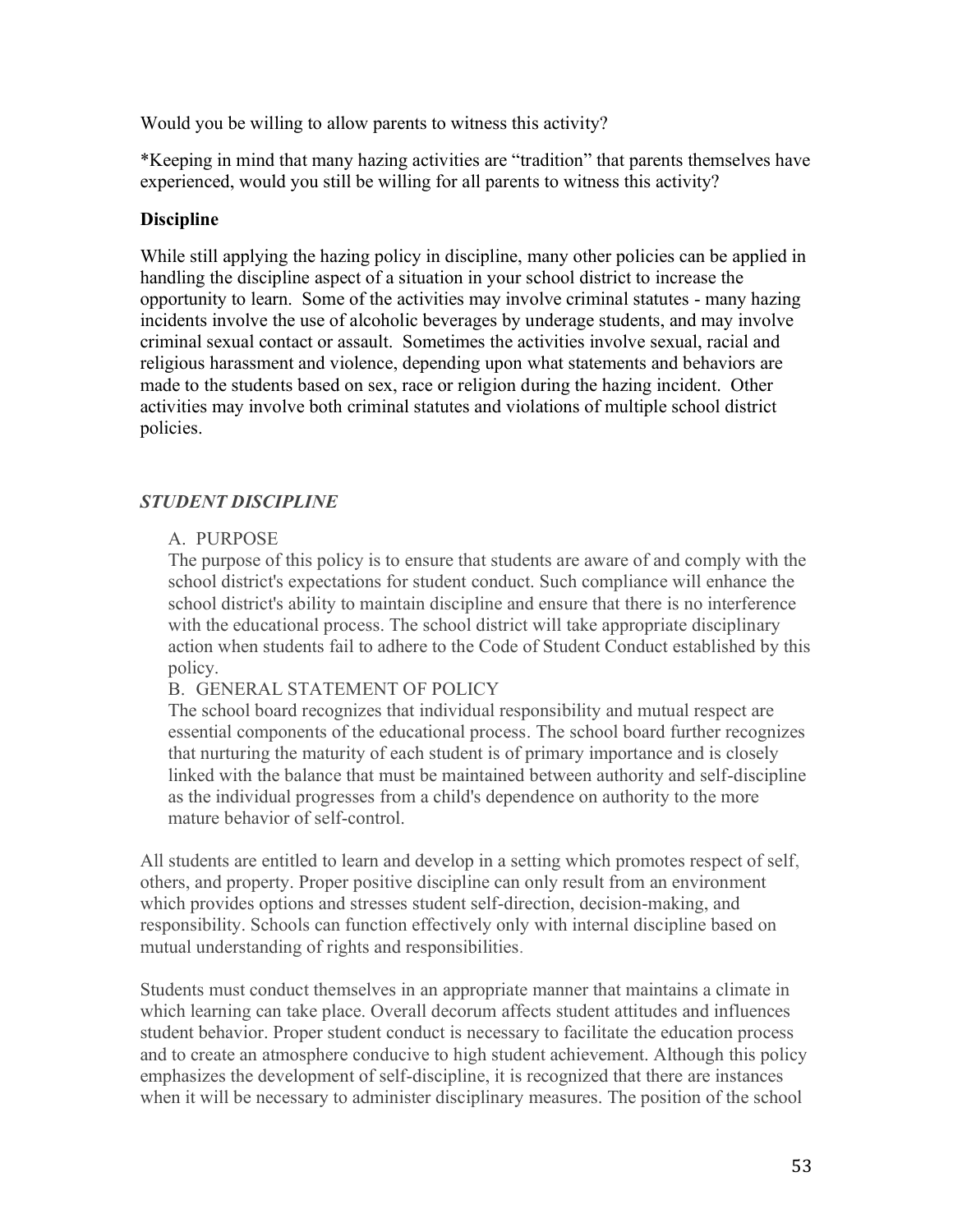district is that a fair and equitable district-wide student discipline policy will contribute to the quality of the student's educational experience. This discipline policy is adopted in accordance with and subject to the Minnesota Pupil Fair Dismissal Act, Minn. Stat. §§ 121A.40-121A.S6.

In view of the foregoing and in accordance with Minn. Stat. § 121 A, the school board, with the participation of school district administrators, teachers, employees, students, parents, community members, and such other individuals and organizations as appropriate, has developed this policy which governs student conduct and applies to all students of the school district.

### C. AREAS OF RESPONSIBILITY

The School Board: The school board holds all school personnel responsible for the maintenance of order within the school district and supports all personnel acting within the framework of this discipline policy.

Superintendent: The superintendent shall establish guidelines and directives to carry out this policy, hold all school personnel, students, and parents responsible for conforming to this policy, and support all school personnel performing their duties within the framework of this policy. The superintendent shall also establish guidelines and directives for using the services of appropriate agencies for assisting students and parents. Any guidelines or directives established to implement this policy shall be submitted to the school board for approval and shall be attached as an addendum to this policy.

Principal: The school principal is given the responsibility and authority to formulate building rules and regulations necessary to enforce this policy, subject to final school board approval. The principal shall give direction and support to all school personnel performing their duties within the framework of this policy. The principal shall consult with parents of students conducting themselves in a manner contrary to the policy. The principal shall also involve other professional employees in the disposition of behavior referrals and shall make use of those agencies appropriate for assisting students and parents. A principal, in exercising his or her lawful authority, may use reasonable force when it is necessary under the circumstances to correct or restrain a student or prevent bodily harm or death to another.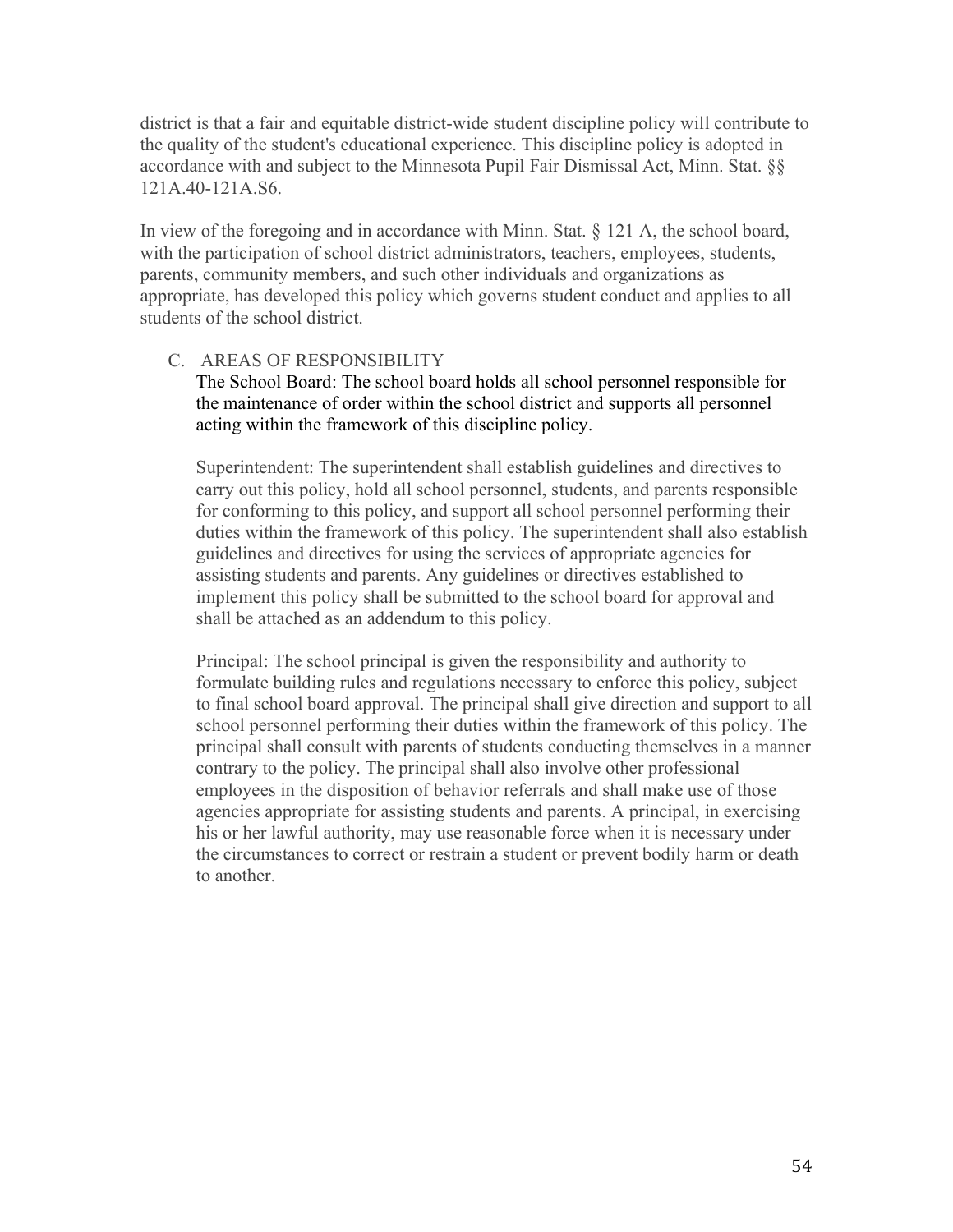Teachers: All teachers shall be responsible for providing a well-planned teaching/ learning environment and shall have primary responsibility for student conduct, with appropriate assistance from the administration. All teachers shall enforce the Code of Student Conduct. In exercising the teacher's lawful authority, a teacher may use reasonable force when it is necessary under the circumstances to correct or restrain a student or prevent bodily harm or death to another.

Other School District Personnel: All school district personnel shall be responsible for contributing to the atmosphere of mutual respect within the school. Their responsibilities relating to student behavior shall be as authorized and directed by the superintendent. A school employee, school bus driver, or other agent of a school district, in exercising his or her lawful authority, may use reasonable force when it is necessary under the circumstances to restrain a student or prevent bodily harm or death to another.

Parents or Legal Guardians: Parents and guardians shall be held responsible for the behavior of their children as determined by law and community practice. They are expected to cooperate with school authorities and to participate regarding the behavior of their children.

Students: All students shall be held individually responsible for their behavior and for knowing and obeying the Code of Student Conduct and this policy.

Community Members: Members of the community are expected to contribute to the establishment of an atmosphere in which rights and duties are effectively acknowledged and fulfilled.

### **D. STUDENT RIGHTS**

All students have the right to an education and the right to learn.

### **E. STUDENT RESPONSIBILITIES**

All students have the responsibility:

- For their behavior and for knowing and obeying all school rules, regulations, policies, and procedures;
- To attend school daily, except when excused, and to be on time to all classes and other school functions;
- To pursue and attempt to complete the courses of study prescribed by the state and local school authorities;
- To make necessary arrangements for making up work when absent from school;
- To assist the school staff in maintaining a safe school for all students;
- To be aware of all school rules, regulations, policies, and procedures, including those in this policy, and to conduct themselves in accord with them;
- To assume that until a rule or policy is waived, altered, or repealed, it is in full force and effect;
- To be aware of and comply with federal, state, and local laws;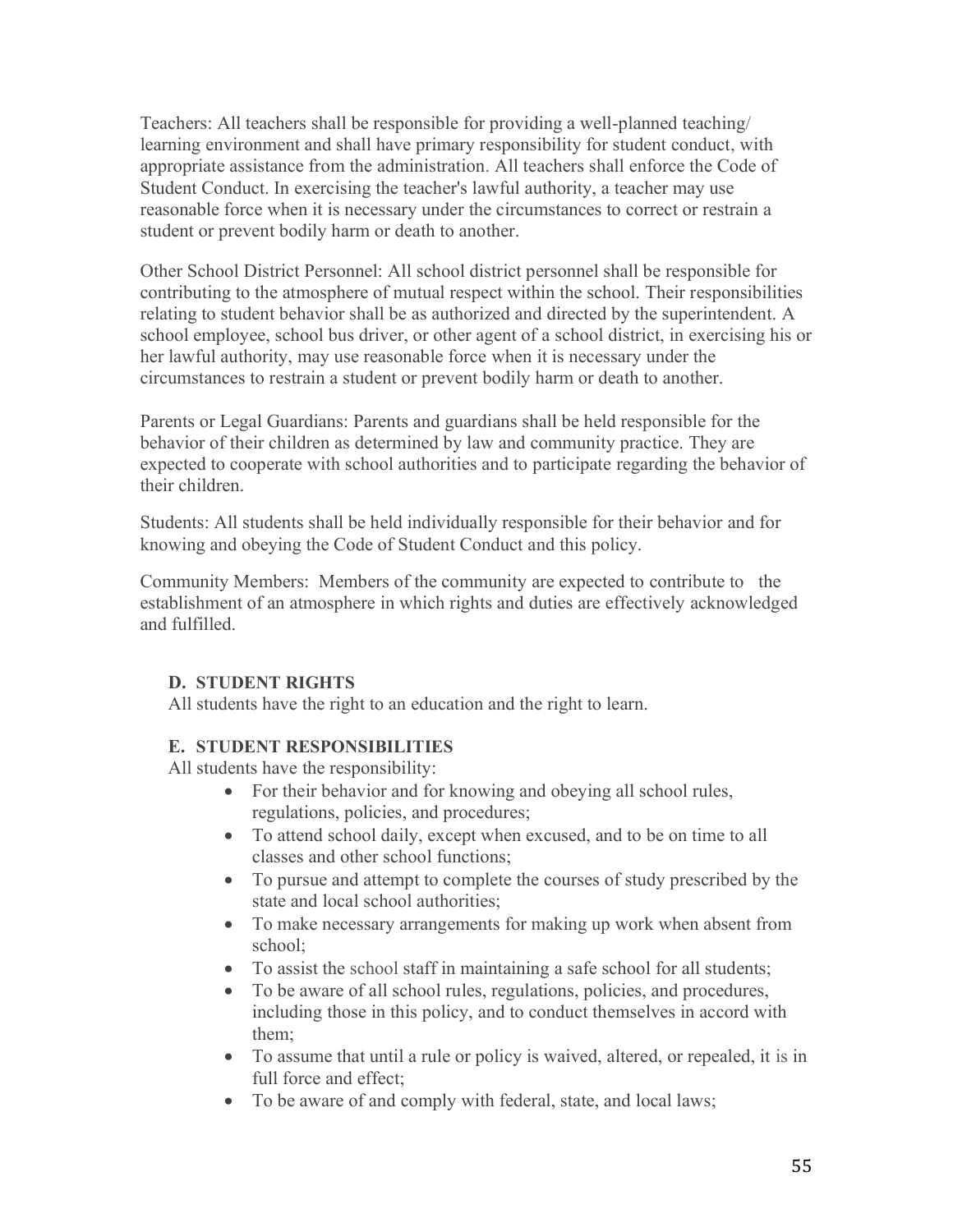#### F. **CODE OF STUDENT CONDUCT**

The following are examples of unacceptable behavior subject to disciplinary action by the school district. These examples are not intended to be an exclusive list. Any student who engages in any of these activities shall be disciplined in accordance with this policy. This policy applies to all school buildings, school grounds, and school property or property immediately adjacent to school grounds; school-sponsored activities or trips; school bus stops; school buses, school vehicles, school contracted vehicles, or any other vehicles approved for school district purposes; the area of entrance or departure from school premises or events; and all school-related functions, school sponsored activities, events or trips. School district property also may mean a student's walking route to or from school for purposes of attending school or school-related functions, activities, or events. While prohibiting unacceptable behavior subject to disciplinary action at these locations and events, the school district does not represent that it will provide supervision or assume liability at these locations and events. This policy also applies to any student whose conduct at any time or in any place interferes with or obstructs the mission or operations of the school district or the safety or welfare of the student, other students, or employees.

- Violations against property including, but not limited to, damage to or destruction of school property or the property of others, failure to compensate for damage or destruction of such property, arson, breaking and entering, theft, robbery, possession of stolen property, extortion, trespassing, unauthorized usage, or vandalism;
- The use of profanity or obscene language, or the possession of obscene materials;
- Gambling, including, but not limited to, playing a game of chance for stakes;
- Violation of the school district's Hazing Prohibition Policy;
- Attendance problems including, but not limited to, truancy, absenteeism, tardiness, skipping classes, or leaving school grounds without permission;
- Violation of the school district's Student Attendance Policy;
- Opposition to authority using physical force or violence;
- Using, possessing, or distributing tobacco or tobacco paraphernalia;
- Using, possessing, distributing, intending to distribute, making a request to another person for (solicitation), or being under the influence of alcohol or other intoxicating substances or look-alike substances;
- Using, possessing, distributing, intending to distribute, making a request to another person for (solicitation), or being under the influence of narcotics, drugs, or other controlled substances, or look-alike substances, except as prescribed by a physician, including one student sharing prescription medication with another student;
- Using, possessing, or distributing items or articles that are illegal or harmful to persons or property including, but not limited to, drug paraphernalia;
- Using, possessing, or distributing weapons, or look-alike weapons or other dangerous objects;
- Violation of the school district's Weapons Policy;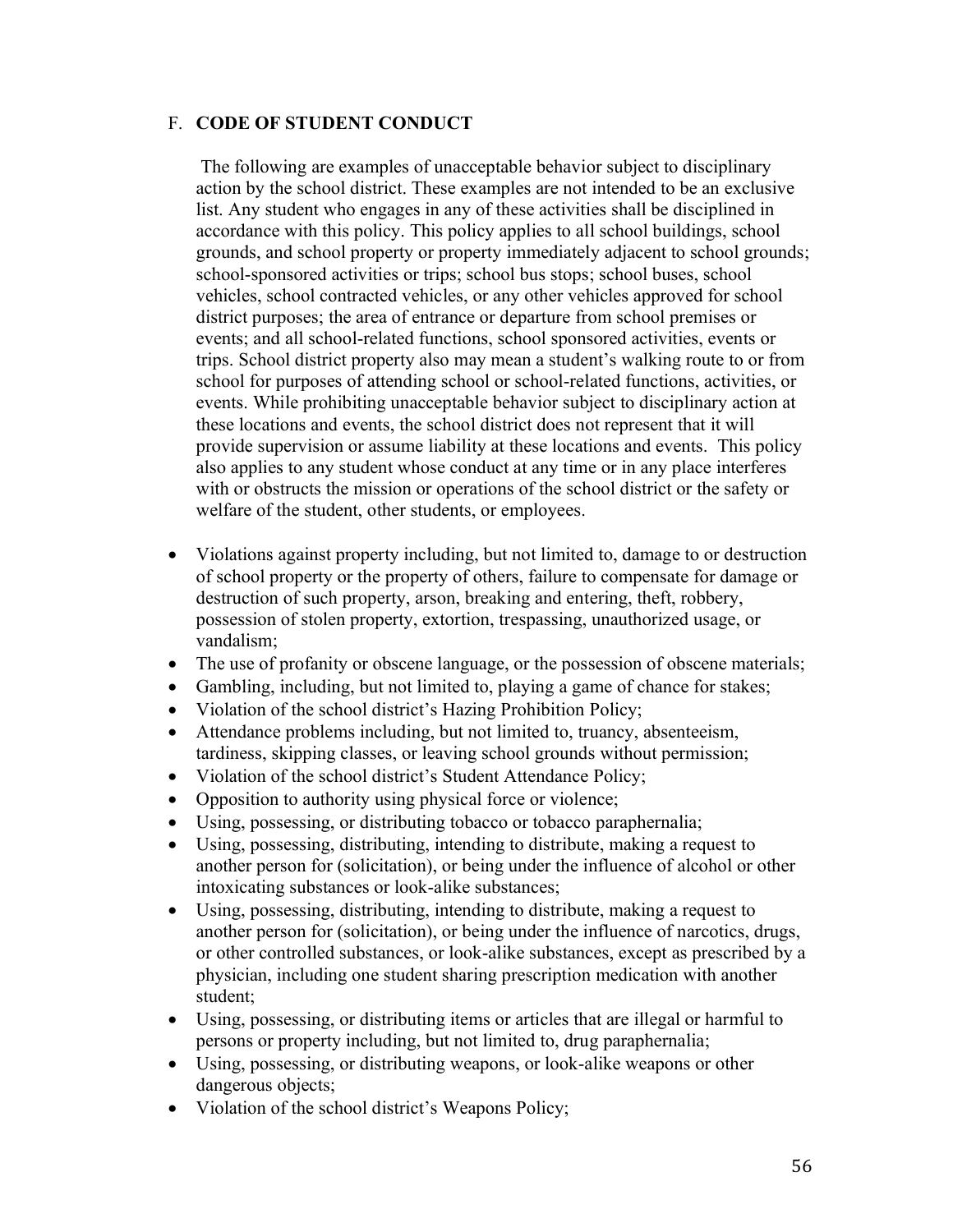- Violation of the school district's Violence Prevention Policy;
- Possession of ammunition including, but not limited to, bullets or other projectiles designed to be used in or as a weapon;
- Possession, use, or distribution of explosives or any compound or mixture, the primary or common purpose or intended use of which is to function as an explosive;
- Possession, use, or distribution of fireworks or any substance or combination of substances or article prepared for the purpose of producing a visible or an audible effect by combustion, explosion, deflagration or detonation;
- Using an ignition device, including a butane or disposable lighter or matches, inside an educational building and under circumstances where there is a risk of fire, except where the device is used in a manner authorized by the school;
- Violation of any local, state, or federal law as appropriate;
- Acts disruptive of the educational process, including, but not limited to, disobedience, disruptive or disrespectful behavior, defiance of authority, cheating, insolence, insubordination, failure to identify oneself, improper activation of fire alarms, or bomb threats;
- Violation of the school district's Internet Acceptable Use and Safety Policy;
- Possession of nuisance devices or objects which cause distractions and may facilitate cheating including, but not limited to, pagers, radios, and phones, including picture phones;
- Violation of school bus or transportation rules or the school district's Student Transportation Safety Policy;
- Violation of parking or school traffic rules and regulations, including, but not limited to, driving on school property in such a manner as to endanger persons or property;
- Violation of directives or guidelines relating to lockers or improperly gaining access to a school locker;
- Violation of the school district's Search of Student Lockers, Desks, Personal Possessions, and Student's Person Policy;
- Violation of the school district's Student Use and Parking of Motor Vehicles; Patrols, Inspections, and Searches Policy;
- Possession or distribution of slanderous, libelous, or pornographic materials;
- Violation of the school district' Bullying Prohibition Policy;
- Student attire or personal grooming which creates a danger to health or safety or creates a disruption to the educational process, including clothing which bears a message which is lewd, vulgar, or obscene, apparel promoting products or activities that are illegal for use by minors, or clothing containing objectionable emblems, signs, words, objects, or pictures communicating a message that is racist, sexist, or otherwise derogatory to a protected minority group or which connotes gang membership;
- Criminal activity;
- Falsification of any records, documents, notes, or signatures;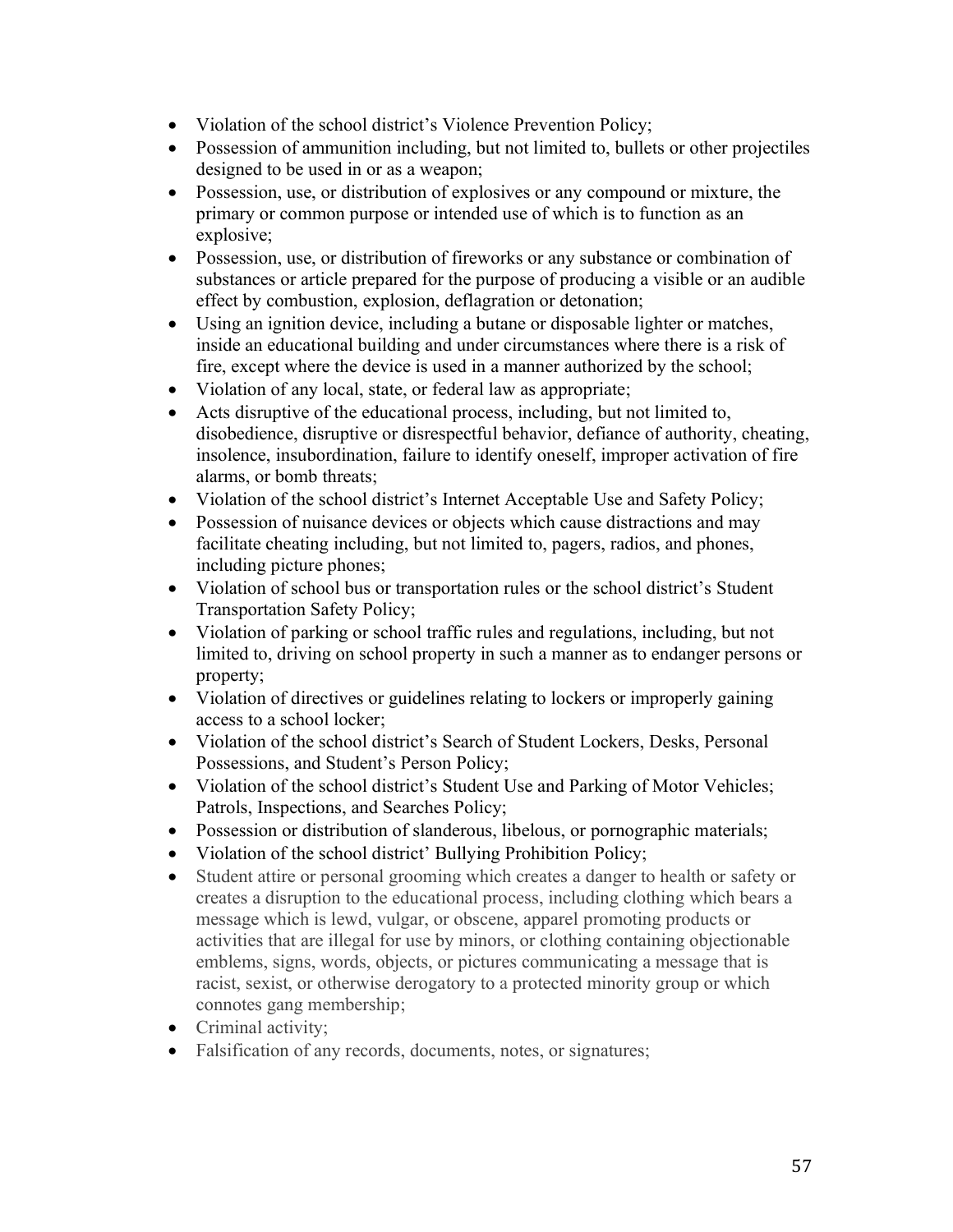- Tampering with, changing, or altering records or documents of the school district by any method including, but not limited to, computer access or other electronic means;
- Scholastic dishonesty which includes, but is not limited to, cheating on a school assignment or test, plagiarism, or collusion, including the use of picture phones or other technology to accomplish this end;
- Impertinent or disrespectful language toward teachers or other school district personnel;
- Violation of the school district's Harassment and Violence Policy;
- Actions, including fighting or any other assaultive behavior, which causes or could cause injury to the student or other persons or which otherwise endangers the health, safety, or welfare of teachers, students, other school district personnel, or other persons;
- Committing an act which inflicts great bodily harm upon another person, even though accidental or a result of poor judgment;
- Violations against persons, including, but not limited to, assault or threatened assault, fighting, harassment, interference or obstruction, attack with a weapon, or look-alike weapon, sexual assault, illegal or inappropriate sexual conduct, or indecent exposure;
- Verbal assaults or verbally abusive behavior including, but not limited to,
- use of language that is discriminatory, abusive, obscene, threatening, intimidating, or that degrades other people;
- Physical or verbal threats including, but not limited to, the staging or reporting of dangerous or hazardous situations that do not exist;
- Inappropriate, abusive, threatening, or demeaning actions based on race, color, creed, religion, sex, marital status, status with regard to public assistance, disability, national origin, or sexual orientation;
- Violation of the school district's Distribution of Non-school-Sponsored Materials on School Premises by Students and Employees Policy;
- Violation of school rules, regulations, policies, or procedures, including, but not limited to, those policies specifically enumerated in this policy;
- Other acts, as determined by the school district, which are disruptive of the educational process or dangerous or detrimental to the student or other students, school district personnel or surrounding persons, or which violate the rights of others or which damage or endanger the property of the school, or which otherwise interferes with or obstruct the mission or operations of the school district or the safety or welfare of students or employees.

# **G. DISCIPLINARY ACTION OPTIONS**

The general policy of the school district is to utilize progressive discipline to the extent reasonable and appropriate based upon the specific facts and circumstances of student misconduct. The specific form of discipline chosen in a particular case is solely within the discretion of the school district. At a minimum, violation of school district rules regulations, policies, or procedures will result in discussion of the violation and a verbal warning. The school district shall, however, impose more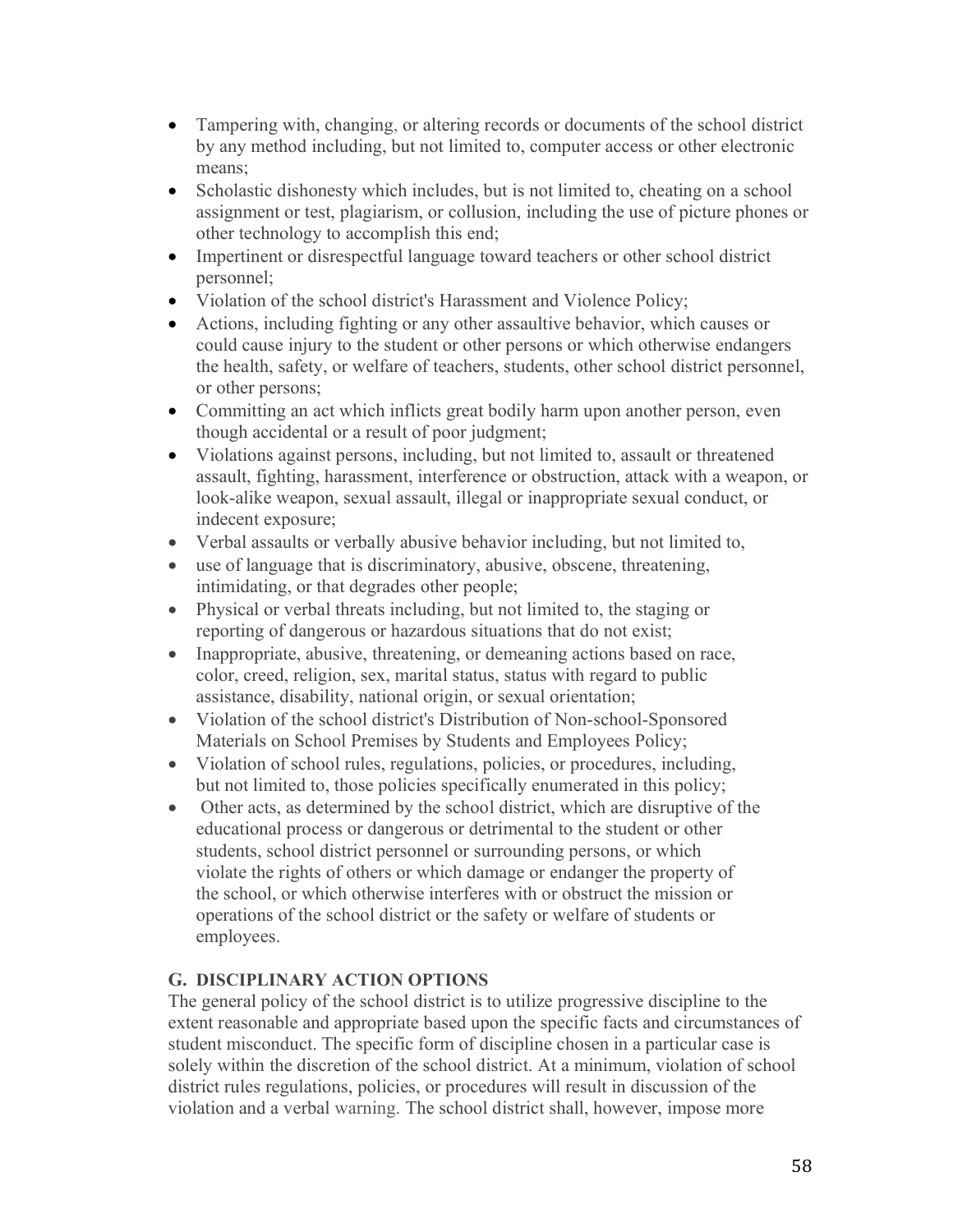severe disciplinary sanctions for any violation, including exclusion or expulsion, if warranted by the student's misconduct, as determined by the school district.

Disciplinary action may include, but is not limited to, one or more of the following:

- Student conference with teacher, principal, counselor, or other school district personnel, and verbal warning;
- Confiscation by school district personnel and/or by law enforcement of any item, article, object, or thing, prohibited by, or used in the violation of, any school district policy, rule, regulation, procedure, or state or federal law. If confiscated by the school district, the confiscated item, article, object, or thing will be released only to the parent/guardian following the completion of any investigation or disciplinary action instituted or taken related to the violation.
- Parent contact:
- Parent conference:
- Removal from class:
- In-school suspension;
- Suspension from extracurricular activities;
- Detention or restriction of privileges;
- Loss of school privileges;
- In-school monitoring or revised class schedule;
- Referral to in-school support services;
- Referral to community resources or outside agency services;
- Financial restitution;
- Referral to police, other law enforcement agencies, or other appropriate
- authorities:
- A request for a petition to be filed in district court for juvenile delinquency
- adjudication;
- Out-of-school suspension under the Pupil Fair Dismissal Act;
- Preparation of an admission or readmission plan;
- Expulsion under the Pupil Fair Dismissal Act;
- Exclusion under the Pupil Fair Dismissal Act; and/or
- Other disciplinary action as deemed appropriate by the school district.

# **REMOVAL OF STUDENTS FROM CLASS**

Procedures for Removal of a Student from a Class

Secondary:

A teacher may remove a student from class for all or part of a class period by sending that student to the office for discipline reasons such as disorderly conduct, disrespect of the teacher or other students, fighting, swearing, etc. If the student chooses not to go, the administrator should be called to the teacher's classroom to assist in removing the student.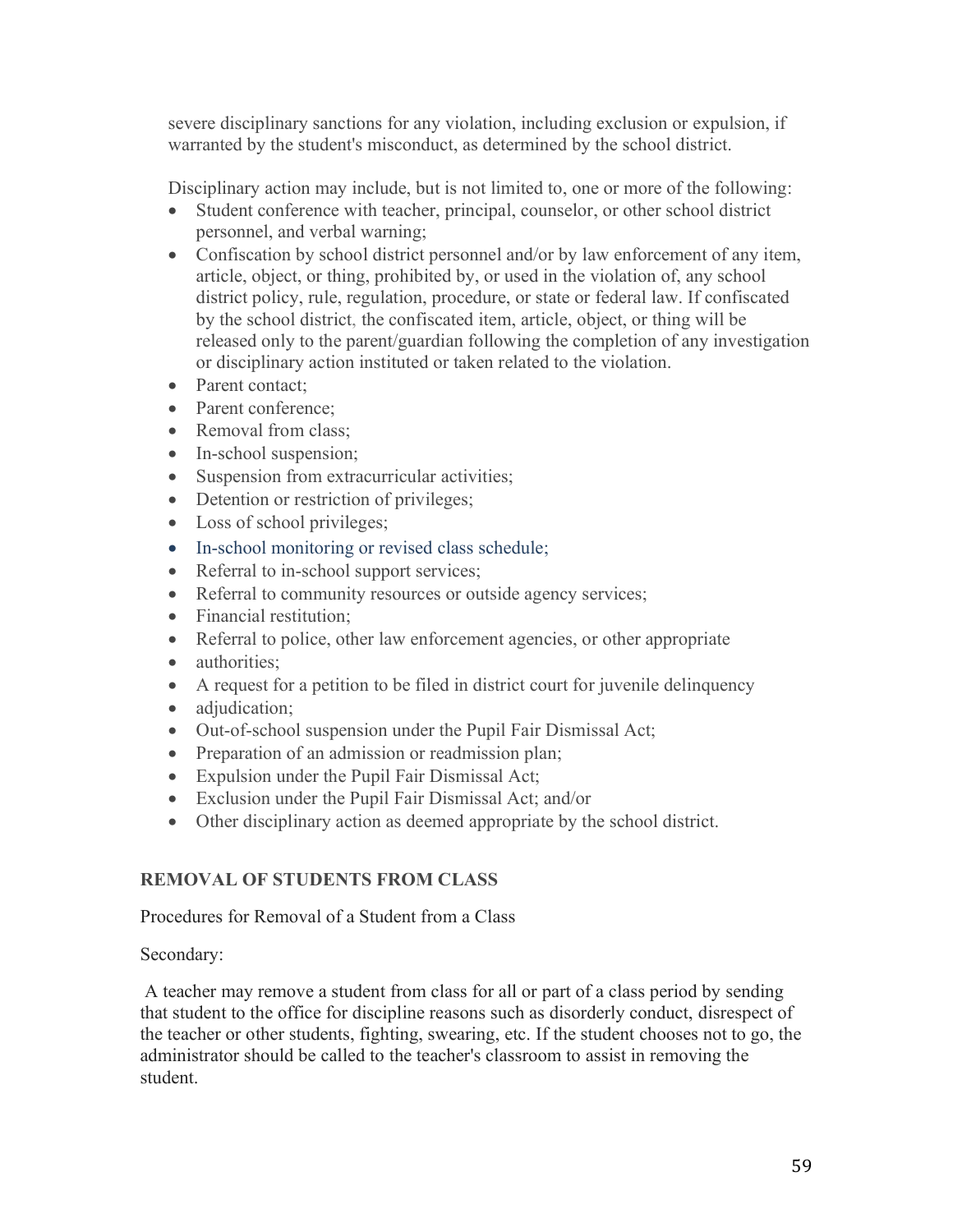If a student is to be removed for more than one class period, the teacher may confer with the administrator, but this will be the administrator's decision.

If a student is sent to the office, a disciplinary report will be filled out by the teacher, and signed by the teacher and the administrator. The first time a student is sent to the office, a warning is given. The second time or other times that is student is sent out of the same class or any other class, an hour of detention will be assigned. These disciplinary reports are sent to the parent or guardian.

#### Elementary:

When elementary students are sent to the office for discipline reasons, the teacher or other adult should accompany them.

After discussion with the student and teacher, a green Slip or white slip may be assigned. (see elementary handbook for procedures)

Responsibility for and Custody of a Student Removed from Class.

When a student is removed from class, he/she is to go to the main office. High School students may be sent to the office without a teacher or other adult accompanying them unless there is a chance that the student will not go to the office, or leave the building instead, or potentially cause harm to himself/herself and/or others. In such cases, the teacher or other adult should accompany the student, or the administrator should be called. Elementary students sent to the office for disciplinary reasons should be accompanied by a teacher or other adult. The student will sit in the outer office until the administrator is able to talk with him/her about the problem. In extreme cases, the student may be sent directly into the administrator's office. After the administrator has talked with the student, the student may or may not be sent back to the classroom for the remainder of that period. The student may spend the rest of that period in either the administrator's office or the outer office under the supervision of the administrator and/or office staff.

Procedures for Return of a Student to a Class from Which the Student Was Removed.

The student will be returned to the class at the discretion of the administrator. It may be that same class period for high school, but most likely the next class period and the next day to the class the student was removed from. For elementary students, this is at the discretion of the administrator. The administrator will discuss the reasons for the removal with the student and the teacher before the student returns to class.

Procedures for Notification.

In the high school, disciplinary reports are filed and sent to the parents when a student is removed from a class. In the elementary, usually a green slip or a white slip is assigned, in which case the parents are notified. Depending on the situation, and the actions taken by the administration, a conference with the parent may be held.

Students with Special Needs: Special Provisions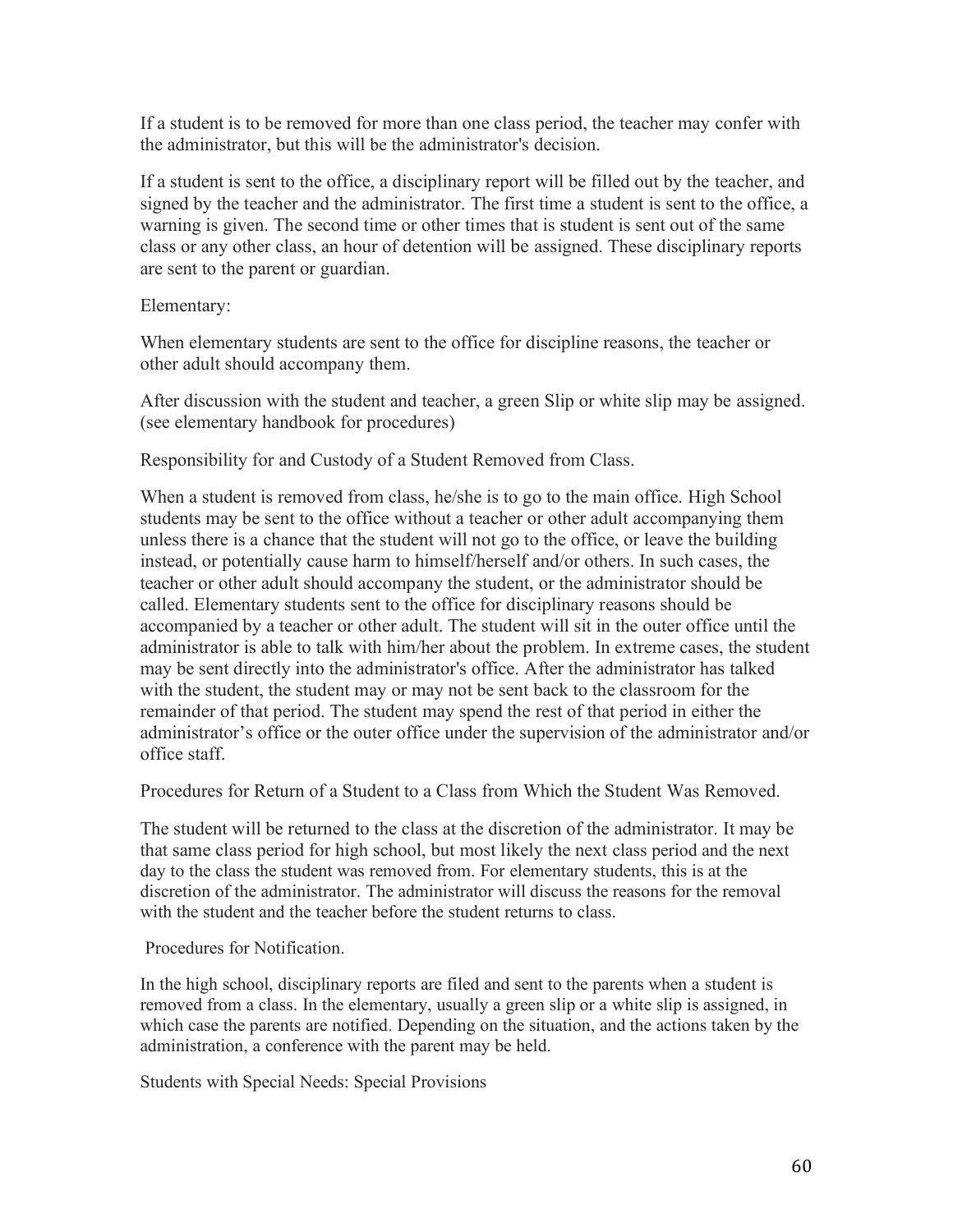When a student with special needs is removed from class, the case manager is notified, and consulted on the possible consequences. Based on the situation, severity of the incident, and potential consequences, the IEP team may be called to reassess the student. Students may be referred to the Child Study Team, which meets weekly. This team makes recommendations which may include interventions, and/or referral for special education services.

Procedures for Detecting and Addressing Chemical Abuse Problems of Students While on School Premises. (see Chemical Use and Abuse Policy)

Procedures for Immediate and Appropriate Interventions Tied to Violations of the Code of Student Conduct.

The administration meets weekly with the Child Study Team, where interventions are often discussed. The administration will meet with the classroom teacher affected to discuss possible interventions.

Any Procedures Determined Appropriate for Encouraging Early Involvement of Parents or Guardians In Attempts to Improve a Student's Behavior.

Staff are encouraged to contact parents with any discipline issues. Whenever a student is sent to the office, and a disciplinary report is filed, the parents are contacted. Often, conferences are set with the parents to discuss these discipline issues.

Any Procedures Determined Appropriate for Encouraging Early Detection of Behavioral Problems.

Staff are encouraged to contact administration and/or the Child Study Team with any concerns over student behavior.

#### *Suspension Procedures*

"Suspension" means an action by the school administration, under rules promulgated by the School Board, prohibiting a student from attending school for a period of no more than ten (10) school days; provided, however, if a suspension is longer than five (5) school days, the suspending administrator shall provide the superintendent with a reason for the longer term of suspension. This definition does not apply to dismissal for one (1) school day or less where a student with a disability does not receive regular or special education instruction during that dismissal period.

If a student's total days of removal from school exceed ten (10) cumulative days in a school year, the school district shall make reasonable attempts to convene a meeting with the student and the student's parent or guardian before subsequently removing the student from school and, with the permission of the parent or guardian, arrange for a mental health screening for the student at the parent or guardian's expense. The purpose of this meeting is to attempt to determine the pupil's need for assessment or other services or whether the parent or guardian should have the student assessed or diagnosed to determine whether the student needs treatment for a mental health disorder.

Each suspension action may include a readmission plan. The plan shall include, where appropriate, a provision for implementing alternative educational services upon readmission which must not be used to extend the current suspension. A readmission plan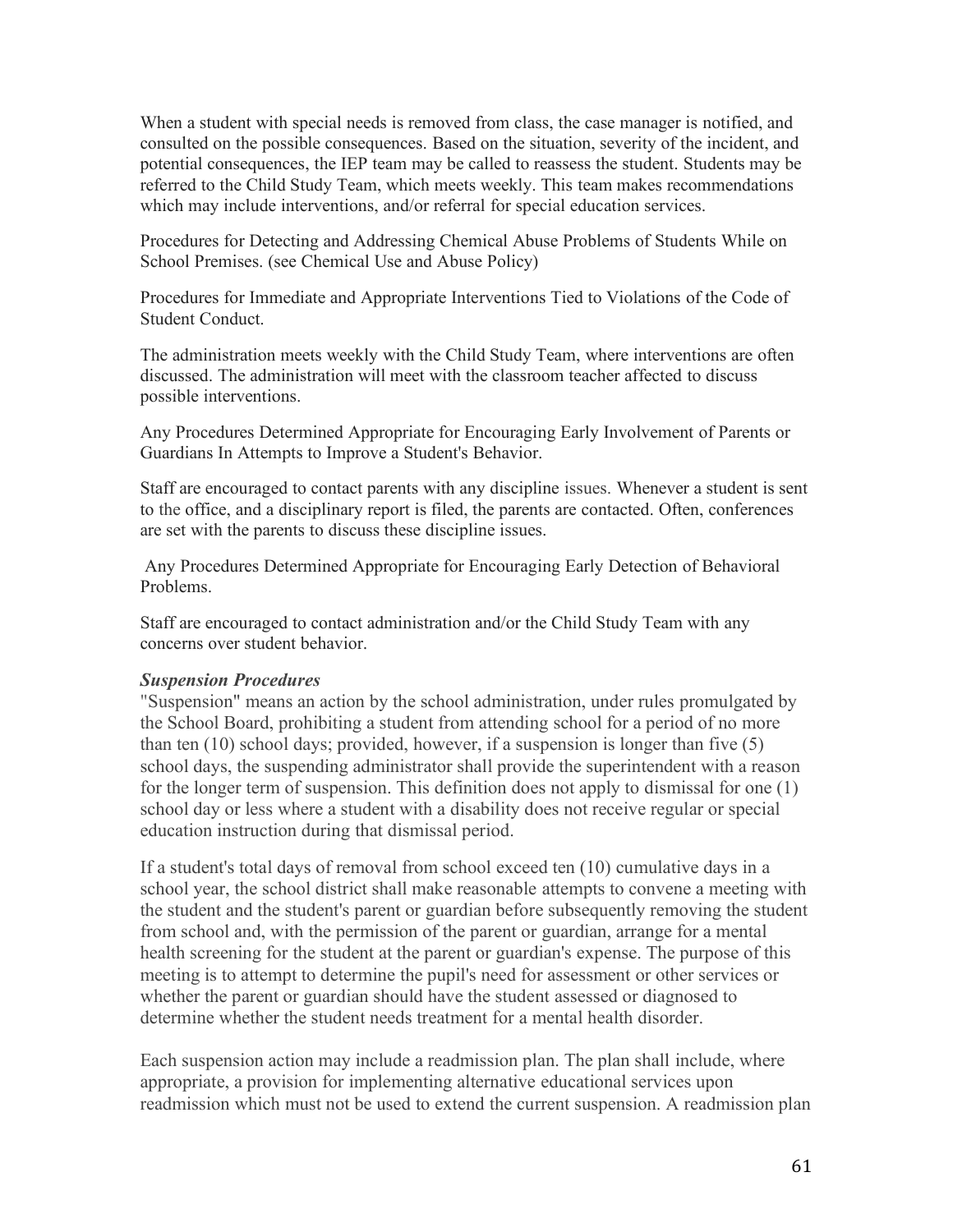must not obligate a parent or guardian to provide psychotropic drugs to their student as a condition of readmission. School administration must not use the refusal of a parent or guardian to consent to the administration of psychotropic drugs to their student or to consent to a psychiatric evaluation, screening, or examination of the student as a ground, by itself, to prohibit the student from attending class or participating in a school-related activity, or as a basis of a charge of child abuse, child neglect, or medical or educational neglect. The school administration may not impose consecutive suspensions against the same student for the same course of conduct, or incident of misconduct, except where the student will create an immediate and substantial danger to self or to surrounding persons or property or where the school district is in the process of initiating an expulsion, in which case the school administration may extend the suspension to a total of fifteen (15) days.

A child with a disability may be suspended. When a child with a disability has been suspended for more than five (5) consecutive days or ten (10) cumulative school days in the same year, and that suspension does not involve a recommendation for expulsion or exclusion or other change in placement under federal law, relevant members of the child's IEP team, including at least one of the child's teachers, shall meet and determine the extent to which the child needs services in order to continue to participate in the general education curriculum, although in another setting, and to progress toward meeting the goals in the child's IEP. That meeting must occur as soon as possible, but no more than ten (10) days after the sixth (6th) consecutive day of suspension or the tenth (lOth) cumulative day of suspension has elapsed.

The school administration shall implement alternative educational services when the suspension exceeds five (5) days. Alternative educational services may include, but are not limited to, special tutoring, modified curriculum, modified instruction, other modifications or adaptations, instruction through electronic media, special education services as indicated by appropriate assessments, homebound instruction, supervised homework, or enrollment in another district or in an alternative learning center under Minn. Stat. § 123A.05 selected to allow the pupil to progress toward meeting graduation standards under Minn. Stat. § 120B.02,

although in a different setting.

The school administration shall not suspend a student from school without an informal administrative conference with the student. The informal administrative conference shall take place before the suspension, except where it appears that the student will create an immediate and substantial danger to self or to surrounding persons or property, in which case the conference shall take place as soon as practicable following the suspension. At the informal administrative conference, a school administrator shall notify the student of the grounds for the suspension, provide an explanation of the evidence the authorities have, and the student may present the student's version of the facts. A separate administrative conference is required for each period of suspension.

After school administration notifies a student of the grounds for suspension, school administration may, instead of imposing the suspension, do one or more of the following:

a. strongly encourages a parent or guardian of the student to attend school with the student for one day;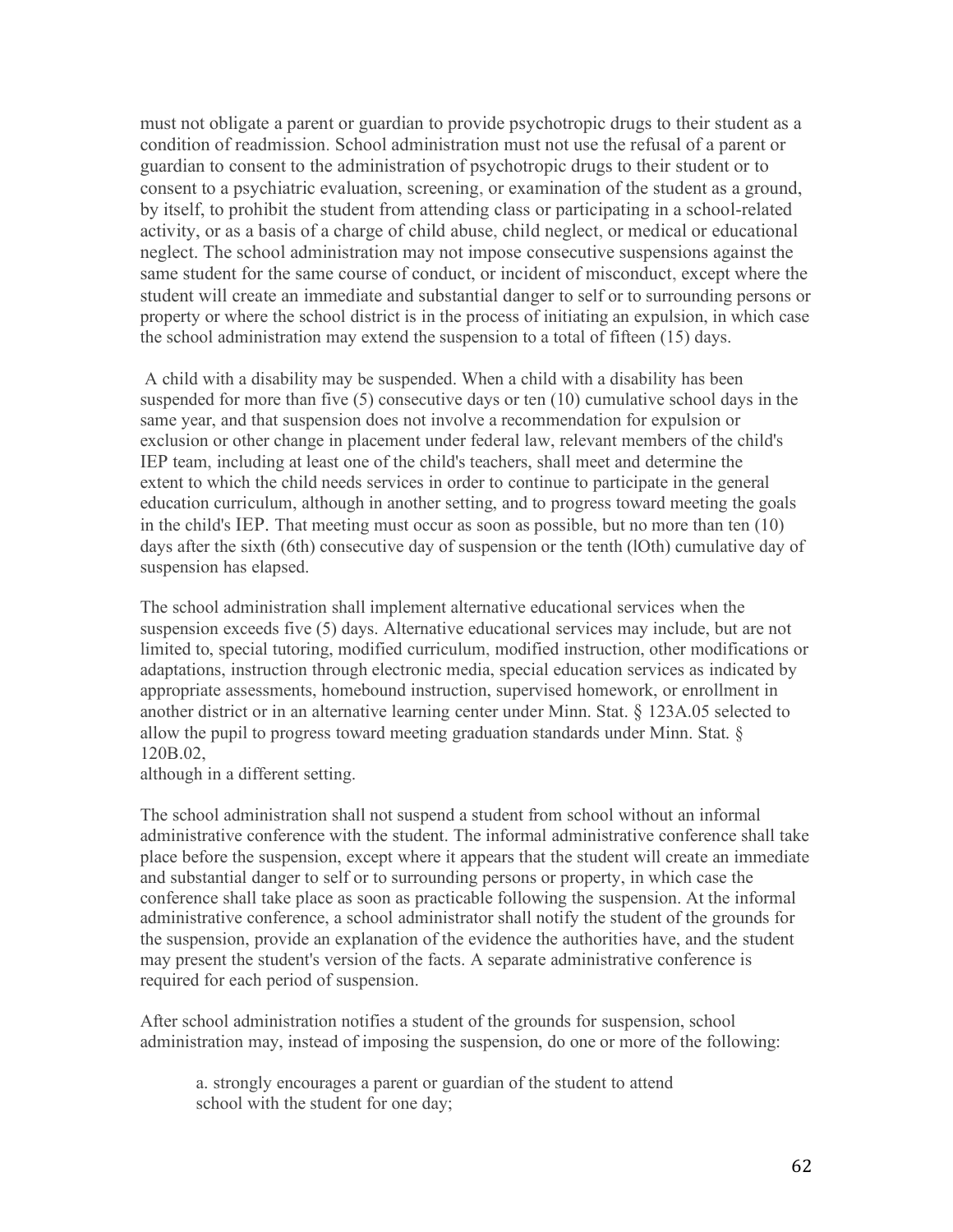b. assigns the student to attend school on Saturday as supervised by the principal or the principal's designee; and c. petitions the juvenile court that the student is in need of services under Minn. Stat. Ch. 260C.

A written notice containing the grounds for suspension, a brief statement of the facts, a description of the testimony, a readmission plan, and a copy of the Minnesota Pupil Fair Dismissal Act, Minn. Stat. §§ 12IA.40-12IA.56, shall be personally served upon the student at or before the time the suspension is to take effect, and upon the student's parent or guardian by mail within forty-eight (48) hours of the conference.

The school administration shall make reasonable efforts to notify the student's parent or guardian of the suspension by telephone as soon as possible following suspension.

In the event a student is suspended without an informal administrative conference on the grounds that the student will create an immediate and substantial danger to surrounding persons or property, the written notice shall be served upon the student and the student's parent or guardian within forty-eight (48) hours of the suspension. Service by mail shall be complete upon mailing.

Notwithstanding the foregoing provisions, the student may be suspended pending the school board's decision in an expulsion or exclusion proceeding, provided that alternative educational services are implemented to the extent that suspension exceeds five (5) days.

#### *Expulsion and Exclusion Procedures*

"Expulsion" means a school board action to prohibit an enrolled student from further attendance for up to twelve (12) months from the date the student is expelled. The authority to expel rests with the school board.

"Exclusion" means an action taken by the school board to prevent enrollment or reenrollment of a student for a period that shall not extend beyond the school year. The authority to exclude rests with the school board.

All expulsion and exclusion proceedings will be held pursuant to and in accordance with the provisions of the Minnesota Pupil Fair Dismissal Act, Minn. Stat. §§121A.40- 12IA.56.

No expulsion or exclusion shall be imposed without a hearing, unless the right to a hearing is waived in writing by the student and parent or guardian.

The student and parent or guardian shall be provided written notice of the school district's intent to initiate expulsion or exclusion proceedings. This notice shall be served upon the student and his or her parent or guardian personally or by mail, and shall contain a complete statement of the facts; a list of the witnesses and a description of their testimony; state the date, time and place of hearing; be accompanied by a copy of the Pupil Fair Dismissal Act, Minn. Stat. §§ 12IA.40-121A.56; describe alternative educational services accorded the student in an attempt to avoid the expulsion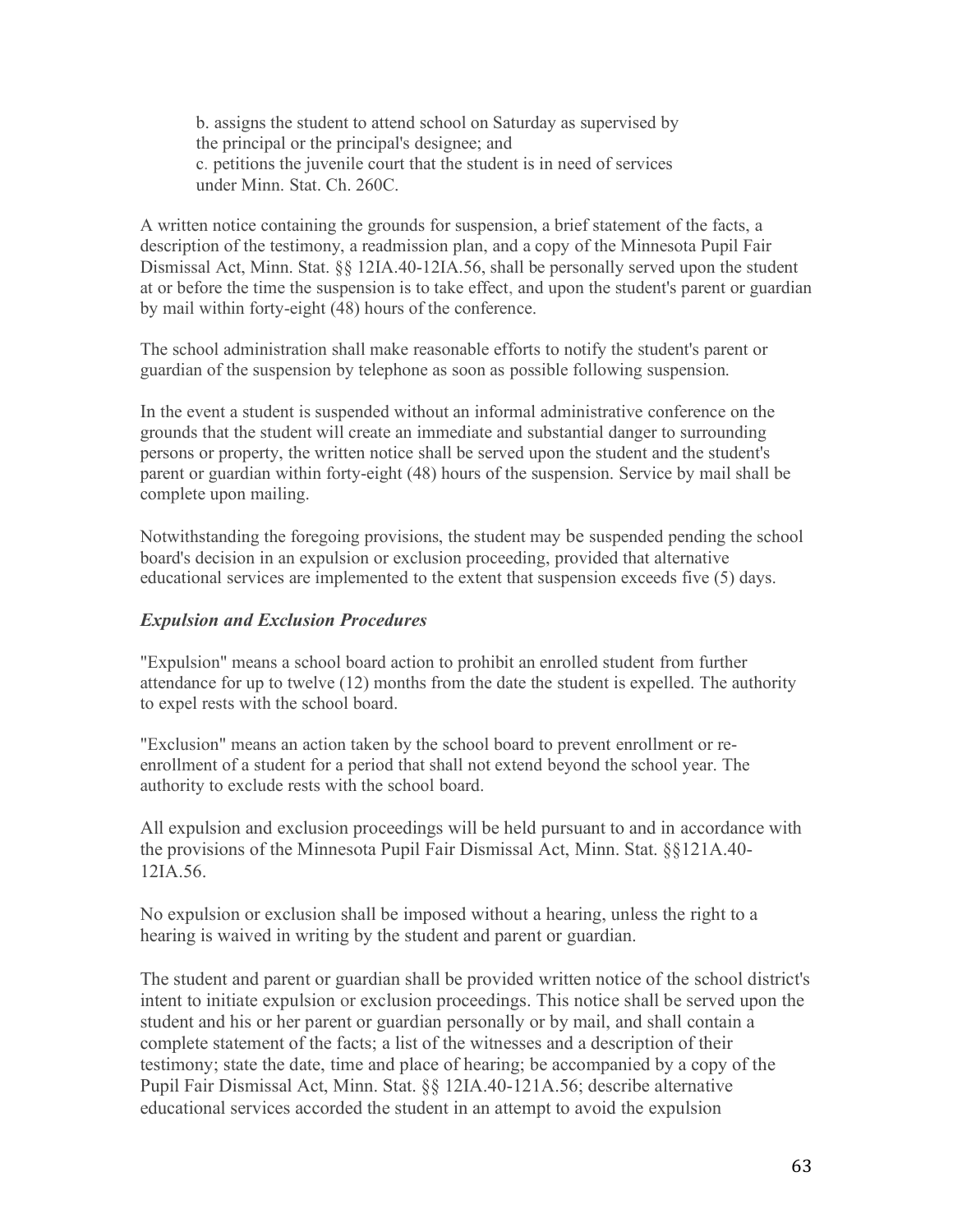proceedings; and inform the student and parent or guardian of their right to:

- have a representative of the student's own choosing, including legal counsel at the hearing;
- examine the student's records before the hearing;
- present evidence;
- confront and cross-examine witnesses.
- The school district shall advise the student's parent or guardian that free or lowcost legal assistance may be available and that a legal assistance resource list is available from the Minnesota Department of Education (MDE).
- The hearing shall be scheduled within ten  $(10)$  days of the service of the written notice unless an extension, not to exceed five (5) days, is requested for good cause by the school district, student, parent, or guardian.
- All hearings shall be held at a time and place reasonably convenient to the student, parent, or guardian and shall be closed, unless the student, parent,or guardian requests an open hearing.
- The school district shall record the hearing proceedings at district expense, and a party may obtain a transcript at its own expense.
- The student shall have a right to a representative of the student's own choosing, including legal counsel, at the student's expense. The school district shall advise the student's parent or guardian that free or low-cost legal assistance may be available and that a legal assistance resource list is available from MDE. The school board may appoint an attorney to represent the school district in any proceeding.
- If the student designates a representative other than the parent or guardian, the representative must have a written authorization from the student and the parent or guardian providing them with access to and/or copies of the student's records.
- All expulsion or exclusion hearings shall take place before and be conducted by an independent hearing officer designated by the school district. The hearing shall be conducted in a fair and impartial manner. Testimony shall be given under oath and the hearing officer shall have the power to issue subpoenas and administer oaths.
- At a reasonable time prior to the hearing, the student, parent or guardian, or authorized representative shall be given access to all school district records pertaining to the student, including any tests or reports upon which the proposed dismissal action may be based.
- The student, parent or guardian, or authorized representative, shall have the right to compel the presence of any school district employee or agent or any other person who may have evidence upon which the proposed dismissal action may be based, and to confront and cross-examine any witnesses testifying for the school district.
- The student, parent or guardian, or authorized representative, shall have the right to present evidence and testimony, including expert psychological or educational testimony.
- The student cannot be compelled to testify in the dismissal proceedings.
- The hearing officer shall prepare findings and a recommendation based solely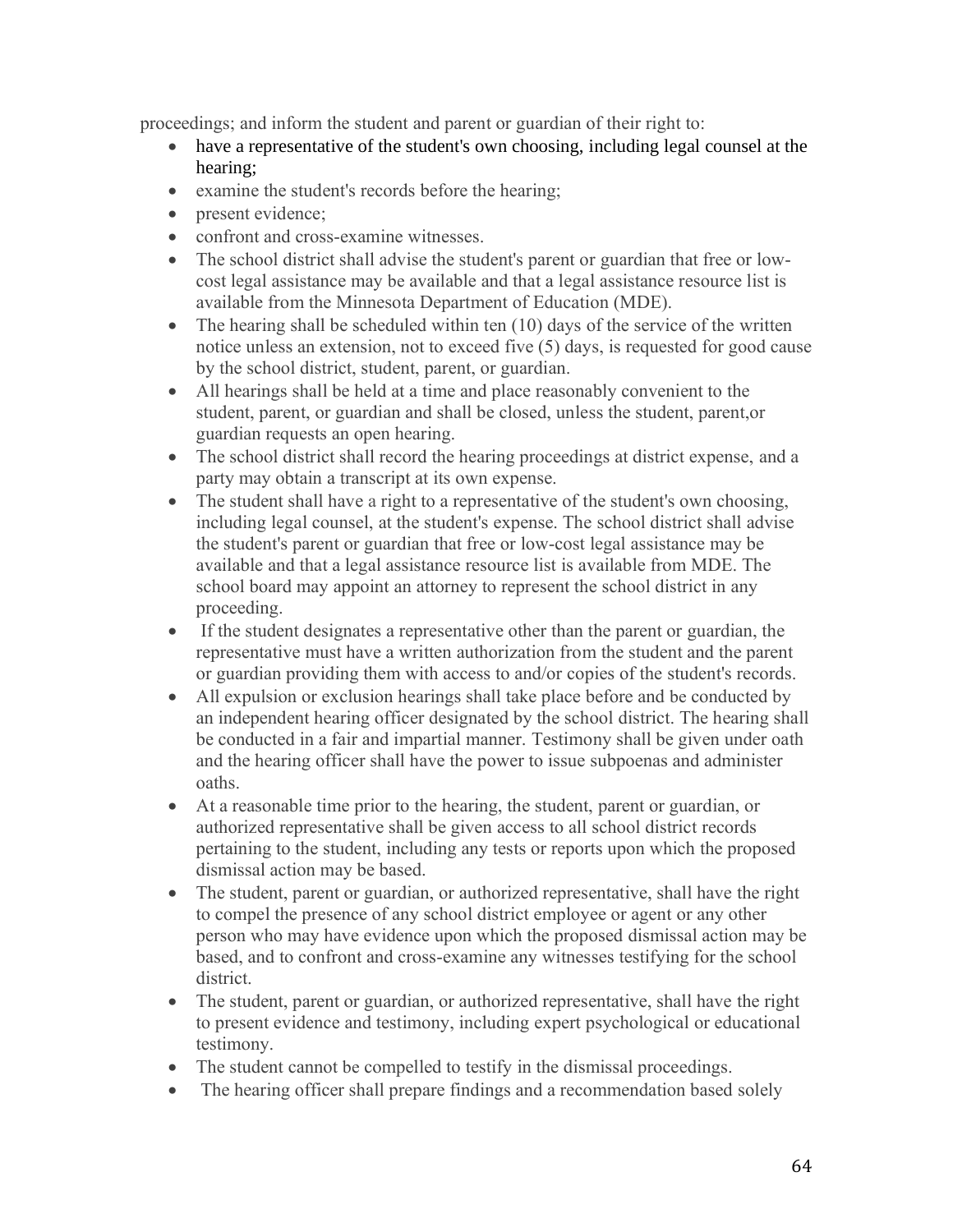upon substantial evidence presented at the hearing, which must be made to the school board and served upon the parties within two (2) days after the close of the hearing.

- The school board shall base its decision upon the findings and recommendation of the hearing officer and shall render its decision at a meeting held within five (5) days after receiving the findings and recommendation. The school board may provide the parties with the opportunity to present exceptions and comments to the hearing officer's findings and recommendation provided that neither party presents any evidence not admitted at the hearing. The decision by the school board must be based on the record, must be in writing, and must state the controlling facts on which the decision is made in sufficient detail to apprise the parties and the Commissioner of Education (Commissioner) of the basis and reason for the decision.
- The collection, dissemination, and maintenance of student discipline records shall be consistent with applicable school district policies and federal and state law, including the Minnesota Government Data Practices Act, Minn. Stat. Ch. 13.

#### DISABLED STUDENTS

Students who are currently identified as eligible under the IDEA or Section 504 will be subject to the provisions of this policy, unless the student's IEP or 504 plan specifies a necessary modification.

Before initiating an expulsion or exclusion of a student with a disability, relevant members of the child's IEP team and the child's parent shall, consistent with federal law, conduct a manifestation determination and determine whether the child's behavior was (i) caused by or had a direct and substantial relationship to the child's disability and (ii) whether the child's conduct was a direct result of a failure to implement the child's IEP. If the student's educational program is appropriate and the behavior is not a manifestation of the student's disability, the school district will proceed with discipline - up to and including expulsion - as if the student did not have a disability, unless the student's educational program provides otherwise. If the team determines that the behavior subject to discipline i§ a manifestation of the student's disability, the team shall conduct a functional behavioral assessment and implement a behavioral intervention plan for such student provided that the school district had not conducted such assessment prior to the manifestation determination before the behavior that resulted in a change of placement. Where a behavioral intervention plan previously has been developed, the team will review the behavioral intervention plan and modify it as necessary to address the behavior.

When a student who has an IEP is excluded or expelled for misbehavior that is not a manifestation of the student's disability, the school district shall continue to provide special education and related services during the period of expulsion or exclusion.

#### OPEN ENROLLED STUDENTS

The school district may terminate the enrollment of a nonresident student enrolled under an Enrollment Option Program (Minn. Stat. § 1240.03) or Enrollment in Nonresident District (Minn. Stat. § 1240.08) at the end of a school year if the student meets the definition of a habitual truant, the student has been provided appropriate services for truancy (Minn. Stat. Ch. 260A), and the student's case has been referred to juvenile court. The school district may also terminate the enrollment of a nonresident student over the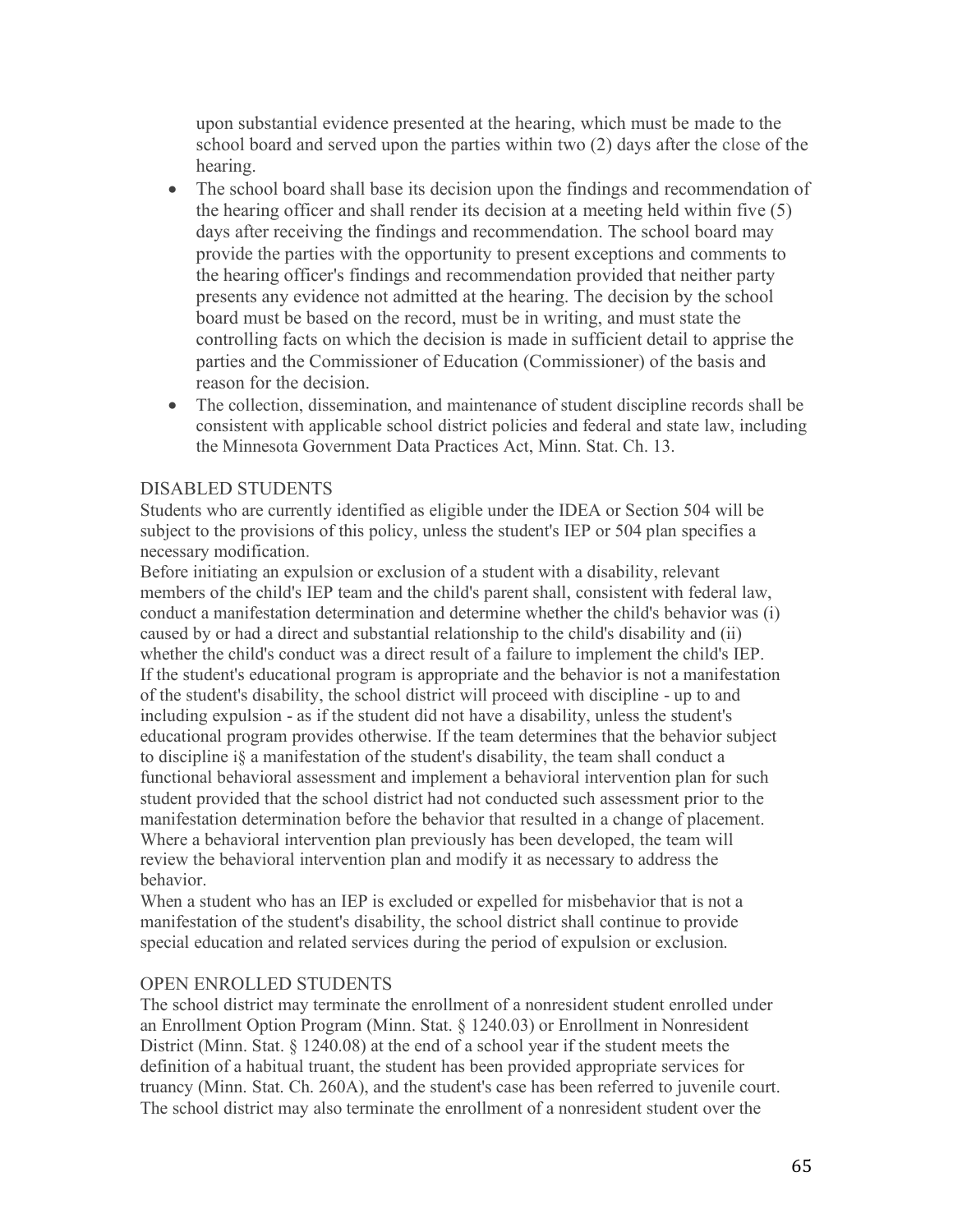age of seventeen (17) enrolled under an Enrollment Options Program if the student is absent without lawful excuse for one or more periods on fifteen (15) school days and has not lawfully withdrawn from school.

damage or endanger the property of the school, or which otherwise interferes with or obstruct the mission or operations of the school district or the safety or welfare of students or employees.

# **IV. EXTRA-CURRICULAR PROGRAMS**

Students may not enter into a meet, contest or a game until the activity requirements have been met. These include:

- A current physical form on file in the office. Forms are current for three years
- MSHSL forms filed
- Activity fee paid

The fee for Junior High sports will be \$30 and \$50 for any high school sports. There is a family cap of \$250 for fees. There will be no refunds given on athletic fees if an athlete chooses to leave the sport.

# **GENERAL ELIGIBILITY REQUIREMENTS FOR EXTRACURRICULAR ACTIVITIES**

Participation in extracurricular activities is a privilege granted to all students in the Swanville Public School. This privilege is extended to all students who meet the Academic Standards of Eligibility.

A student must maintain passing grades in order to remain eligible for participation in all extracurricular activities. Should a student receive a failing grade in any subject for the grading period, that student will be declared ineligible for a period of two weeks, beginning when the report cards come out. If at the end of that two-week period, the student is not passing all classes, he/she will remain ineligible until he/she is passing all classes.

For the fall quarter only, the ineligibility period begins with the first day of classes. If a student fails one or more classes from the previous spring quarter, the student will be ineligible for the first two weeks of the fall quarter unless the class(es) was(were) made up in summer school. A student who made up failed spring quarter classes would be ineligible for one week beginning with the first day of class.

During ineligibility, the student will be expected to practice. The student must sit on the bench in street clothes and cannot dress in team uniforms.

# *EXTRA-CURRICULAR ELIGIBILITY REQUIREMENTS*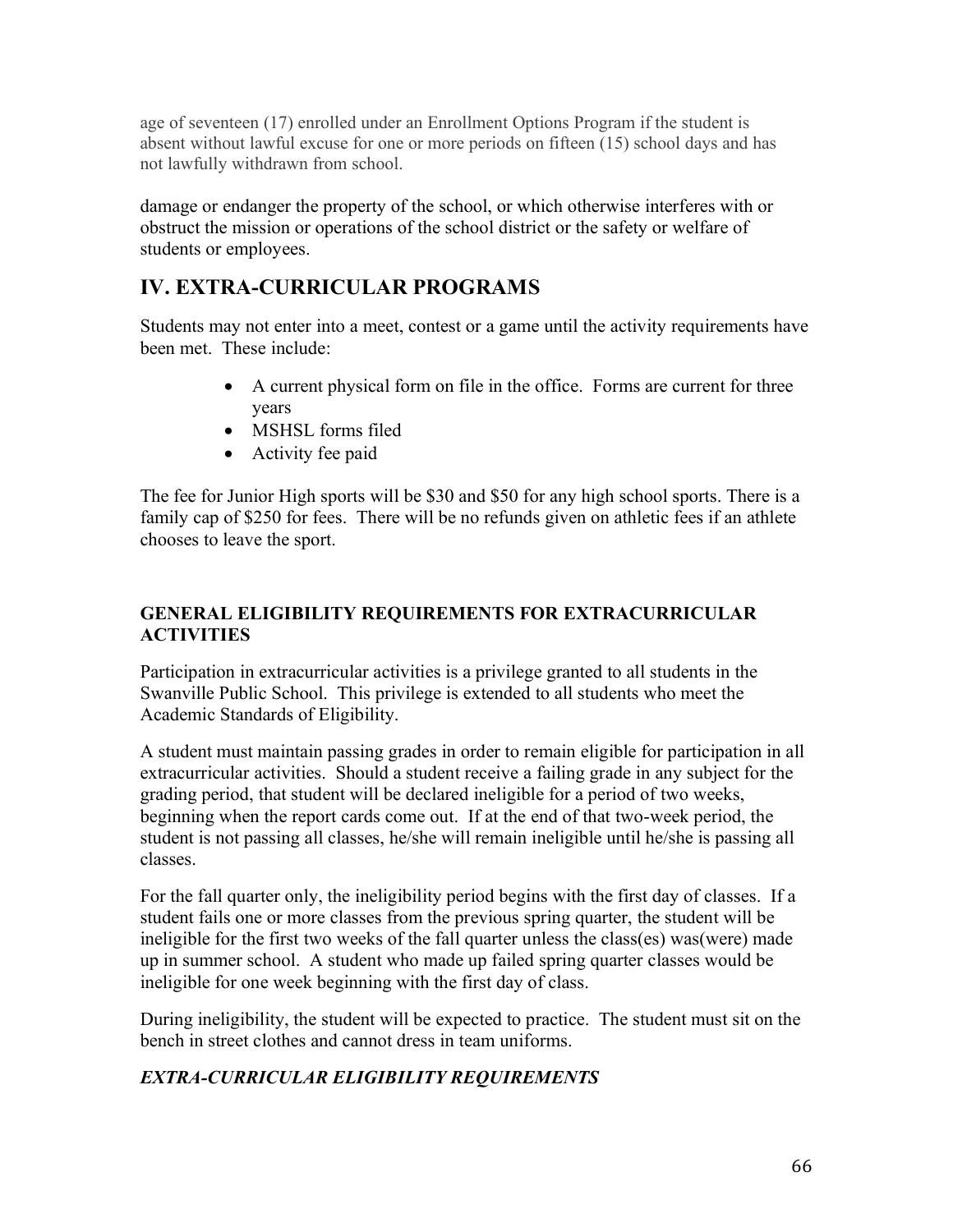#### A. Good Standing

In order to be eligible for regular season and MSHSL tournament competition a student must be a fully enrolled as defined by the Minnesota Department of Children Families and Learning undergraduate member of his or her school in good standing as defined in board policy, Bylaw 111.000. If a student transfers from one school to another, and at the time of transfer was not fully eligible in his or her previous school, then that student shall be ineligible in the new school. A student who transfers from one school to another and is not in good standing shall be ineligible until the penalty has been satisfied. A student may not transfer from one school to another and gain eligibility.

### B. Student Code of Responsibilities

The member schools of the Minnesota State High School League believe that participation in interscholastic activities is a privilege, which is accompanied by responsibility. As a student participating in my school's interscholastic activities, I understand and accept the following responsibilities:

1. I will respect the rights and beliefs of others and will treat others with courtesy and consideration.

2. I will be fully responsible for my own actions and the consequences of my actions.

3. I will respect the rights and property of others.

4. I will respect and obey the rules of my school and the laws of my community, state and country.

5. I will show respect to those who are responsible for enforcing the rules of my school and the laws of my community, state and country.

6. Assault on any person will not be condoned by the League and will be dealt with by the school administration and the local authorities.

Note: Any allegation of sexual, racial, religious harassment violence and/or hazing may also constitute a violation of the Student Code of Responsibilities.

Penalty: A student who is dismissed or who violates the Student Code of Responsibilities is not in good standing and is ineligible for a period of time as determined by the school principal, acting on the authority of the local board of education. The League specifically recognizes by this policy that certain conduct requires penalties that may exceed those penalties typically imposed for first violations.

# *FINE ARTS POLICY*

Students involved in the Swanville theater program will be dropped from the current production for failure to follow the Minnesota High School League rules on avoiding alcohol, drug, or tobacco consumption or for behavior that is determined to be sexually or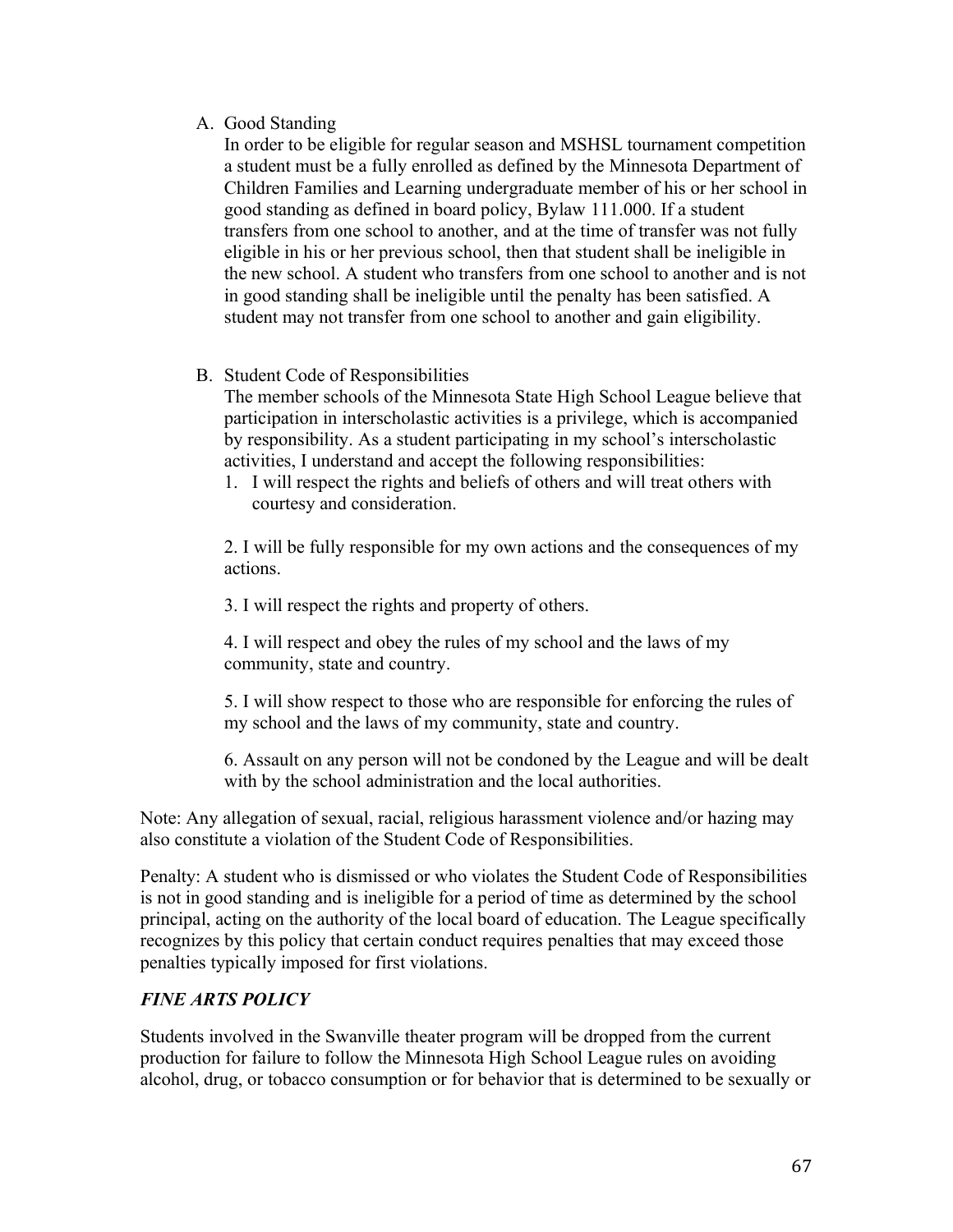racially harassing. This applies to both cast and crewmembers. Someone who has been reported just before a new production will not be cast or put on a crew of that production.

Extracurricular speech includes a schedule for weekly invitational, so the MSHSL rules about the number of weeks or events that is used for athletic ineligibility applies in this event both for consumption and for harassment.

In the area of music, the 1-3 concerts that are normally performed each year for the Swanville area public by the bands and choirs are part of the academic grade for both band and choir: A student in violation of the policy for either consumption, tobacco or harassment, etc. will not be allowed to participate in those events. This policy will include the band trip and the concerts performed on the trip as well as all other extracurricular trips or extra-curricular activities. Prior to departure, a note should be sent for a parent's signature that review the rules signed by both a parent and the student. Ineligibility according to the weeks or events rule will prevent the violator from participating in the trip. Violations during the trip will result in the student being sent home at the parent's expense. Contests, however, are High School League sponsored so a student in violation of either the consumption or harassment policy would be subject to the same weeks or events rules that cover athletes.

Pep band activities, while a responsibility for the student, allow that student free admission to the game. Therefore, the weeks or events rule applies to these activities.

### **Homecoming Eligibility:**

The Student Council as the sponsoring organization for Homecoming shall supervise the voting for Homecoming King and Queen in the following manner:

All senior class members' names with the exception of one-year exchange students, students who failed 2 or more classes during the last quarter of their junior year (unless these classes have been made up during summer school), and students with detention shall be placed on a first ballot. In addition, students must meet the eligibility requirements of the MSHSL rules to be included on the ballot.

First ballot voting by grades 9-12 for King and Queen candidates will be held at least one week prior to Coronation Night. The voting will be for 3 male and 3 female candidates. Five King and five Queen candidates will be selected if the Senior Class enrollment of males and females are both more than 10. Three candidates each will be selected if either males or females in the Senior Class total ten or less. Second ballot voting by grades 7-12 for King and Queen will be held the Friday before Coronation (Voting for one male and one female.) Balloting in both votes will be held in the advisor's room during homeroom.

#### **COVID-19, Masks**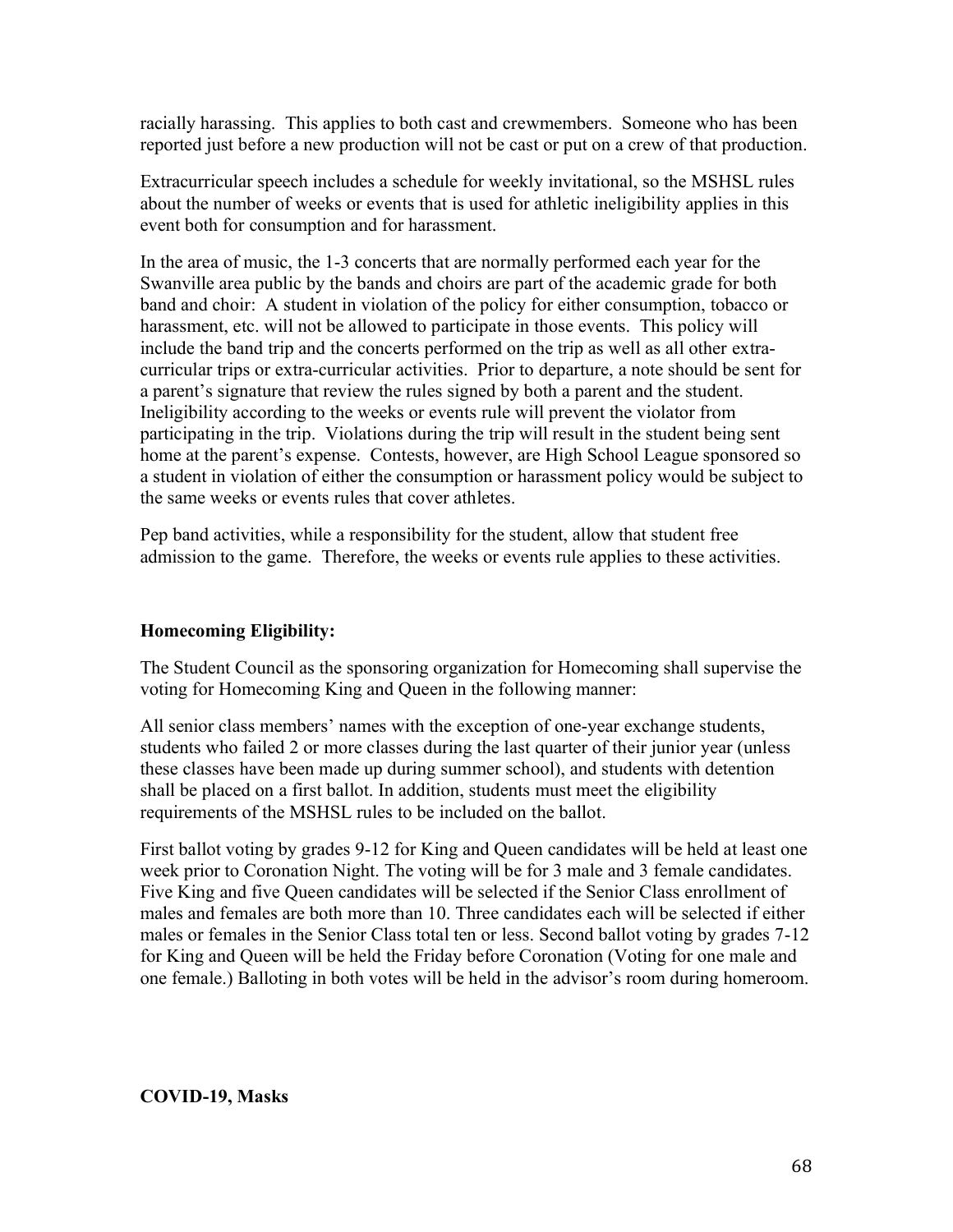Due to the COVID-19 pandemic, the governor's executive order, and the school board policy, everyone in the building must wear masks or facial coverings unless he/she has a doctor's excuse. See the school website and Facebook page for a complete copy of the policy.

 The school may have to switch learning models at some point to either a hybrid or distance learning model depending on the number of new cases in the counties. See the school website and Facebook page for the school plans regarding back to school and distance learning.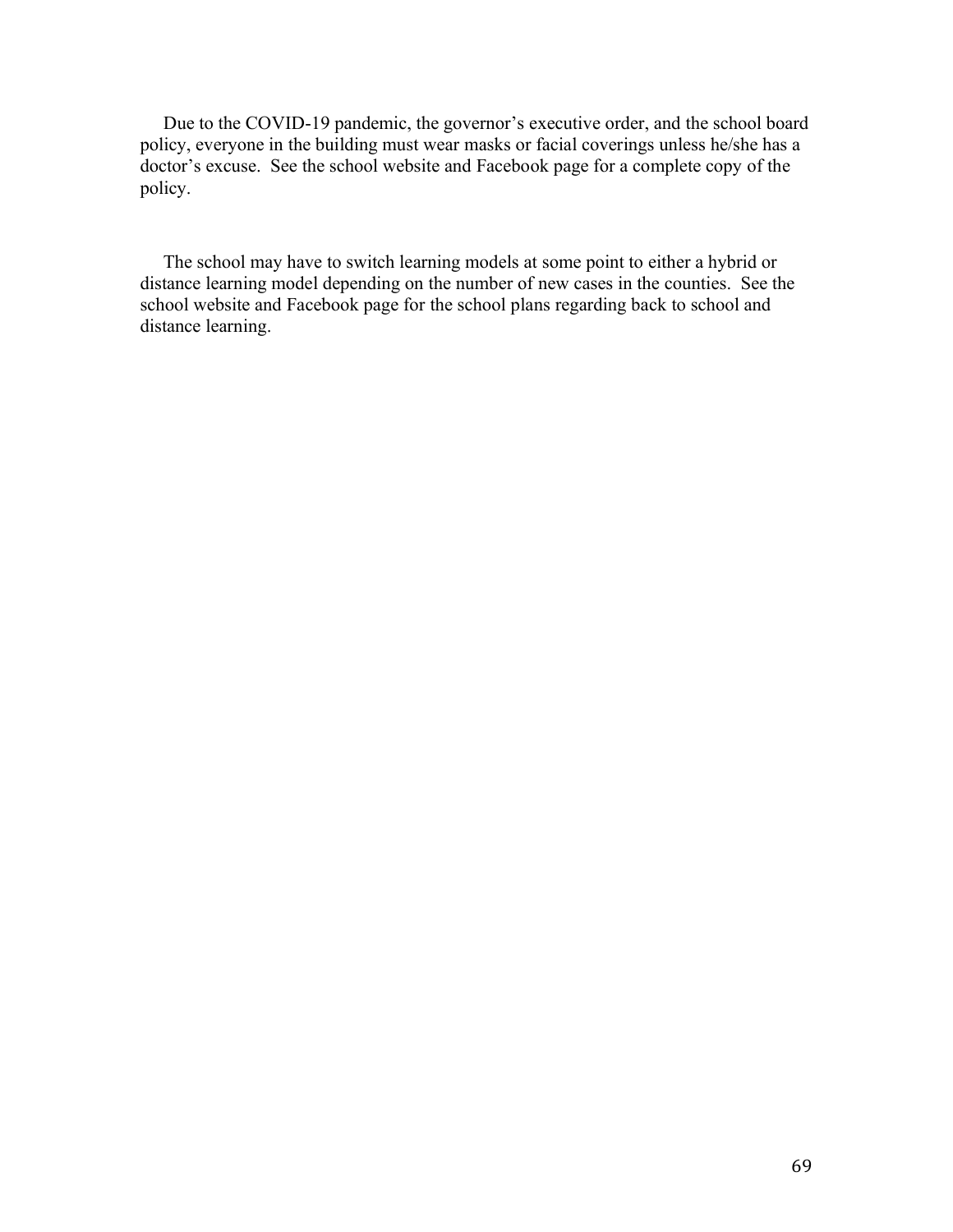**Swanville Public Schools ISD 486 Authorization for Administration of Medication at School**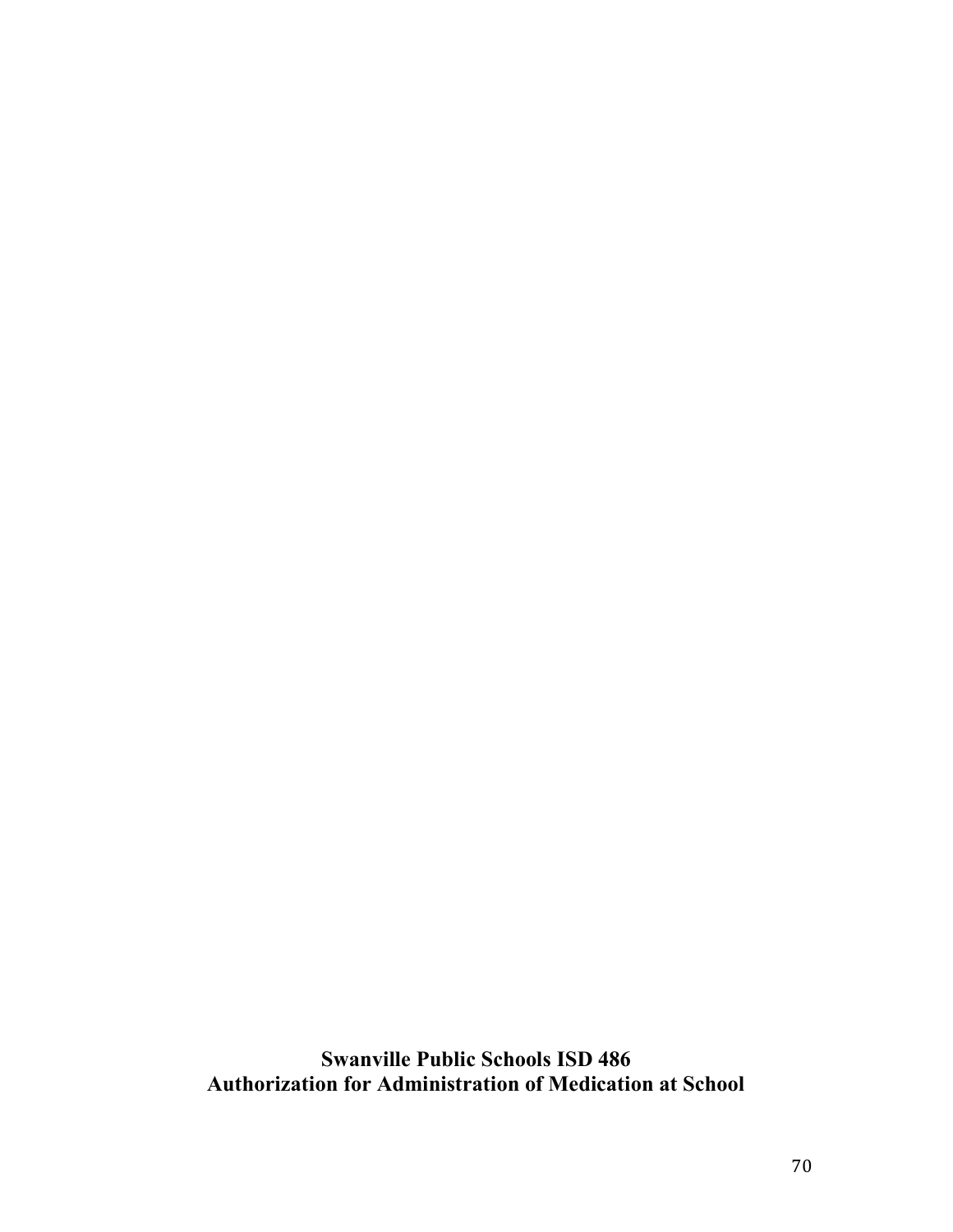Name of Student: \_\_\_\_\_\_\_\_\_\_\_\_\_\_\_\_\_\_\_\_\_\_\_\_\_\_\_\_\_\_\_\_\_ Birthdate:\_\_\_\_\_\_\_\_\_\_\_\_\_\_\_\_\_ School Year:\_\_\_\_\_\_\_\_\_\_\_\_ Grade:\_\_\_\_\_\_\_\_\_\_\_

| <b>Medical</b><br><b>Condition</b> | Medication Strength | <b>Dose</b> | Time | How given | Possible<br><b>Side</b><br><b>Effects</b> |
|------------------------------------|---------------------|-------------|------|-----------|-------------------------------------------|
|                                    |                     |             |      |           |                                           |
|                                    |                     |             |      |           |                                           |
|                                    |                     |             |      |           |                                           |
|                                    |                     |             |      |           |                                           |

Other considerations/Directions:

**Note that all authorizations expire at the end of each school year.**

 $\mathcal{L}_\mathcal{L} = \mathcal{L}_\mathcal{L} = \mathcal{L}_\mathcal{L} = \mathcal{L}_\mathcal{L} = \mathcal{L}_\mathcal{L} = \mathcal{L}_\mathcal{L} = \mathcal{L}_\mathcal{L} = \mathcal{L}_\mathcal{L} = \mathcal{L}_\mathcal{L} = \mathcal{L}_\mathcal{L} = \mathcal{L}_\mathcal{L} = \mathcal{L}_\mathcal{L} = \mathcal{L}_\mathcal{L} = \mathcal{L}_\mathcal{L} = \mathcal{L}_\mathcal{L} = \mathcal{L}_\mathcal{L} = \mathcal{L}_\mathcal{L}$ 

 $*$ 

*Print or type Name of Physician/ Licensed Prescriber*

*Physician's/Licensed Prescriber's Signature (only needed for controlled substances)* 

*Clinic Address*

*Phone Number*

*Date \_\_\_\_\_\_\_\_\_\_\_\_\_\_\_\_\_\_\_\_\_\_\_\_\_\_\_*

### **PARENT / GUARDIAN AUTHORIZATION**

1. I request that the above medications be given during school hours as ordered by this student's physician/licensed prescriber. I also request the medication(s) be given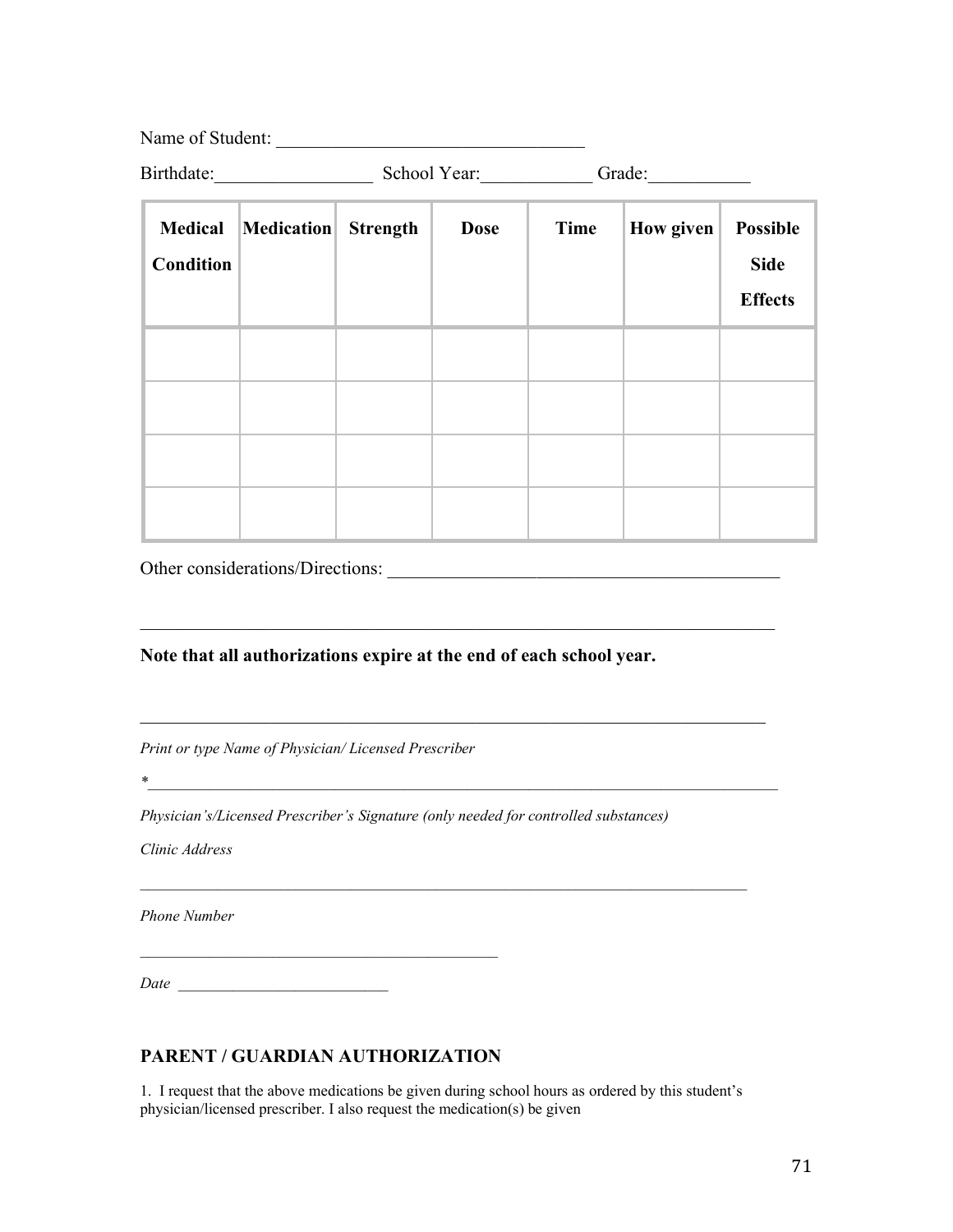on field trips as prescribed.

2. I release school personnel from liability in the event adverse reactions result from taking the medication(s).

3. I will notify the school of any change in the medication(s) such as dosage change, medication is discontinued, etc)

4. I give permission for the school nurse to communicate with the student's teachers about the student's health condition(s) and the action of the medication(s).

5. I give permission for the school nurse to consult with the above named student's physician/licensed prescriber regarding any questions that arise with regard to the

listed medication(s) or medical condition(s) being treated by the medication(s).

6. I give permission for the medication(s) to be given by designated personnel as delegated by the school nurse.

 **My son/daughter may self-administer his/her medication. (Not applicable for controlled substances such as Ritalin, Dexedrine, Codeine, etc.)**

 $\frac{1}{2}$  ,  $\frac{1}{2}$  ,  $\frac{1}{2}$  ,  $\frac{1}{2}$  ,  $\frac{1}{2}$  ,  $\frac{1}{2}$  ,  $\frac{1}{2}$  ,  $\frac{1}{2}$  ,  $\frac{1}{2}$  ,  $\frac{1}{2}$  ,  $\frac{1}{2}$  ,  $\frac{1}{2}$  ,  $\frac{1}{2}$  ,  $\frac{1}{2}$  ,  $\frac{1}{2}$  ,  $\frac{1}{2}$  ,  $\frac{1}{2}$  ,  $\frac{1}{2}$  ,  $\frac{1$ 

Date

*Parent/Guardian Signature*

TECHNOLOGY AND INTERNET USAGE FORM.